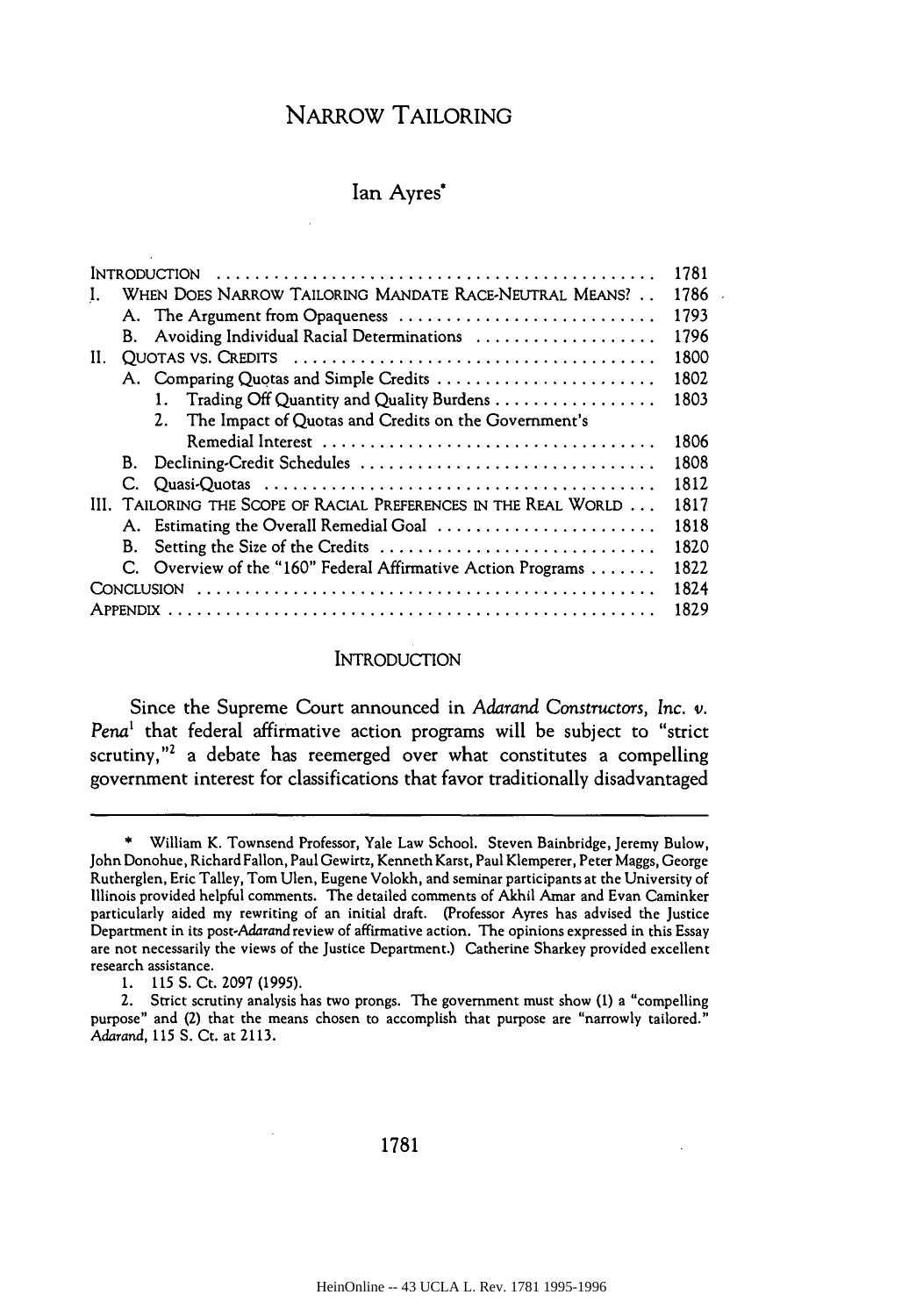races.3 This Essay, however, does not address this interesting and vital issue. It instead focuses on the second prong of strict scrutiny analysis: the requirement that racial classifications "must be narrowly tailored" to further the compelling government interest at stake.

While many people believe that the government never has a compelling interest to use racial classifications, for the purposes of this Essay **I** ask the reader to accept the holdings of both *Adarand* and *City of Richmond* v. *J.A. Croson* Co.4 that remedying past discrimination can constitute such a compelling interest.<sup>5</sup> Specifically, imagine that the Department of Transportation could show that past and present disparate treatment **by** private and public actors has caused the market share of qualified minority guardrail contractors to be substantially below what it would be without discrimination.6 Assuming that a federal court found sufficient evidence to

4. 488 U.S. 469 (1989).

5. In Adarand, Justice O'Connor emphasized:

The unhappy persistence of both the practice and the lingering effects of racial discrimination against minority groups in this country is an unfortunate reality, and government is not disqualified from acting in response to it.

**115** S. Ct. at 2117.

**6.** By assuming both past and present discrimination by both private and public actors, I am intentionally attempting to conflate important issues of what constitutes a sufficient predicate for establishing the government's compelling interest. *See, e.g.,* infra text accompanying note 26 (discussing types of past and present discrimination that might justify affirmative subsidies to

<sup>3.</sup> For example, Justice Thomas in his *Adarand* concurrence suggested that the government would never have a compelling interest to enact a racial classification. Akhil Amar and Neal Kumar Katyal, however, argue in this Symposium that Justice Powell's holding in Regents of the Univ. of Cal. v. Bakke, 438 U.S. 265 (1978)—that promoting diversity in education might constitute a compelling governmental interest under the strict scrutiny standard-is still good law. Akhil Reed Amar & Neal Kumar Katyal, Bakke's *Fate,* 43 UCLA L. REV. 1745 (1996). *But see* Hopwood v. Texas, 78 F.3d 932 (5th Cir.), cert. denied, **116** S. Ct. 2581 (1996) (holding that the diversity rationale is not a compelling government interest).

While affirmative action programs often create preferences for women, the constitutionality of such programs is not herein considered. Sex classifications need not satisfy the dual requirements of strict scrutiny. See Craig v. Boren, 429 U.S. 190, **197** (1976) (under intermediate scrutiny, classification need only be substantially related to important governmental objectives). Consequently, legislatures may find that they cannot engage in racial affirmative action, but that they can pursue affirmative action on the basis of gender. Judge Kozinski, for example, in reviewing a San Francisco program, struck down racial preferences but rejected a facial attack on preferences for women, finding such preferences valid under the Equal Protection Clause. Associated Gen. Contractors of Cal., Inc. v. City of S.F., **813** F.2d 922 (9th Cir. 1987). There are several indications, especially from Justice O'Connor, however, that gender preferences might be subjected to strict scrutiny or something very close to it. In *City of Richmond v. J.A.* Croson *Co.,* Justice O'Connor referred to "the close examination **...** we have engaged in when reviewing classifications based either on race or gender." 488 U.S. 469, 495 (1989). This is consistent with her concurrence in *Wygant* v. *Jackson Bd. Of Education,* where she intimated that strict and intermediate scrutiny were not so different. 476 U.S. 267, 286-87 (1986); *see also* Mississippi Univ. for Women v. Hogan, 458 U.S. 718, 724 (1982) (sex discrimination demands "'an exceedingly persuasive justification"' (quoting Kirchberg v. Feenstra, 450 U.S. 455, 461 (1981))).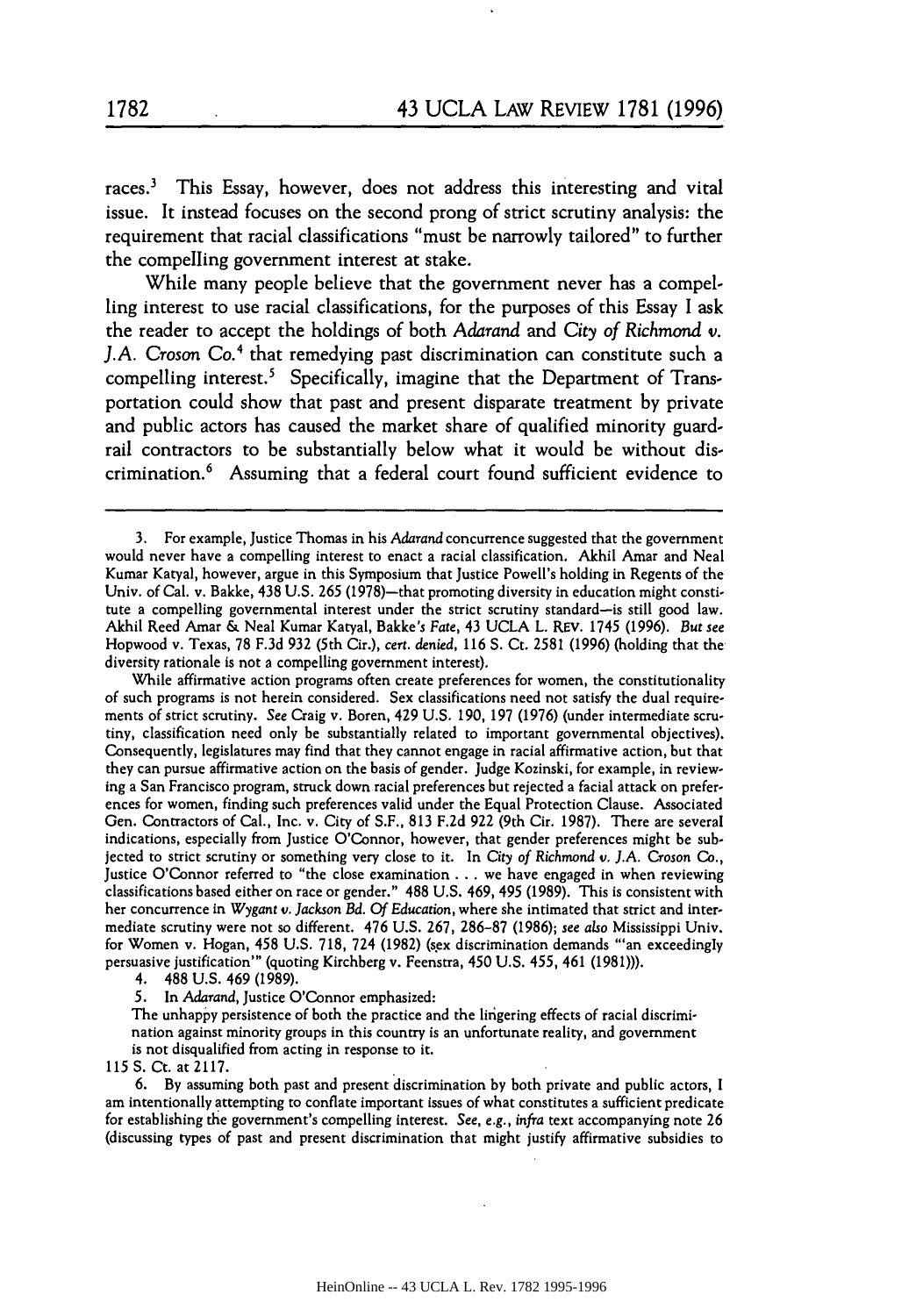demonstrate a compelling government interest to increase minority participation,<sup>7</sup> this Essay considers what types of affirmative action programs would satisfy the narrow tailoring requirement.<sup>8</sup>

increase minority participation). *Croson* made clear, however, that government "can use its spending powers to remedy private discrimination, if it identifies that discrimination with the particularity required by the Fourteenth Amendment":

It would seem equally clear, however, that a state or local subdivision (if delegated the authority from the State) has the authority to eradicate the effects of private discrimination within its own legislative jurisdiction.... [I]f the city could show that it had essentially become a "passive participant" in a system of racial exclusion practiced by elements of the local construction industry, we think it clear that the city could take affirmative steps to dismantle such a system.

Croson, 488 U.S. at 491-92 (footnotes omitted). The possibility that remedying private discrimination within an industry could be a compelling government interest might substantially expand the scope for affirmative action because disparate treatment against minority workers and applicants is likely to be more prevalent in the private than the public sector.

It is unclear, however, how far the government might go in trying to remedy private discrimination. If minorities, absent discrimination, would control 10% of both private and public construction contracts, the government might argue that 15% of its construction jobs need to go to minorities to compensate for private discrimination (which holds the minority market share of the private market to only 3%). Alternatively, the court might hold that government cannot seek a public market share that is greater than what the share would be in the absence of public and private discrimination. This latter interpretation would be especially likely if the court held only private discrimination that affected public decisionmaking-such as a private certification process improperly disqualifying minority contractors from bidding on government projectsconstituted a sufficient basis for remedial action.

7. Assuming the government could have a compelling interest to increase minority participation as a remedy for past discrimination is also controversial, as Drew Days has observed:

[Some critics of affirmative action] are willing to allow the explicit use of race only in situations where "identifiable victims" of discrimination are compensated. The definition of "identifiable victims," however, is often so narrow that it leaves most blacks, as a class, without redress for the harms that this society has caused them.

Drew **S.** Days, III, Fullilove, 96 YALE L.J. 453, 457 (1987) (footnote omitted). While requiring individual beneficiaries to establish that they were the identifiable victims of discrimination might easily be comprehended by a version of the narrow tailoring principle, I assume that a showing of disparate treatment by private and government actors (which cannot be remedied merely by prospectively prohibiting discrimination, *see supra* note 6) is sufficient to justify a government motive to increase minority participation. See Geier v. Alexander, 593 F. Supp. 1263, 1265 (M.D. Tenn. 1984), *aff'd,* 801 F.2d 799 (6th Cir. 1986) (rejecting argument of the Reagan Justice Department that the school desegregation remedy of a special "pre-enrollment" program for 75 black college sophomores is unconstitutional because the 75 black students who stood to benefit were not "actual victims" of discrimination).

8. This Essay does not address what would satisfy the narrow tailoring requirements when the government's compelling interest is based on the educational benefits of a diverse student and/or faculty community. Extracting narrow tailoring requirements that support one type of compelling interest and applying them in other contexts is dangerous. For example, Justice Powell's insistence in *Bakke* that race be one of several preferential characteristics may make sense when the compelling interest is to be achieved through diversity, but narrow tailoring does not mandate the inclusion of nonracial preference categories when the compelling interest is remedying past discrimination.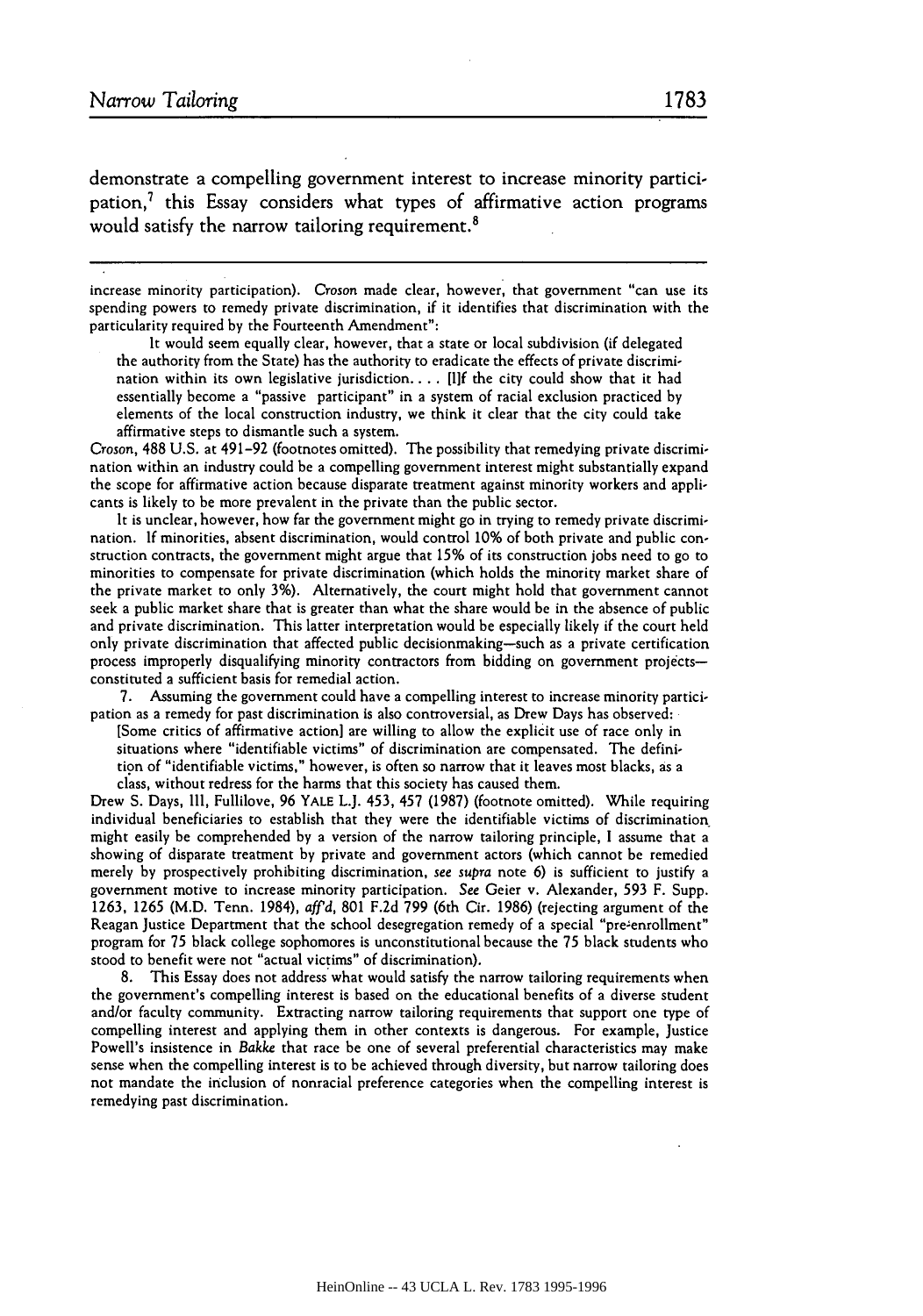Two criticisms of the Supreme Court's narrow tailoring approach in *Adarand* and *Croson* form my central thesis:

The Court's preference for "race-neutral means to increase minority participation" is inconsistent with narrow tailoring and may not be a less restrictive alternative than explicit racial classifications. Extending affirmative action subsidies to non-victim whites produces less-tailored, overinclusive programs. And because both race-neutral and explicitly racial means share the same race-conscious motivation of remedying past discrimination, it is not clear that race-neutral means represent a less restrictive alternative.

2. The Court's (and others') antipathy for quotas is overstated. Quotas may be more narrowly tailored to achieve the government's remedial interest than many racial preferences. While quotas are imperfectly tailored because they mandate an inflexible level of minority participation, bidding credits (and other preferences) may be poorly tailored because they induce too *much uncertainty and volatility* in minority participation. More narrowly tailored programs will exhibit a "sliding scale" of racial preferences in which the size of the preference will vary inversely with the degree of successful minority participation in the program. Under a narrowly tailored program, the farther minority participation falls below what it would be in the absence of discrimination, the larger the racial preference government might legitimately confer.<sup>9</sup>

Together, these criticisms suggest that when the government has a compelling interest to remedy past discrimination, the narrow tailoring principle should not bar racial classifications that tailor the size of the preference to the remedial need.

Sliding-scale preferences may come close to setting aside a minimum quota of contracts for minority bidders,<sup>10</sup> but this Essay will show that such quasi-quotas (for *fractions* of the legitimate remedial goal) are consistent with narrow tailoring when dramatic shortfalls in minority participation would undermine the government's remedial effort. For example, in an industry where the government has a legitimate interest in increasing

<sup>9.</sup> Under this sliding-scale approach, for example, minorities might be granted a **25%** bidding credit for one-third of the procurement contracts, a **15%** bidding credit for an additional third of the contracts, and no bidding credit for the remaining third. How to implement a sliding scale is discussed infra at notes 102-103.

**<sup>10.</sup>** For example, the FCC granted minority- and female-controlled firms **50%** bidding credits for one-eighth of the licenses auctioned in recent paging auctions; these substantial credits effectively set aside these licenses for the designated entities. See Ian Ayres & Peter Cramton, *Pursuing Deficit Reduction* Through *Diversity: How Affirmative* Action *at the FCC Increased Auction* Competition, 48 STAN. L. REV. (forthcoming 1996).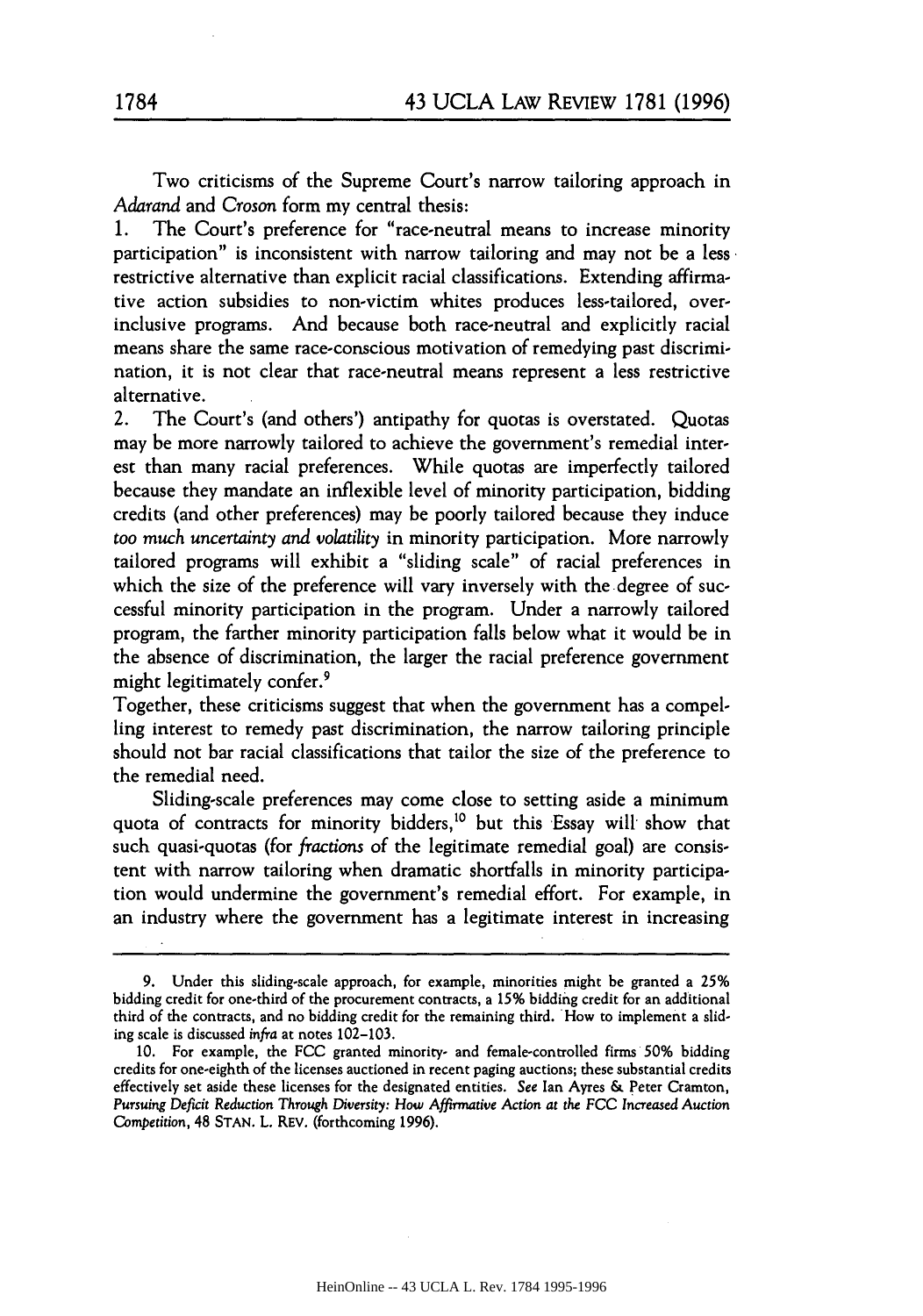minority participation to thirty percent (what it would be absent discrimination), the government might find that allowing minority participation to fall below five percent would affect the long-term viability of all minority business. Under such circumstances, the government might be justified under the narrow tailoring principle in granting substantial bidding credits for five percent of government contracts, effectively guaranteeing that at least five percent will go to minorities.

Quasi-quotas might satisfy the narrow tailoring requirement for four reasons:

(1) Unlike an absolute quota, a quasi-quota, by assuring a minimum level of minority cost-effectiveness, would at least to a small degree tailor the level of participation to the strength of minority applicants.

(2) A quasi-quota would only be appropriate if the government found that shortfalls in participation below some minimum level would seriously undermine the government's remedial effort. In such circumstances, a quasi-quota would be better tailored because it would cause decisionmakers to internalize the true social costs of dramatic shortfalls in minority participation.

(3) Because a quasi-quota would only set aside a fraction of the government's legitimate remedial goal, it would impose a smaller burden on the interests of non-beneficiaries.

(4) Effectively granting minority enterprises guarantees of minimum participation can increase the quality of minority participants-so as to reduce the disparity between minority and non-minority recipients.<sup>11</sup>

In sum, the Court's distaste for explicitly race-based remedial programs, particularly programs with quota-like attributes, cannot be adequately justified by resort to the narrow tailoring principle.

The first two sections of this Essay explore dichotomous choices that policymakers face in designing an affirmative action program: whether the preference should be explicitly racial; and, if so, whether the preference should take the form of a quota or credit. In contrast to the top-down reasoning of these sections, the last section then briefly surveys current affirmative action programs and current evidence of past discrimination to consider what types of programs satisfy the narrow tailoring requirement.

<sup>11.</sup> Just as a university can stimulate the strength **Of** minority applications by guaranteeing a critical mass of admitted minorities, effectively guaranteeing a minimum amount of minority contracting may stimulate sufficient minority participation to bid away the effects of a substantial racial credit. See *infra* notes 88-89 and accompanying text.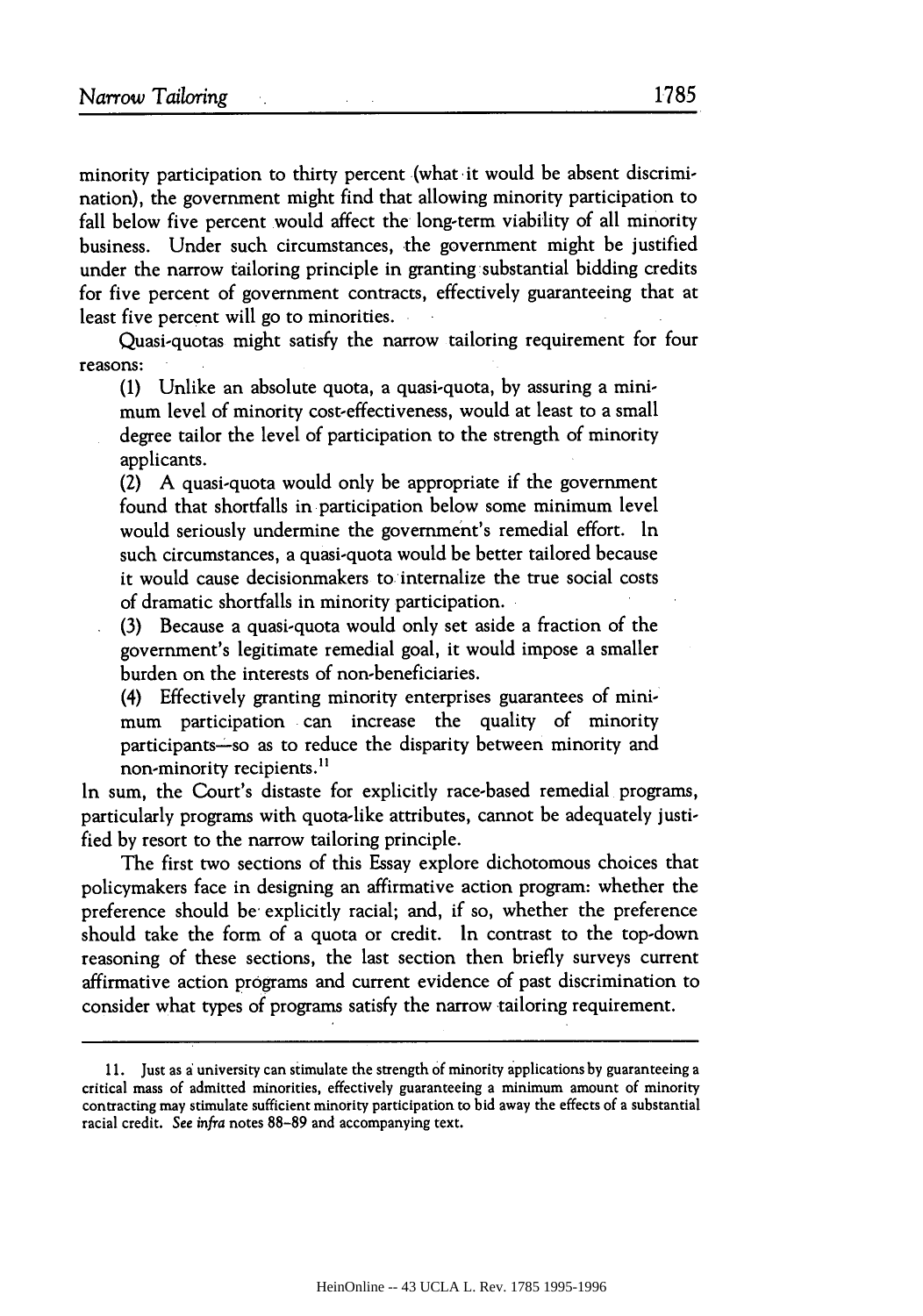# I. WHEN DOES NARROW TAILORING MANDATE RACE-NEUTRAL MEANS?

The idea that a remedy needs to be tailored to further the government's legitimate interest is unexceptional—and is captured by the idea that remedial classifications should not be too overinclusive or underinclusive.<sup>12</sup> In considering the validity of affirmative action remedies for past discrimination, the Supreme Court's primary concern has been overinclusion; that is, giving affirmative action preferences to people who were not affected by past discrimination.<sup>13</sup> For example, in *Croson*, Justice O'Connor challenged the inclusion of nonblack minorities in Richmond's affirmative action plan:

There is *absolutely no evidence* of past discrimination against Spanishspeaking, Oriental, Indian, Eskimo or Aleut persons in any aspect of the Richmond construction industry **....** It may well be that Richmond has never had an Aleut or Eskimo citizen....

If a 30% set-aside was "narrowly tailored" to compensate black contractors for past discrimination, one may legitimately ask why they are forced to share this "remedial relief" with an Aleut citizen who moves to Richmond tomorrow? The gross overinclusiveness of Richmond's racial preference strongly impugns the city's claim of remedial motivation.<sup>14</sup>

This represents a straightforward application of the narrow tailoring principal: The Richmond preferences were not narrowly tailored to remedy past discrimination because some of the beneficiaries were not victims of past discrimination.

<sup>12.</sup> The underinclusiveness or overinclusiveness of a classification may be so severe that it cannot be said that the legislative distinction "rationally furthers" the posited state interest. See Nordlinger v. Hahn, 505 U.S. 1, 35 (1992) (Stevens, J., dissenting); Jimenez v. Weinberger, 417 U.S. 628, 636-37 (1974). With regard to suspect classifications, the requirement has been discussed in Fullilove v. Klutznick, 448 U.S. 448, 486-87 (1980) (warning of "deleterious effects of even benign racial or ethnic classifications when they stray from narrow remedial justifications"). "[Tlhe [Minority Business Enterprise] provision cannot pass muster unless, with due account for its administrative program, it provides a reasonable assurance that application of racial or ethnic criteria will be limited to accomplishing the remedial objectives of Congress **....** *" Id.* at 487; *see also* Croson, 488 U.S. at 488-89; Joseph Tussman & Jacobus tenBroek, *The Equal* Protection *of the* Laws, 37 **CAL.** L. REV. 341 (1949).

<sup>13.</sup> As a theoretical matter, one might also conclude that an underinclusive program is not. narrowly tailored if victims of discrimination are arbitrarily excluded from the affirmative action preferences.

<sup>14.</sup> Croson, 488 U.S. at 506.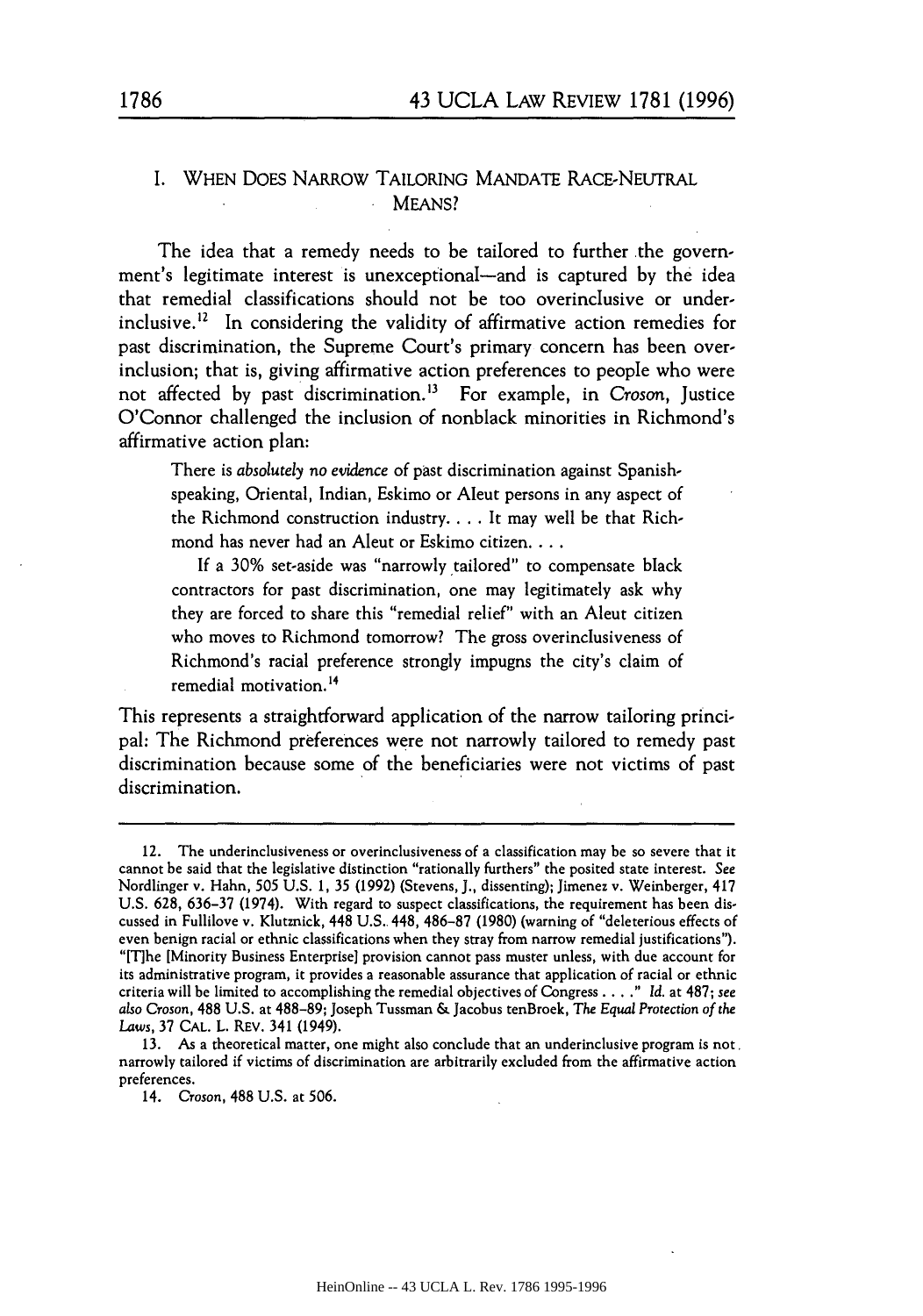After this plausible beginning, however, Croson uses narrow tailoring as a reason for "the use of race-neutral means to increase minority business participation."<sup>15</sup> Just two paragraphs later, Justice O'Connor argues that the racial preferences were not narrowly tailored because the Richmond City Council did not consider a variety of race-neutral subsidies, including small business preferences, reduced bond requirements, and "training and financial aid for disadvantaged entrepreneurs of all races."<sup>16</sup> In essence, before implementing a racial classification, *Croson* requires policymakers to find that race-neutral means could not achieve the government's compelling interest. **<sup>17</sup>**

The problem with this requirement is that the "overinclusion" version of narrow tailoring, if anything, points away from race-neutral subsidies. If preferring the minuscule number of Aleuts in Richmond is "grossly overinclusive," then extending preferences to a much larger class of whites a fortiori would fail the narrow tailoring requirement. Whites, even more than Aleuts, are not the victims of race discrimination. Narrowly tailoring the' beneficiary class for remedial subsidies so that it will not be overinclusive necessitates explicit racial classifications.

A simple way to resolve this apparent tension would be to admit that race-neutral subsidies (for, say,. small businesses) are overinclusive in ways inconsistent with narrow tailoring, but to point out that race-neutral classifications are not subject to the narrow tailoring requirement. This solution, however, is not satisfactory. As emphasized below,<sup>18</sup> Justice O'Connor is recommending "the use of race-neutral means to *increase minority business participation."19* While legislatures could have a variety of motivations to pass small business subsidies that would not give rise to strict scrutiny, the purpose of "increas[ing] minority participation" triggers strict scrutiny and the narrow tailoring requirement.

- 18. See infra note **32** and accompanying text.
- 19. Croson, 488 U.S. at **507** (emphasis added).

<sup>15.</sup> Id. at 507.

<sup>16.</sup> *Id.* at 507,510.

<sup>17.</sup> See *also* Wygant v. Jackson Bd. of Educ., 476 U.S. 267, 280 n.6 (1986) ("'[Courts] should give particularly intense scrutiny to whether a nonracial approach or a more narrowly tailored racial classification could promote the substantial interest about as well and at tolerable administrative expense."' (alteration in original) (quoting Kent Greenawalt, Judicial Scrutiny of *"Benign"* Racial *Preference in* Law School *Admissions,* 75 COLUM. L. **REV.** 559, 578-79 (1975))); Days, *supra* note 7, at 483 ("I can see no good reason to require government agencies in this position to experiment with remedies that do not involve explicit racial classifications if these remedies offer no likelihood of success. Agencies should, however, demonstrate that these lesser alternatives were systematically and thoroughly explored prior to being rejected.").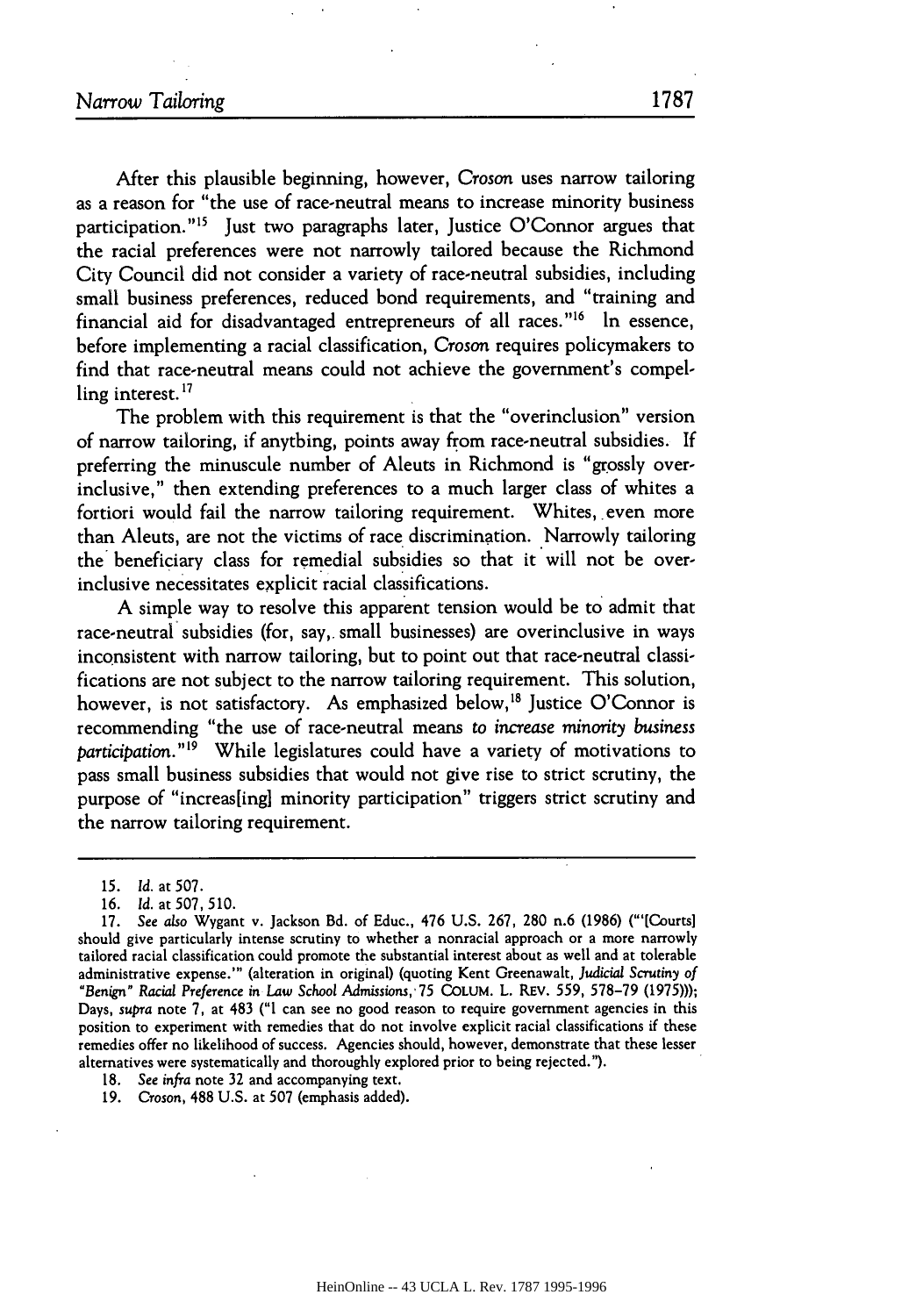Still, Justice O'Connor's inclination toward race-neutral means might be squared with another version of the narrow tailoring principle. In *Regents of the University of California v. Bakke,20* Justice Brennan noted that "a government practice or statute which restricts 'fundamental rights' or which contains 'suspect classifications' is to be subjected to 'strict scrutiny' and can be justified only if it furthers a compelling government purpose and, even then, only if no *less restrictive alternative* is available."<sup>21</sup> When applied to racial classifications, this principle seems to require the government to achieve its compelling remedial interest in the way that least restricts or burdens the fundamental rights of the program's nonbeneficiaries.22 Justice Powell in *Bakke* noted:

We have never approved a classification that aids persons perceived as members of relatively victimized groups at the expense of other innocent individuals in the absence of judicial, legislative, or administrative findings of constitutional or statutory violations. After such findings have been made, the governmental interest in preferring members of the injured groups at the expense of others is substantial, since the legal rights of the victims must be vindicated. . **.** . [T]he remedial action usually remains subject to continuing oversight to assure that it work *the least harm possible to other innocent persons competing for the benefit.23*

In a footnote in *Wygant v. Jackson Board of Education*,<sup>24</sup> the Supreme Court described the "less restrictive alternative" requirement as being a subpart of narrow tailoring:

The term "narrowly tailored," so frequently used in our cases, has acquired a secondary meaning. More specifically, as commentators have indicated, the term may be used to require consideration of

23. *Bakke,* 438 U.S. at 307-08 (citations omitted) (emphasis added).

24. 476 U.S. 267 (1986).

<sup>20. 438</sup> U.S. 265 (1978).

<sup>21.</sup> *Id.* at 357 (Brennan, White, Marshall, & Blackmun, JJ., concurring in the judgment in part and dissenting in part) (footnote omitted) (emphasis added).

<sup>22.</sup> See Metro Broadcasting, Inc. v. FCC, 497 U.S. *547,* 596 (1990) (stating that "we do not believe that the minority ownership policies at issue impose impermissible burdens on non- minorities"), *overruled in part by* Adarand Constructors, Inc. v. Pena, 115 S. Ct. 2097 (1995); Croson, 488 U.S. at 549 (arguing that Richmond's initiative "impose[d] only a diffuse burden on nonminority competitors") (Marshall, J., dissenting); Wygant, 476 U.S. at 282 (stating that the "actual burden shouldered by n omitted)).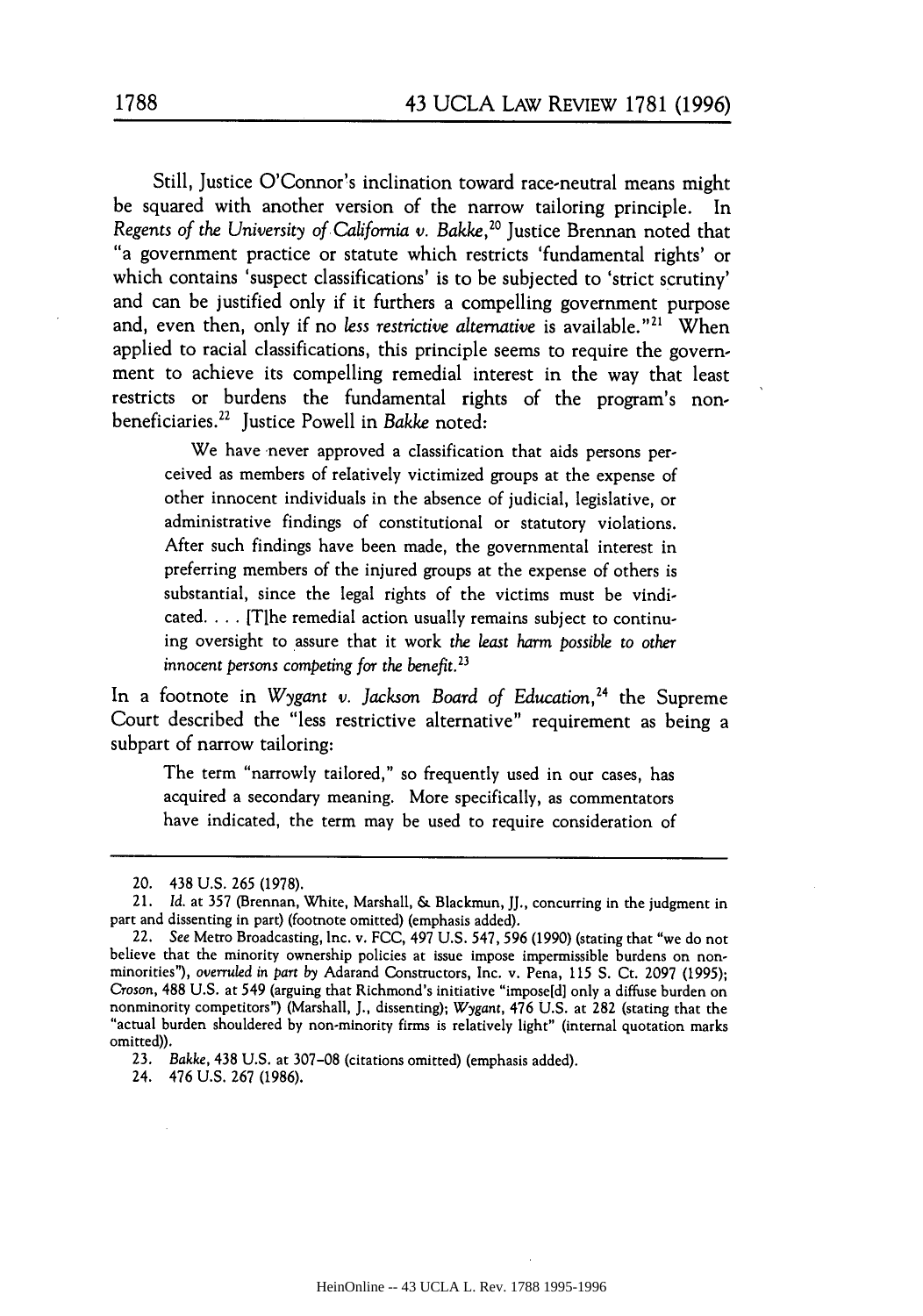whether lawful alternative and less restrictive means could have been used $25$ 

Whether viewed as an independent requirement or as a subpart of narrow tailoring, this "less restrictive alternative" principle conflicts with the principle that affirmative action preferences be narrowly tailored to victims of discrimination: Narrow tailoring of subsidies to the victim class requires racial classifications that exclude non-victim whites from the remedial subsidy, while the Supreme Court-via something like the "least restrictive" alternative" principle-disfavors such classifications.

To resolve this doctrinal conflict, it is useful to articulate what larger purposes the narrow tailoring and least restrictive alternative principles are meant to serve.<sup>26</sup> Although stated in a variety of somewhat amorphous ways, several commentators have suggested that the purpose of strict scrutiny is to limit the racial divisiveness caused by remedial efforts.<sup>27</sup> Aspects of both the narrow tailoring and less restrictive alternative requirements can be squared with this meta-purpose: Granting government benefits to minorities that were not the victims of past discrimination smacks of the

Narrow tailoring of the costs has proven to be politically, if not empirically, infeasible. Instead of narrow tailoring, the Supreme Court's approach in *Bakke* (and in the Title VII cases reviewing private affirmative action) is to require that the burdens of remedial racial preferences be distributed broadly. Distributing the costs of affirmative action broadly does not constitute "narrow tailoring" of costs, but it might be more tailored distribution of the costs than unduly trammeling the interests of a discrete group of "innocent individuals." As an empirical matter, focusing the burden of procurement affirmative action on incumbent non-minority firms might be a narrower tailoring of the burdens to the class of people who have benefited from past discrimination (than distributing burdens among the general population).

26. Analysis of doctrinal categories when disconnected from their purposes may become rather hollow manipulations. See PHILIP BOBBITT, CONSTITUTIONAL **FATE:** THEORY OF THE CONSTITUTION (1982); RICHARD A. POSNER, OVERCOMING LAW (1995).

27. Richard H. Fallon, Jr., Affirmative Action *Based on* Economic Disadvantage, 43 UCLA L. REV. **1913,** 1949 n.88 (1996) ("[Rlace-based affirmative action might serve to inflame raceconsciousness and.., should be regarded as a 'suspect' policy that should not be implemented in the absence of strong, even compelling justification.").

<sup>25.</sup> *Id.* at 280 n.6. This "less restrictive alternative" requirement can be shoe-homed into the category of narrow tailoring as a requirement to narrowly tailor the burdens of affirmative action. Justice O'Connor's Aleut analysis in Croson, see *supra* note 14 and accompanying text, is consistent with an attempt to narrowly tailor the benefits to the victim class. But tailoring the burden might also intimate that costs of affirmative action subsidies should only be borne by the class of those who discriminated or those who benefited from discrimination. Justice O'Connor's approach of race-neutral subsidies paid for by taxpayers generally forces "innocent individuals" to bear the burden of racial preferences and does not attempt to tailor the costs so that they are borne by non-innocents.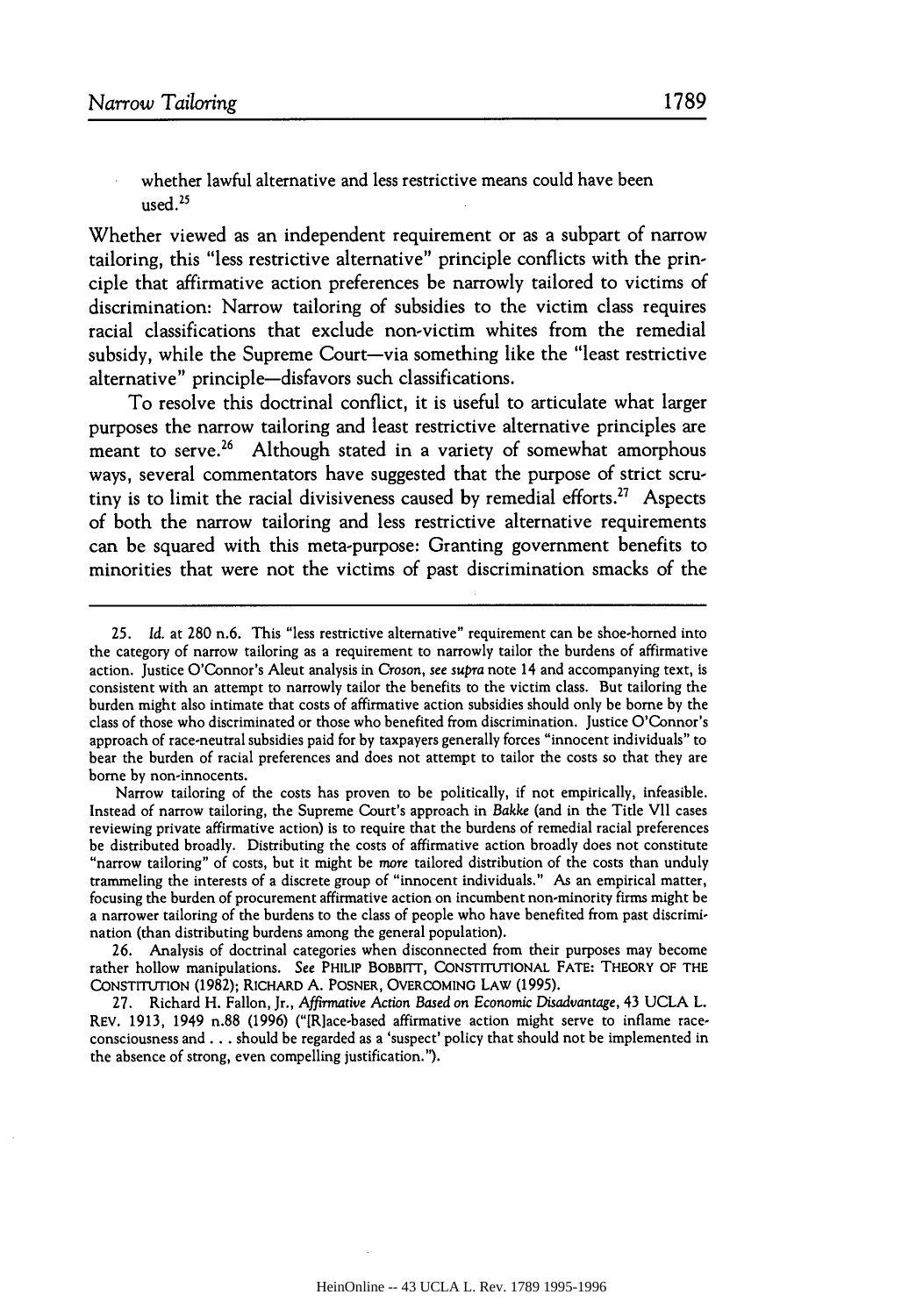illegitimate interest group politics that strict scrutiny was meant to "smoke out." And, superficially at least, race-neutral classifications seem less likely to provoke the kind of racial enmity that would itself undermine the remedial purpose of the legislative action.<sup>28</sup> This possibility might provide a rationale for the least restrictive alternative requirement to take priority over the requirement that the beneficiary class not be grossly overinclusive. The Constitution might tolerate or even require an overinclusive class of beneficiaries if a race-neutral proxy were less likely to inflame further prejudice and divisiveness.

This constitutional preference for race-neutral means is strongest when considering simple mandates for race-blind decisionmaking. If merely enjoining disparate treatment (by government and private actors) could adequately remedy past and current discrimination, this type of injunction would clearly be less restrictive-especially judged by the meta-purpose of minimizing racial division-than explicit racial classifications. But in *Croson,* Justice O'Connor implicitly acknowledged that remedying past and current discrimination may require more than merely prohibiting prospective disparate treatment.29 When *Croson* declares a preference for raceneutral means, it is contemplating *affirmative* subsidies-including training, bond and financial subsidies for small or disadvantaged entrepreneurs-that the legislature would not grant absent its desire to remedy past (and possibly ongoing) disparate treatment.<sup>30</sup> Unlike the simpler mandates to end disparate treatment, *Croson* takes on the harder task of comparing two different kinds of "affirmative" remedies, which by hypothesis are only enacted because of the government's race conscious efforts to remedy past discrimination.

<sup>28.</sup> Cf. Paul Gewirtz, Remedies *and Resistance,* 92 YALE L.J. 585 (1983) (busing may be raceneutral but still faces great opposition).

<sup>29.</sup> The government may not be able to induce adequate compliance with such a nondiscrimination decree, and even if it could, the vestiges of past discrimination may have left minorities with shortfalls in access to financial, physical, and human capital that might lead to long-term disparities in economic participation.

<sup>30.</sup> If government in the past had originally increased the bond requirement *because of* its likely disparate effect on minority entrepreneurs, it would not be an affirmative subsidy to reduce the bond requirement to where it would be in the absence of discrimination. What I am calling "affirmative" remedies are those that require the government or a private actor to allocate benefits other than it would if it were colorblind. Race-neutral remedies that merely seek decisionmaking that does not take race into account (such as prohibiting prospective disparate treatment or reducing bond requirement to where they would have been in the absence of prior race consciousness) would be constitutionally preferable to explicit racial subsidies, if such race-neutral remedies by themselves could be effective in remedying past and present discrimination.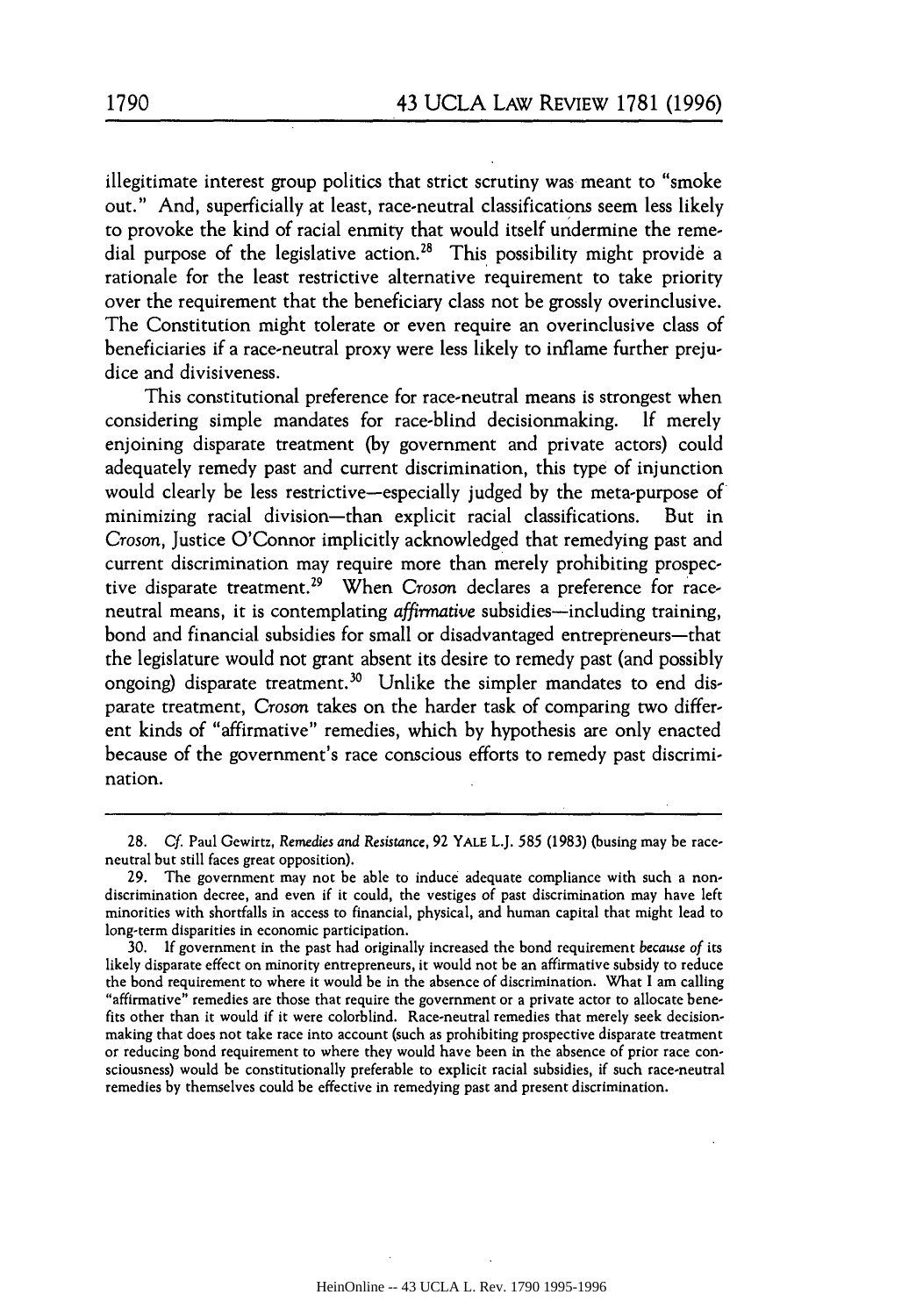The point here is not merely that the preference for race-neutral subsidies contradicts the overinclusiveness prohibition, $31$  but to take on the idea that race-neutral subsidies are less restrictive alternatives-or in some sense less of a burden on constitutional norms concerning racial divisiveness.

Properly understood, the Court's idea of "race-neutral means" is not necessarily less restrictive than affirmative action programs with explicit racial classifications. The central problem is that the race-neutral means still have a race-conscious motivation. The key phrase from Croson, which is quoted again in Adarand, is the admonition that policymakers must consider "the use of race-neutral *means* to increase *minority* business *participation."32* The Court is still counseling legislatures to engage in raceconscious decisionmaking-to enact certain subsidies because of the race of the beneficiaries. And, of course, the Court cannot avoid this causal connection: Any race-neutral program attempting to remedy past racial discrimination would necessarily have a motive to benefit the victimized race. After *Washington* v. *Davis,33* it would seem that citizens' core equal protection interest is in being free from the effects of racially motivated legislative action.34 Thus understood, the Court's preference for "facially-neutral, but racially-motivated" programs cannot sidestep strict scrutiny analysis.<sup>35</sup> Justice Scalia has argued that the legislature's motive in granting such

32. City of Richmond v. ].A. Croson Co., 488 U.S. 469, 507 (1989) (emphasis added), quoted in Adarand Constructors, Inc. v. Pena, 115 **S.** Ct. 2097, 2118 (1995).

33. 426 U.S. 229 (1976).

34. One might try to reframe the fundamental right at stake as a right not to be denied government benefits because of one's own race-and then argue that explicit racial classifications burden this right more than "racially-motivated, but facially-neutral" classifications. This reframing, however, fails to capture the breadth of the equal protection interest. Specific nonbeneficiaries of facially nonracial classification may not be denied benefits because of their individual race, but they are assuredly denied because the race of other citizens (as a class) induced the particular nonracial means. Accordingly, if a legislature levied a special tax on a neighborhood because the population was disproportionately Hispanic, an Anglo resident of the neighborhood, upon showing the legislature's intentional discrimination, should be able to bring a successful equal protection challenge.

35. Even though Adarand, in an early parenthetical, claims that "this case concerns only classifications based explicitly on race, and presents none of the additional difficulties posed by laws that, although facially race neutral, result in racially disproportionate impact and are motivated by a racially discriminatory purpose," **115** S. Ct. at 2105, the Court's discussion of raceneutral means presents just these difficulties. The race-neutral means are necessarily "motivated by a racially discriminatory purpose" of benefiting the minority victims of past discrimination.

**<sup>31.</sup>** If this were the only problem with the Court's approach, it might simply admit that something like an overinclusion prohibition was subordinate to something like a "less restrictive alternative" requirement.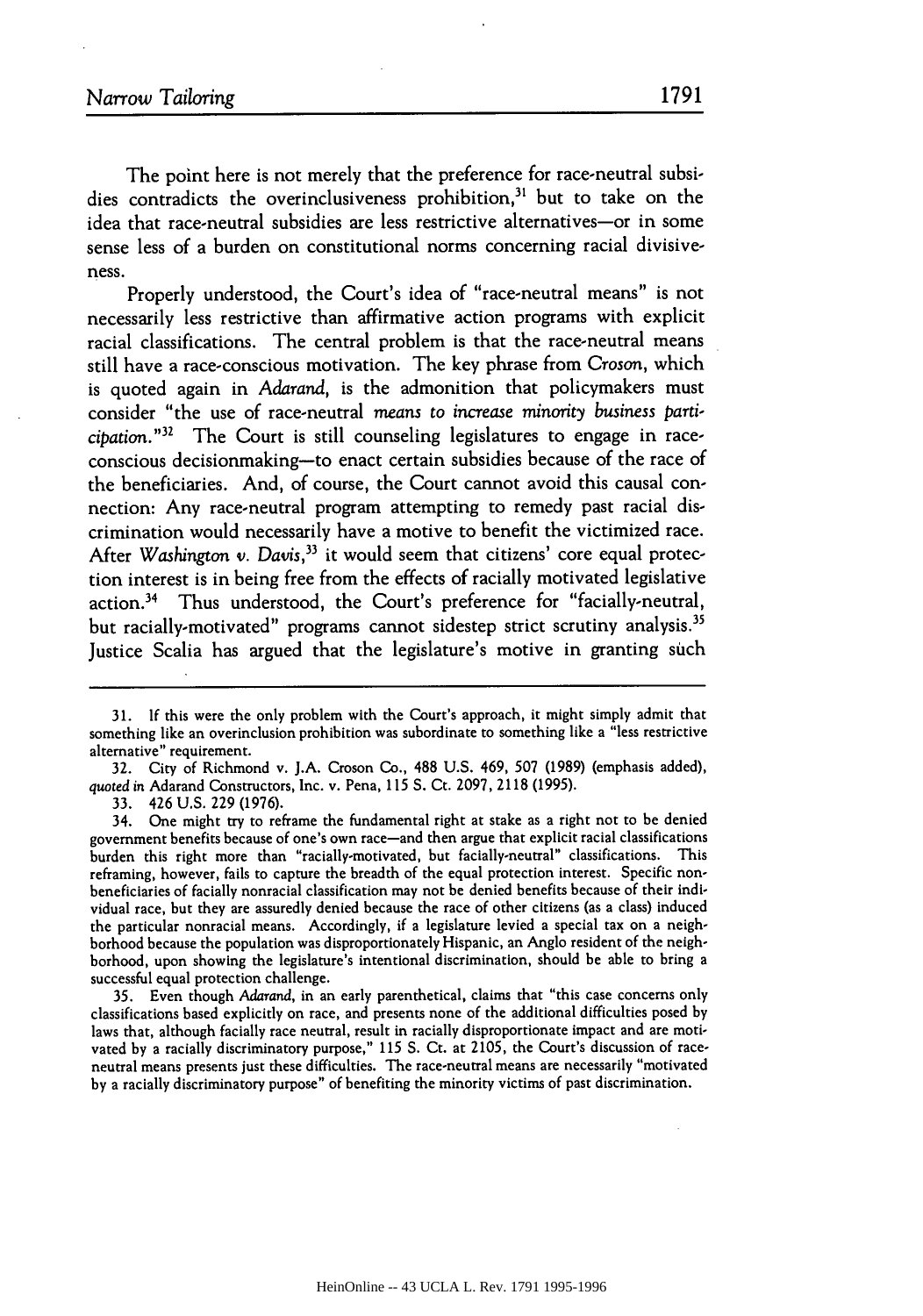subsidies is not racially motivated, but is motivated by a desire to remedy past racial discrimination:

**A** State can, of course, act "to undo the effects of past discrimination" in many permissible ways that do not involve classification by race. In the particular field of state contracting, for example, it may adopt a preference for small businesses, or even for new businesses-which would make it easier for those previously excluded by discrimination to enter the field. Such programs may well have racially disproportionate impact, but they are not based on race.<sup>36</sup>

This type of hair-splitting should not, however, exempt such decidedly raceconscious legislative activity from strict scrutiny. While there are still nice questions about what degree of legislative race-consciousness rises to the level of "intentional discrimination" for purposes of equal protection analysis, the hypothesized genesis of Justice O'Connor's race-neutral subsidies is sufficient to trigger strict scrutiny. Last term in *Miller v. Johnson*,<sup>37</sup> the Supreme Court, in assessing whether a facially race-neutral districting plan violated the Equal Protection Clause, formulated the following "predominant factor" standard:

Redistricting legislatures will, for example, almost always be aware of racial demographics; but it does not follow that race predominates in the redistricting process. See Personnel Administrator of Mass. v. Feeney, 442 U.S. 256, 279, 60 L. Ed. 2d 870, 99 S. Ct. 2282 (1979) ("'Discriminatory' purpose' **. .** , implies more than intent as volition or intent as awareness of consequences. It implies that the decisionmaker **...** selected or reaffirmed a particular course of action at least in part 'because of,' not merely 'in spite of,' its adverse effects") (footnotes and citation omitted) **....** The plaintiff's burden is to show, either through circumstantial evidence ... or more direct evidence going to legislative purpose, that race was the predominant factor motivating the legislature's decision . ... **<sup>3</sup>**

The *Adarand/Croson* preference for "race-neutral means to increase minority participation" clearly contemplates legislative action "because of" its effects on minority entrepreneurs. And while it is difficult to clearly specify the

<sup>36.</sup> *Croson,* **488 U.S.** at **526** (Scalia, **J.,** concurring).

<sup>37. 115</sup> S. Ct. 2475 (1995).

**<sup>38.</sup>** *Id.* at 2488 (citations omitted).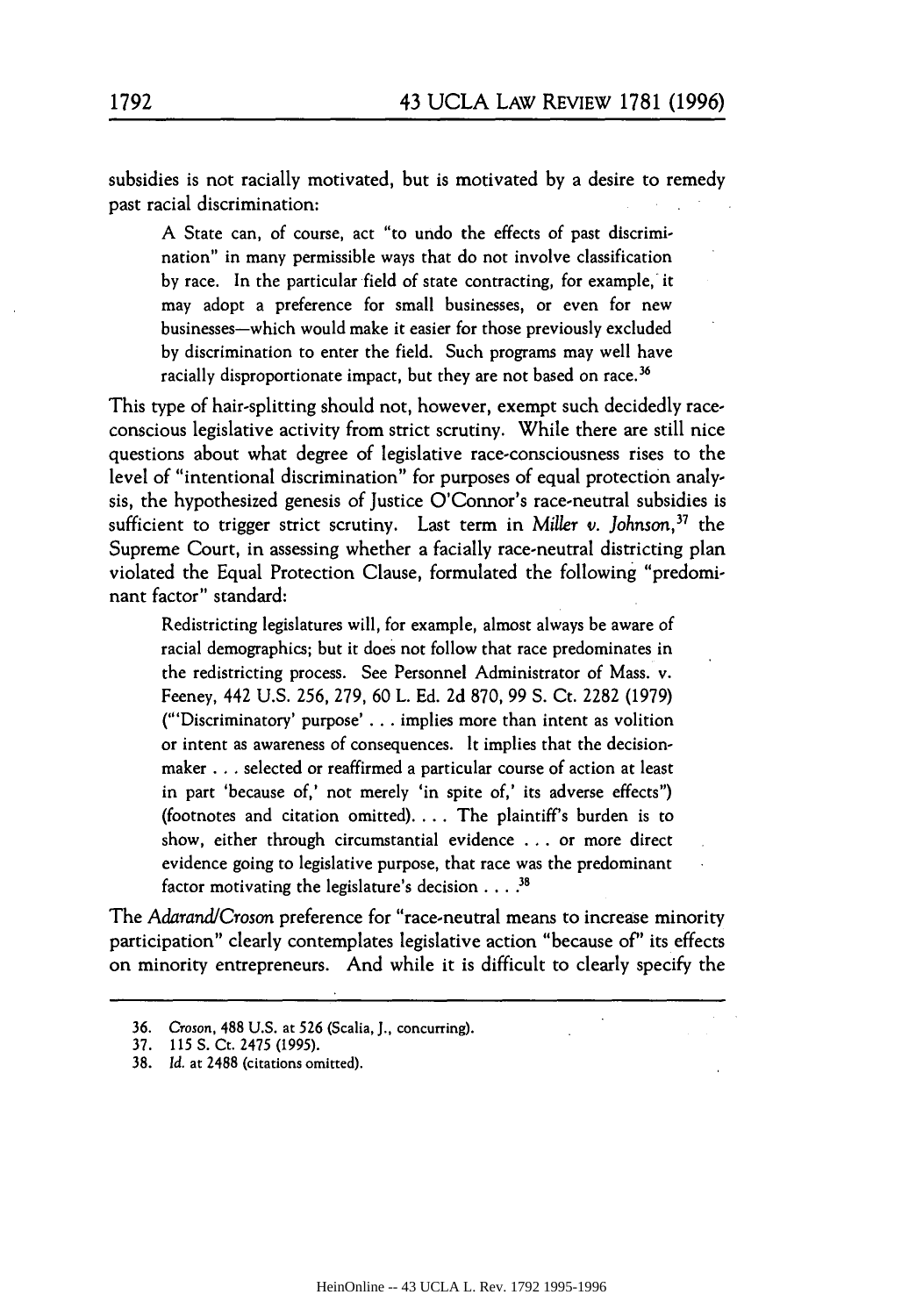minimum requirement for establishing a "predominant" motivating factor,39 it should not be difficult to conclude that subsidies fashioned to increase minority participation are predominantly motivated **by** race. **If** we intend to subject racially motivated legislation to strict scrutiny, at the end of the day we must still answer which racially motivated means is the least restrictive alternative. And in conducting this analysis, the Supreme Court cannot use legislative motive to distinguish between "explicitly-racial" and "race-neutral" means, because, **by** hypothesis, they share the same motive.<sup>40</sup>

**If** one cannot distinguish on the basis of motive or degree of the legislature's race-consciousness, then in what other sense might race-neutral means be less of a burden on constitutional interests? Here **I** would like to consider two ways in which "racially motivated, but facially neutral" might be "less restrictive"-especially in the sense of inducing less racial divisiveness.

# **A.** The Argument from Opaqueness

First, it could be argued that race-neutral means induce less racial divisiveness because the citizenry is less likely to learn of the legislature's underlying race-conscious motivation. Even if empirically true (or maybe **I**

40. The text has focused on the quality of the impact on non-beneficiaries, but one might also argue that explicit racial classifications are likely to have greater quantitative impacts on the non-beneficiaries than racially motivated, but race-neutral classifications. Justice Powell's concern that non-beneficiaries should not be completely insulated from competing for the benefits seems to turn on the degree of the racially motivated preference. But this concern (even if welljustified) should not militate for race-neutral means. **A** racially motivated set aside, given only to people born in the inner city, might insulate non-beneficiaries from the opportunity to compete just as much as an explicit racial classification. Thus, even if the degree of harm borne by nonbeneficiaries militates against quotas and set asides-a subject addressed in the next section-this concern should not inform whether racially motivated remedies should be race-neutral or not.

<sup>39.</sup> This adjective seems to require plaintiffs to show that race was more than one of many "but-for" causes for the legislative action, and instead show that race was in some vaguely specified sense the "but-for" cause. *Miller's* predominant factor test itself conflicts with Adarand's consistency principle-"the standard of review under the Equal Protection Clause is not dependent on the race of those burdened or benefitted **by** a particular classification." Adarand, **115** S. Ct. at 2100 (quoting Croson, 488 U.S. at 494). While plaintiffs challenging a redistricting benefitting minorities must show that race was a predominant motivating factor, I imagine that a plaintiff challenging a redistricting that disfavored minorities would only have to show that race played a role in the legislative decision. But see City of Mobile v. Bolden, 446 U.S. 55 (1980), and Rogers v. Lodge, 458 **U.S.** 613 (1982), in which minority plaintiffs challenging multi-member districting schemes were required to show that race had been a significant motivating factor.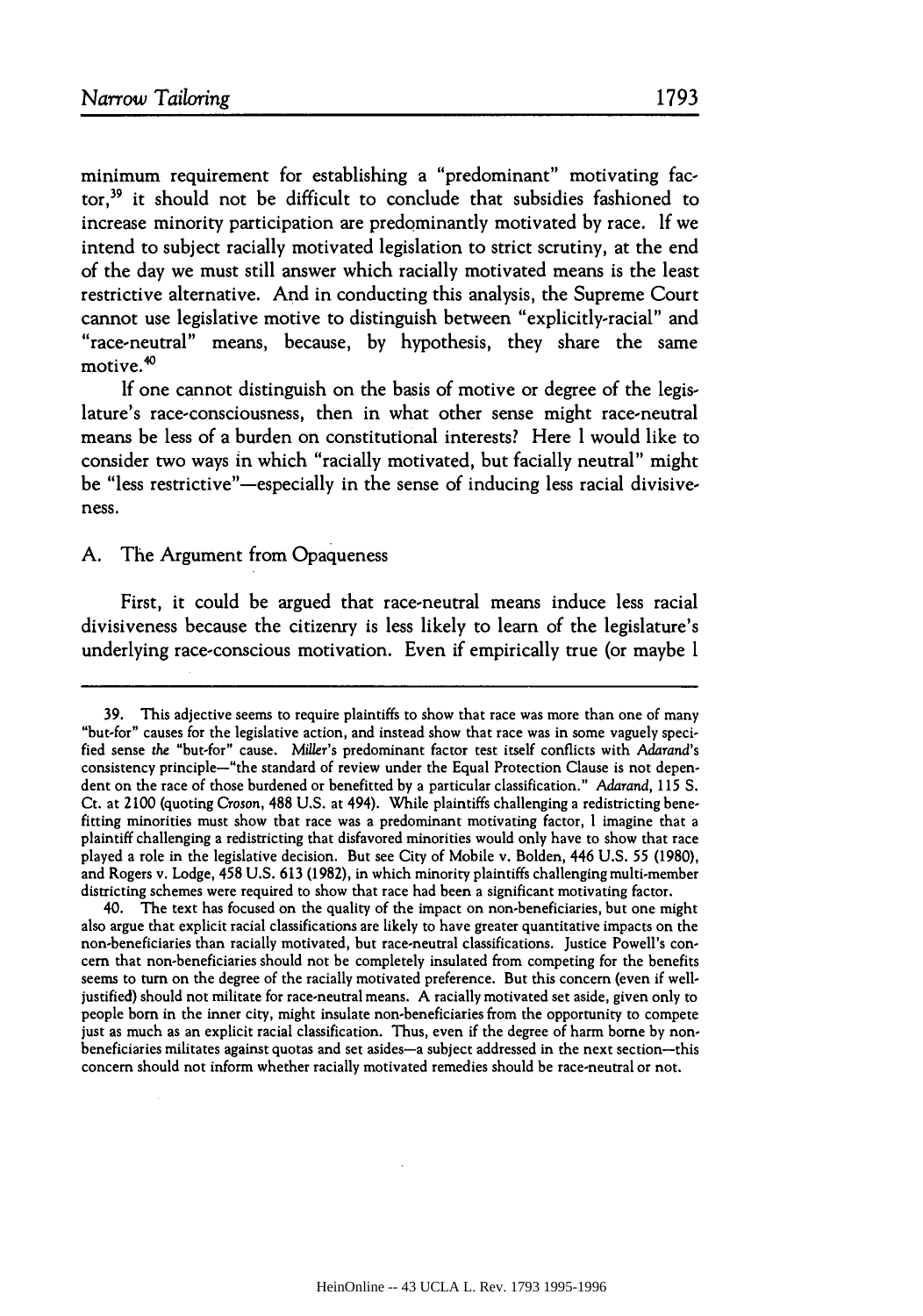should say, *especially* if empirically true), this justification provides an extremely weak, if not embarrassing, basis for constitutional decisionmaking. Preferring race-neutral subsidies because the racial motivation is less visible violates Kant's publicity principle that "[all actions relating to the right of other human beings are wrong if their maxim is incompatible with publicity."<sup>41</sup> While the Supreme Court at times has countenanced legislative or executive secrecy to further compelling government interests,<sup>42</sup> this would be the only time that the Constitution preferred or even required legislative opaqueness.43

Indeed, a particularly cynical extension of this argument would infer that the Supreme Court in *Croson/Adarand* was counseling legislatures not to explicitly discuss remedying past discrimination. Under this reading, the Court would in effect be telling legislatures: If you stop talking about remedying past discrimination, we will allow you to pass race-neutral subsidies that disproportionately favor minorities.

Cynical or not, the argument from opaqueness flatly contradicts Justice O'Connor's own classic statement of the process justification for strict scrutiny:

Absent searching judicial inquiry into the justification for such race-based measures, there is simply no way of determining what classifications are "benign" or "remedial" and what classifications are

42. As David Luban cogently explains:

Th[e] publicity principle lies at the core of democratic political morality. Although the principle has exceptions because political morality cannot dispense with all forms of secrecy and confidentiality, these exceptions are themselves governed by the publicity principle. That is, awarding officials the discretion to keep secrets or grant confidentiality is itself a policy that should be able to withstand public scrutiny.

*Id.* (footnote omitted); see also David Luban, The *Publicity* Principle, in THE THEORY OF **INSTITUTIONAL** DESIGN (Robert E. Goodin ed., 1996).

43. However, as discussed below, another example might be Justice Powell's preference for Harvard's ambiguously defined plus-factor admissions program. See infra note 65 and accompanying text.

<sup>41.</sup> David Luban, Settlements and *the Erosion of the Public* Realm, 83 GEO. L.J. 2619, 2648 (1995) (quoting a slightly altered translaiion of **IMMANUEL** KANT, KANT'S POLITICAL WRITINGS **126** (Hans Reiss ed. & H.B. Nisbet trans., 1970)).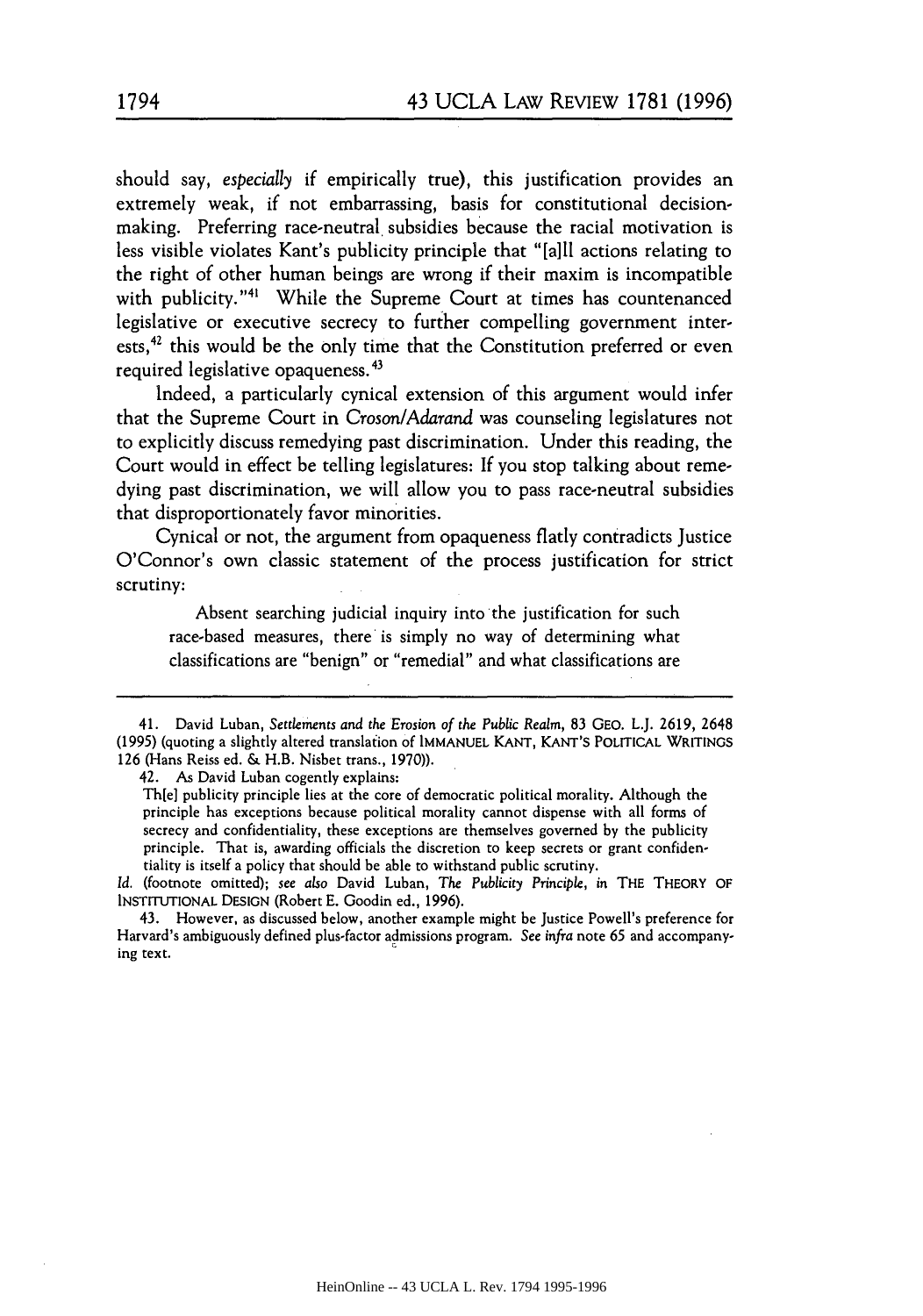in fact motivated **by** illegitimate notions of racial inferiority or simple racial politics. Indeed, the purpose of strict scrutiny is to "smoke out" illegitimate uses of race by assuring that the legislative body is pursuing a goal important enough to warrant use of a highly suspect tool. <sup>4</sup>

Attempts to shield the citizenry from legislators' race consciousness are bound to shield the Court as well. Whether intended or not, *Adarand* and *Croson* are bound to induce legislatures to conceal their race-conscious decisionmaking behind race-neutral classifications. Perversely, the net effect of these cases may be to subject racially motivated legislation to less scrutiny than under the more lenient Metro *Broadcasting* standard<sup>45</sup> because the Court will have more difficulty determining for which statutes race played a predominant motivating factor. It would be less burdensome to the equal protection rights of non-beneficiaries to force racially motivated policies into the open, where they can be more readily scruti-

It should be mentioned, however briefly, that simple racial politics has at times been an essential device for securing remedial relief. The mere fact that a well-organized racial group, such as the NAACP, petitions government by lobbying and casting its own votes for preferential treatment does not **by** itself indicate whether the preferences are appropriately remedial.

45. In Metro Broadcasting, the Court used the less demanding "intermediate level" review, not strict scrutiny, in judging whether congressional action violates the equal protection rights of whites; "[A] congressionally mandated, benign, race-conscious program that is substantially related to the achievement of an important governmental interest is consistent with equal protection principles so long as it does not impose undue burdens on non-minorities." Metro Broadcasting, Inc. v. FCC, 497 U.S. 547, 596-97 (1990) (emphasis omitted), overruled *by* Adarand Constructors, Inc. v. Pena, **115** S. Ct. 2097 (1995).

<sup>44.</sup> Croson, 488 U.S. at 493. Justice O'Connor's concern about identifying subsidies that are merely the by-product of racial politics (and are not therefore necessarily connected to a legitimate constitutional interest) might suggest another reason why race-neutral means might be preferable to explicit racial classifications: namely, the possibility that subsidies motivated by "simple racial politics" are more likely to take the form of explicit racial classifications. However, there is little theoretical or empirical reason to think that prohibiting racial classifications would retard impermissible political motivations more than it would permissible remedial motivations. Indeed, lowering the scrutiny for racially motivated subsidies that employ race-neutral proxies may spark an increase in illegitimate interest-group politicking divorced from legitimate remedial concerns.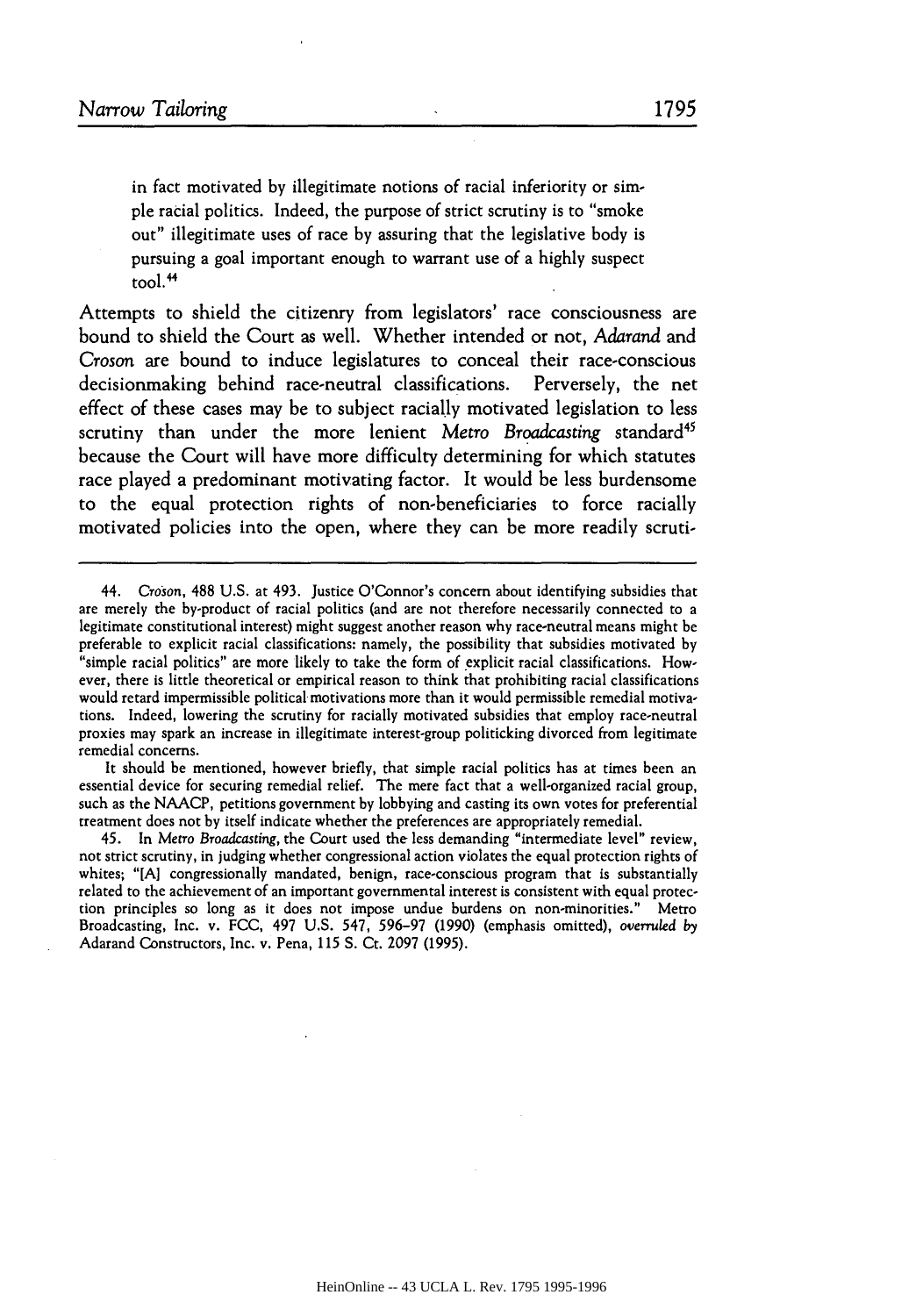nized by the courts and by the democratic process.<sup>46</sup> Racially motivated legislation is inherently suspect, but unacknowledged racial motivation by legislatures is all the more worrisome.

B. Avoiding Individual Racial Determinations

The second potential justification deserves more serious consideration. It is possible that race-neutral means induce less racial divisiveness (and are therefore "less restrictive alternatives") because they do not involve the government in individual determinations of race. Justice Stevens first gave voice to this concern in his dissent in *Fullilove v. Klutznick:*

[T]he very attempt to define with precision a beneficiary's qualifying racial characteristics is *repugnant* to our constitutional ideals **....** If the National Government is to make a serious effort to define racial classes by criteria that can be administered objectively, it must study precedents such as the First Regulation to the Reich's Citizenship Law of November 14, 1935 **. . .7**

Justice Stevens's concern was later echoed and expanded by Justice Kennedy in Metro Broadcasting, Inc. v. FCC:<sup>48</sup>

The Court fails to address the difficulties, both practical and constitutional, with the task of defining members of racial groups that its decision will require. The Commission, for example, has found it necessary to trace an applicant's family history to 1492 to

<sup>46.</sup> Contrary to Adarand and Croson, this argument might suggest that the Supreme Court should subject race-neutral classifications to even more intense scrutiny whenever the Court has an inkling that the legislature had an unarticulated racial motive.

The Supreme Court has established "clear statement" rules with regard to some issues of federal preemption. See United States v. Lopez, **115 S.** Ct. 1624, 1655 (1995) (Stevens, **J.,** dissenting) ("In the absence of a clear statement of congressional design ... we have refused to interpret ambiguous federal statutes to limit fundamental state legislative prerogatives."); *see also* Gregory v. Ashcroft, **501** U.S. 452, 460-64 (1991). Similarly, the Court might require more forthright statements of race consciousness, so that such legislation would be subject to a truly searching inquiry.

Subjecting facially neutral, but racially motivated statutes to stricter scrutiny might create an "information forcing" effect. See Ian Ayres & Robert Germer, Filling in *Gaps* in Incomplete Contracts: An Economic *Theory of Default Rules,* 99 YALE L.J. 87 (1989); Ian Ayres & Eric Talley, Solomonic Bargaining: Dividing *a Legal* Entitlement *to Facilitate* Coasean Trade, 104 YALE L.J. 1027, 1032 (1995); Saul Levmore, *Gomorrah* to Ybarra and More: Overextraction and *the Puzzle of Immoderate Group Liability,* 81 VA. L. REV. **1561,** 1561-65 (1995).

<sup>47.</sup> Fullilove v. Klutznick, 448 U.S. 448, 534 n.5 (1989) (Stevens, **J.,** dissenting) (emphasis added).

<sup>48. 497</sup> U.S. 547 (1990).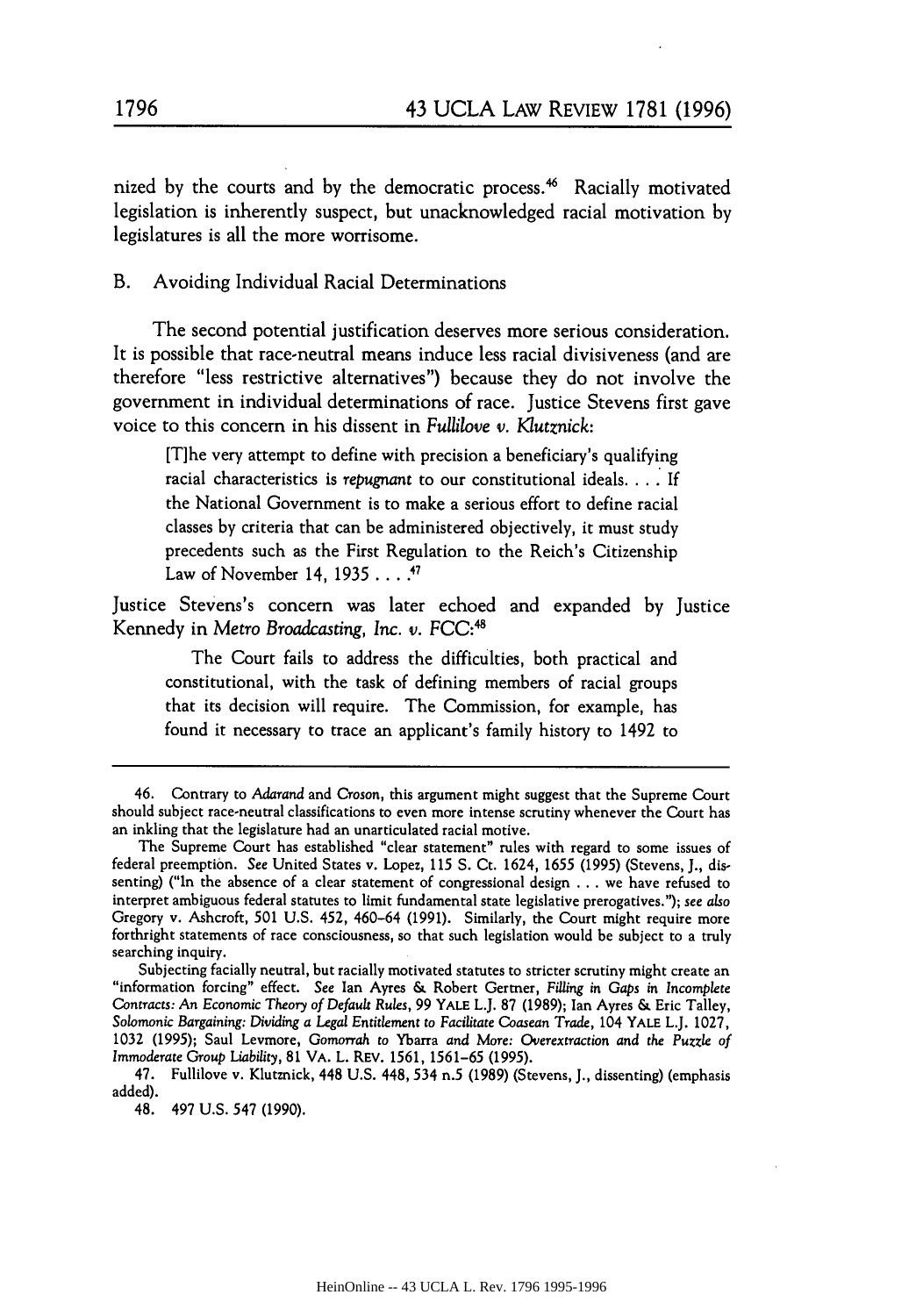conclude that the applicant was "Hispanic" for purposes of a minority tax certificate policy.<sup>49</sup>

Race-neutral means to increase minority participation still force the government to determine the racial characteristics of groups, but do not expose society to the intrusive painful process of defining the race of individual citizens: Determining that a particular neighborhood is predominantly Latino or Anglo may be much easier than determining whether any particular person is Anglo or Latino.<sup>50</sup>

Determinations of race that turn on how individuals label themselves have led in the past to at least a few instances where individuals claimed minority status merely to qualify for an affirmative action benefit.<sup>5</sup> While determining the racial characteristics of larger classes might also turn in part on self-labeling (such as contained in census data), groups would have much greater difficulty coordinating false claims of minority status to qualify for benefits.

50. Analogous arguments about the intrusiveness of making individualized factual inquiries were provided in Walter Dellinger's and Gene B. Sperling's discussion of the rape exception to laws criminalizing abortion:

With a "rape exception," [a victim would need to] prove that she was "in fact" raped; often a difficult task. Proving rape, though, would only be the beginning. Under the theory of the rape exception, a woman would be entitled to an abortion only if she could also prove that her pregnancy resulted from the rape and not from some other act of sexual intercourse. The privacy sacrifice in such a situation constitutes an additional argument against a statute that limits the permissible grounds for an abortion. Those hostile to all abortions are likely to seek appointment to committees that would decide these questions. In such a case, choice could be replaced by cross-examination.

Walter Dellinger & Gene B. Sperling, Abortion and the Supreme Court: The Retreat from Roe v. Wade, 138 U. PA. L. REV. 83, 107 n.82 (1989) (emphasis omitted).

*51. See* Taking Advantage: Some Pose *as* Members of Minority Groups to Promote Careers, WALL ST. **J.,** Feb. 12, **1991,** at **Al, A5;** see *also* **ROTUNDA,** supra note 49, at 544; Daniel Seligman, Only in America, FORTUNE, Jan. 28, 1991, at **107.**

<sup>49.</sup> *Id.* at 633 **n.1** (Kennedy, **J.,** dissenting). While Justice Kennedy's concern with the practical problems of defining race is legitimate, his characterization that the FCC "found it necessary to trace an applicant's family history to 1492 to conclude that the applicant was 'Hispanic"' borders on the disingenuous. See *also* RONALD **D.** ROTUNDA, MODERN CONSTITUTIONAL LAW 544 (4th ed. 1993) (the Liberman family "qualified as Hispanic because they traced their family to Jews whom the King had expelled from Spain in 1492. If you assume 20 years to a generation, there were over 24 generations from 1492 to the [present]. That means that Mr. Liberman was as closely related to 16,777,216 ancestors."). In the case that Justice Kennedy relies upon, the family's Spanish emigration in 1492 probably played a very small role in the FCC's decision. The FCC found that the firm owners Adolfo Liberman and his sons Jose, Elias, and Julio were "regarded **by** both themselves and their community as being Hispanic." Their native language was Spanish, which "they still speak a majority of the time." The family members had lived together in Mexico, Guatemala, and Costa Rica before coming to the United States and becoming naturalized citizens. In re Storer Broadcasting Co., 87 F.C.C.2d 190, 190 (1981).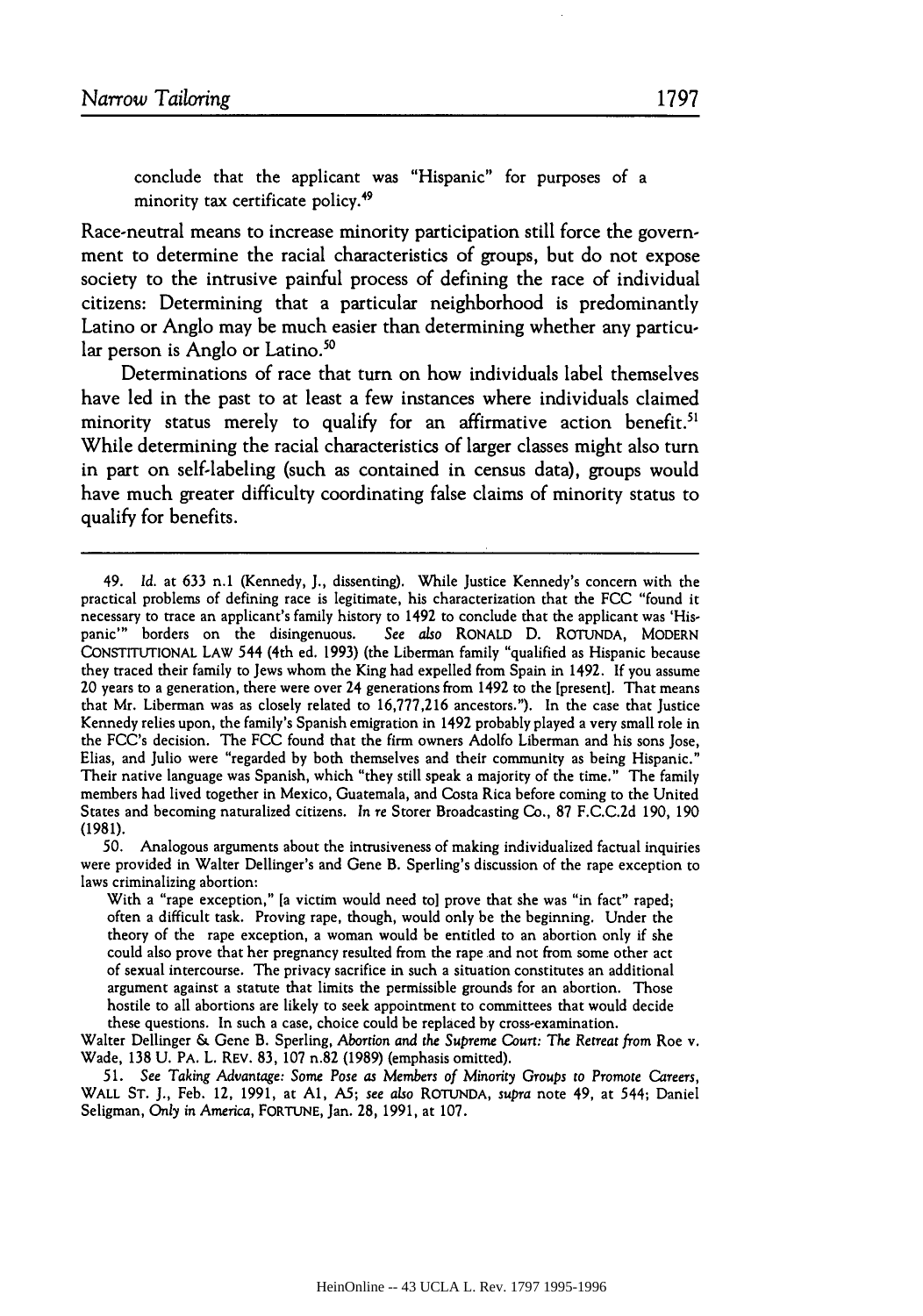Our visceral reaction against laws that define race undergirds a coherent justification for the Supreme Court's preference for race-neutral subsidies. Far from requiring a narrowly tailored class of beneficiaries, the Constitution might require using imprecise (poorly tailored) proxies for racial discrimination. Even if the general populace knows the remedial motivation for the subsidies, race-neutral means might avoid what Justices Stevens and Kennedy consider to be the abhorrent process of determining the race of individuals.

While this provides a coherent justification, it is not ultimately persuasive. Racial classification need not turn on the arcane measures of consanguinity used in the Nuremberg laws,<sup>52</sup> South Africa's Apartheid,<sup>53</sup> or our own Jim Crow regimes. 54 Instead, section 8(d) of the Small Business Act wisely defines "social disadvantage" as being "subjected to racial or ethnic prejudice or cultural bias because of their identity as a member of a group without regard to individual qualities."<sup>55</sup> Defining an individual's race from a viewer's perspective at once tailors the definition to the remedial goal of helping those that have been subject to disparate treatment without denying that race is "socially constructed."<sup>56</sup> As Henry Louis Gates has observed: "To declare that race is a trope, is to deny its palpable force in the life of every African American who tries to function every day in a still very racist America."<sup>57</sup> Defining an individual's race by making infer-

*55.* **15** U.S.C. § 637(a)(5) (Supp. 1996).

<sup>52.</sup> *See Fullilove,* 448 U.S. at 535 n.5 (Stevens, **J.,** dissenting).

<sup>53.</sup> See Metro Broadcasting, 497 U.S. at 633 n.1 (Kennedy, **J.,** dissenting).

<sup>54.</sup> See Peter Wallenstein, *Race, Marriage, and the Law of* Freedom: *Alabama and Virginia, 1860s-1960s,* 70 CHI.-KENT. L. REV. 371, 395 (1994) ("The legal definition of a white person in nineteenth-century Virginia required that a person have less than one-fourth African ances**try....").**

<sup>56.</sup> See Christopher A. Ford, *Administering Identity:* The *Determination of* "Race" *in Race-*Conscious *Law,* 82 CAL. L. REV. 1231 (1994); *see also* IAN F. HANEY LOPEZ, WHITE BY LAW: THE LEGAL CONSTRUCTION OF RACE 3 (1996).

**<sup>57.</sup>** HENRY LOUIS GATES, JR., LOOSE CANONS: NOTES ON THE CULTURE WARS 147 (1992).

<sup>[</sup>To those that suggest that race does not exist], Houston Baker demands that we remember what we might characterize as the "taxi fallacy." Houston, Anthony, and I emerge from the splendid isolation of the Schomberg Library and stand together on the corner of 135th Street and Malcolm X Boulevard attempting to hail a taxi to return to the Yale Club. With the taxis shooting by us as if we did not exist, Anthony and I cry out in perplexity, "But sir, it's only a trope."

*Id., quoted* in Paul Brest & Miranda Oshige, Affirmative Action *for* Whom?, 47 STAN. L. REV. 855, 860 (1995).

And repeated testing in a variety of retail contexts indicates that the taxi example is not merely hypothetical storytelling. See, *e.g.,* Ian Ayres, Fair Driving: Gender *and* Race Discrimination in Retail Car Negotiations, 104 HARV. L. REV. **817** (1991); Prime Time Live: True *Colors* (ABC television broadcast, Nov. 26, 1992) (filming discrimination faced **by** a well-dressed African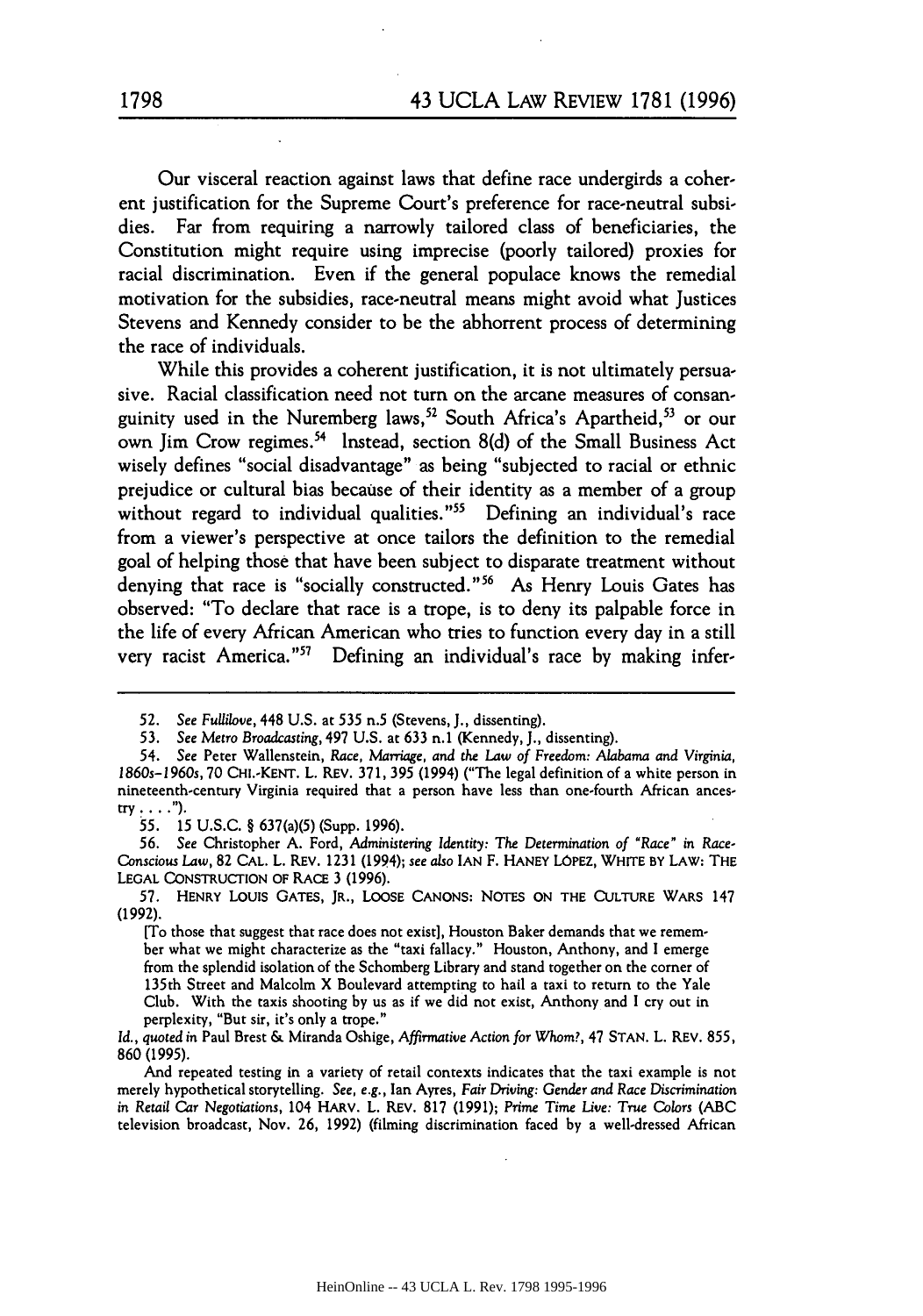ences (or possibly requiring evidence) about whether she was exposed to disparate treatment should not raise the same constitutional concerns.

As an empirical matter, the vast majority of people claiming affirmative action subsidies on the basis of self-reported minority status are bona fide under this standard in that they have been subjected to systematic disparate treatment because of their perceived minority status.<sup>58</sup> While hard cases of fraudulent or undeserving claims of minority status exist, they are by comparison statistical aberrations. The current stability of racial identity is empirically contingent,<sup>59</sup> but the difficulty posed by making determinations in hypothetical cases is not a sufficient "case in controversy" to justify the Supreme Court's strong preference for race-neutral means.

In sum, avoiding individual determinations of race represents the strongest justification for preferring race-neutral subsidies, but such a gain comes at the certain expense of poorer tailoring and the very probable expense of less-candid lawmaking and, therefore, less-exacting scrutiny. Richard Fallon notes in his contribution to this Symposium:

[lt is at least oddly disparate to maintain, on the one hand, that explicitly race-conscious reasoning is permissible in justifying an economically based affirmative action program, but to insist, on the other, that race-consciousness is an evil that may not be reflected in an affirmative action program's distributive criteria.<sup>60</sup>

This section has attempted to unpack this odd disparity. When the government's compelling interest is to remedy racial discrimination, the overinclusion prohibition of Croson inescapably points toward explicit racial classifications. Although the Supreme Court seems to have a "least restrictive alternative" principle behind its preference for race-neutral means, this section has shown that, properly understood, explicit racial classifications

American in dealing with a landlord and several retail merchants). See generally ELLIS COSE, THE RAGE OF A PRIVILEGED CLASS (1993) (describing the pervasive discrimination encountered by middle-class African Americans).

<sup>58.</sup> To personally verify this admittedly unsupported assertion, ask yourself how many of the self-identified minority students at your own school have not been exposed to unfavorable disparate treatment because of their perceived race.

<sup>59.</sup> See Jane Gross, Identity *Key Issue of New Multiracial* Movement; *Diversity:* Growing Mixed-*Race Population* Seeks Recognition and a More Inclusive *Way to* Define Ourselves, L.A. TIMES (Orange County), Jan. 14, 1996, at A16, A17; Vincent J. Schodolski, Mixed-Race Americans Feel Boxed in *by* Forms: Effort Under Way to Change *How Racial* Questions *Are Dealt with* in *2000* Census, CHi. TRIB., Feb. 14, 1996, § 1, at 8; see also STEPHEN **JAY** GOULD, THE MISMEASURE OF MAN (1981).

<sup>60.</sup> See Fallon, *supra* note 27, at 1949-50.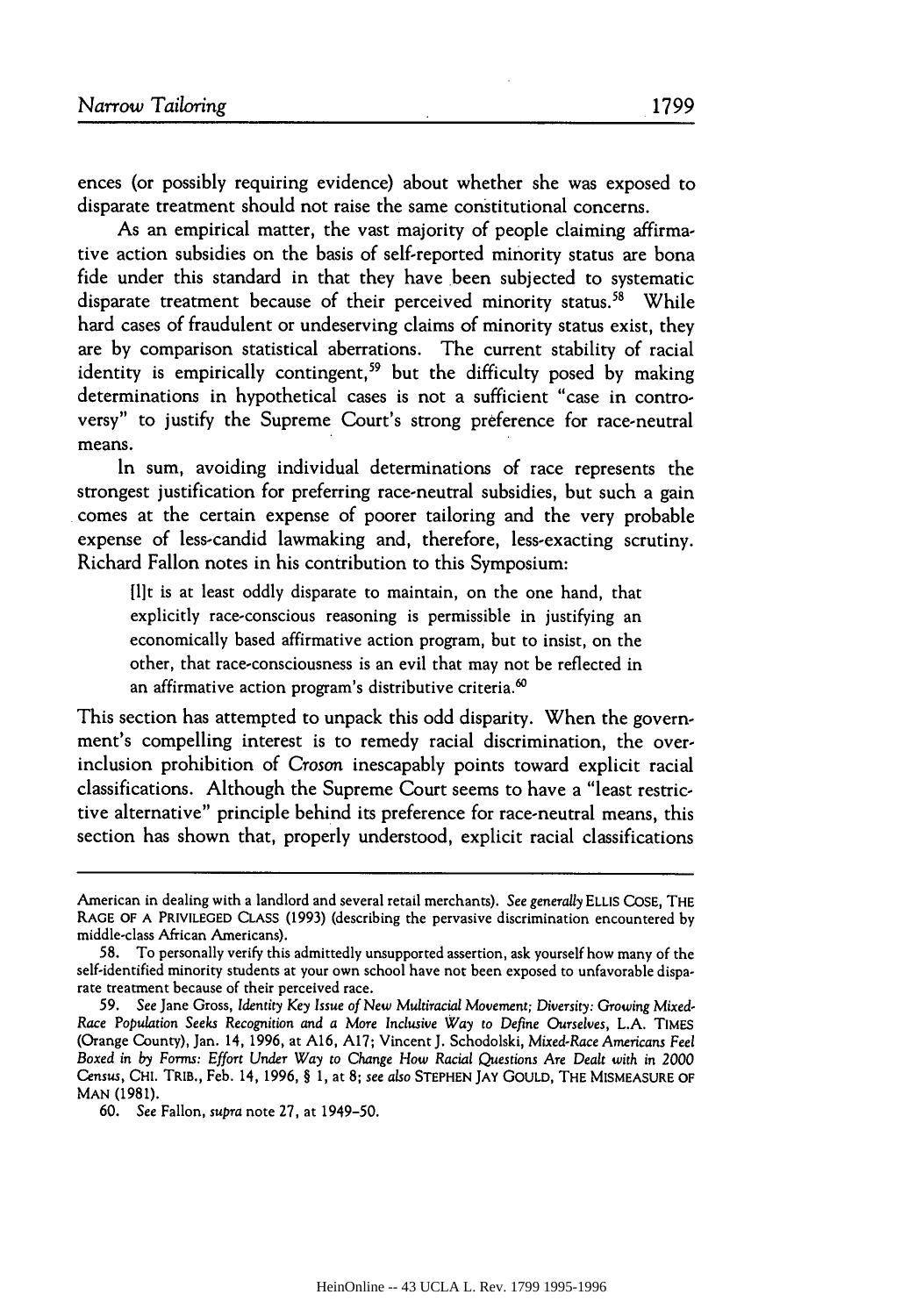do not necessarily burden fundamental rights more than "race-neutral means to increase minority participation."

II. QUOTAS VS. CREDITS

The United States insists that Japan commit itself to a clearly stated increase in the number of dealers handling American cars and that the two sides measure the progress annually. Japan has rejected that approach as a use of "numerical targets" and managed trade.<sup>61</sup>

The front page of the June 28, 1995, *New York Times* was remarkable because in adjacent articles the Clinton administration advanced seemingly contradictory arguments on the equity of quotas. In discussing the looming trade war with Japan, the administration argued that Japan had systematically discriminated against United States automobile imports and demanded that the Japanese government agree to import explicit numeric quotas. But in another article discussing the administration's review of federal affirmative action, President Clinton reiterated that he was against quotas. When the United States has been the victim of long-standing, systematic discrimination, quotas seem to be the only credible remedy: Assurances from the Japanese that they would stop discriminating against, and even start implementing, U.S. import preferences rang hollow. But when the United States was placed in the role of dismantling a history of past discrimination, quotas seemed unduly burdensome. The moral of these newspaper stories is that, from a victim's perspective, quotas do not seem so inequitable.

The purpose of this section is to show that something close to quotas might be consistent with—and possibly even required by—the narrow tailoring principle. This section builds upon the last in that the reader is now asked to accept that the government has established a compelling interest and that explicit racial preferences are permissible.<sup>62</sup> Given this premise, this section asks what form the racial preferences should take.

The central question I seek to answer is whether quotas or credits are more consistent with narrow tailoring. While the term "quota" has a fairly precise common meaning, the term "credit" has been loosely interchangeable with the terms "plus-factor," "plus," or, most generically, "preference."

<sup>61.</sup> David E. Sanger, U.S. *Officials Say Japan Eases a Bit* on Trade Stance, N.Y. **TIMES,** June 28, 1995, at **Al,** D4.

<sup>62.</sup> Explicit racial preferences might be permissible-even if the analysis of the prior section is rejected-if race-neutral means were found to be ineffective.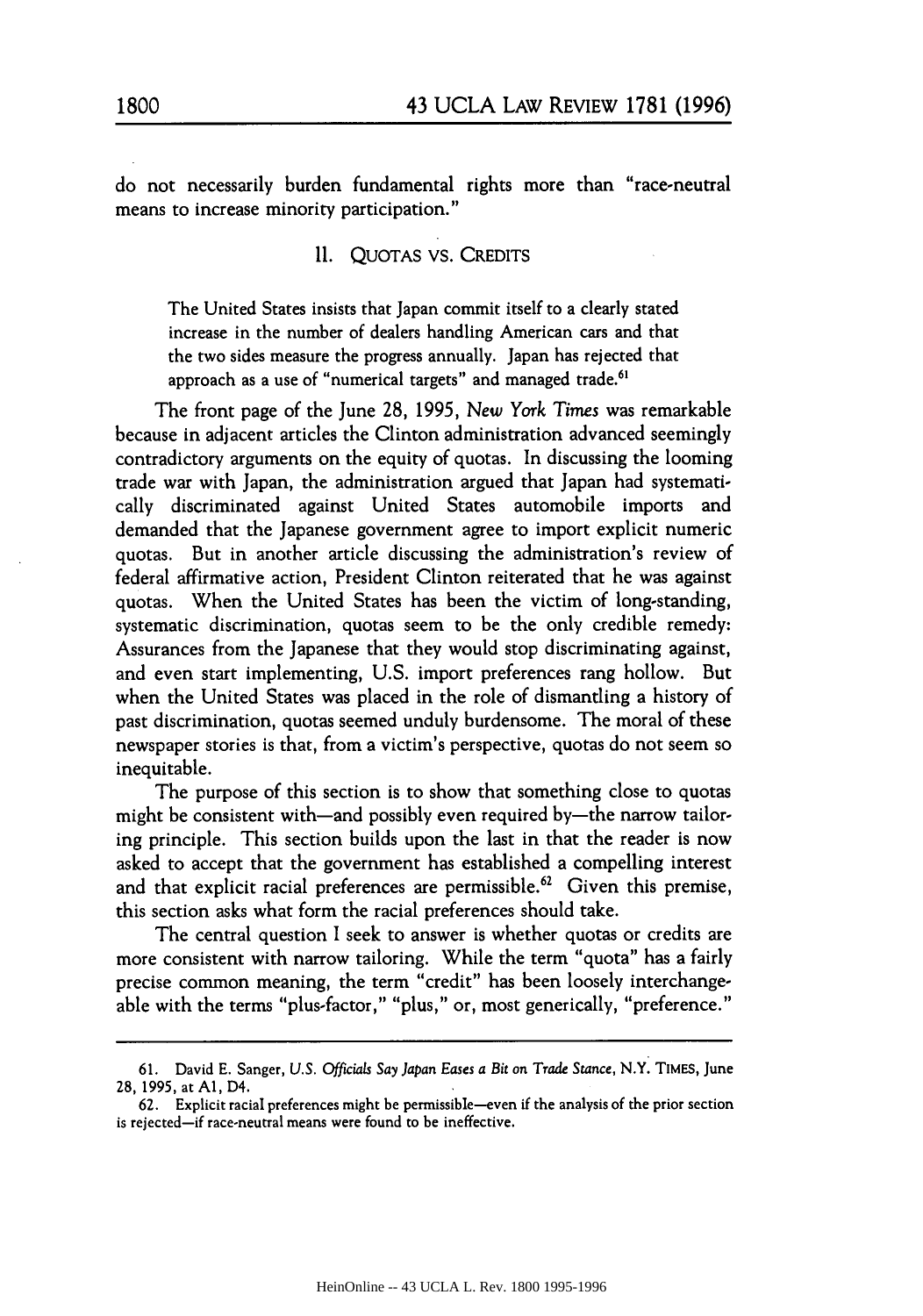By quotas, I mean a preference that only allows minorities to compete for set-aside government benefits-such as guardrail contracts or broadcast licenses or medical school slots. By credits, I mean a preference that forces minorities to compete with whites for government benefits, but gives minorities an advantage over similarly situated whites. A quota guarantees the highest-ranking minority a benefit, while a credit does not.

But before considering directly the choice between quotas and credits, it is useful to point out that both quotas and credits can be implemented by rules or standards. 63 Beginning with *Bakke,* analysts have often conflated these two dimensions by comparing a rule-like quota with a standard-like credit. Thus, Justice Powell compares Davis' quota/rule with Harvard's fuzzy plus-factor system-a classic credit/standard. But as illustrated in Figure **1,** the other two permutations are also prevalent: A rule-like credit



Figure 1: Two Different Dimensions on Which Affirmative Action Programs Differ

was at issue in *Adarand,* and Executive Order 11,246 might create a quota standard. **6**

<sup>63.</sup> The classic example used to distinguish rules and standards is the rule-like requirement to drive less than 40 miles per hour and the standard-like requirement to drive at safe speed. See Ian Ayres, *Preliminary Thoughts on* Optimal Tailoring of *Contractual* Rules, 3 **S.C.** INTERDISCIPLINARY L.J. 1 **(1993);** Colin **S.** Diver, The *Optimal* Precision of Administrative Rules, **93** YALE L.J. 65, 69 (1983); Louis Kaplow, *Rules Versus* Standards: An Economic *Analysis,* 42 DUKE L.J. **557, 559-62 (1992).**

<sup>64.</sup> The executive order mandates numerical goals and timetables for meeting these goals but is standard-like by not defining what turns on failure to meet the goals according to the timetable. See Bernard E. Anderson, The *Ebb* and Flow of Enforcing Executive Order *11246,* 86 AM. ECON. REV. 298 (Paper & Proceedings 1996); Lara Hudgins, Comment, Rethinking Affirmative Action in the *1990s:* Tailoring the Cure to Remedy *the Disease,* 47 BAYLOR L. REV. 815, 819-20 (1995). A quota might be standard-like either because the exact number that needs to be set aside is not known ex ante (for example a quota/standard might require setting aside for minori-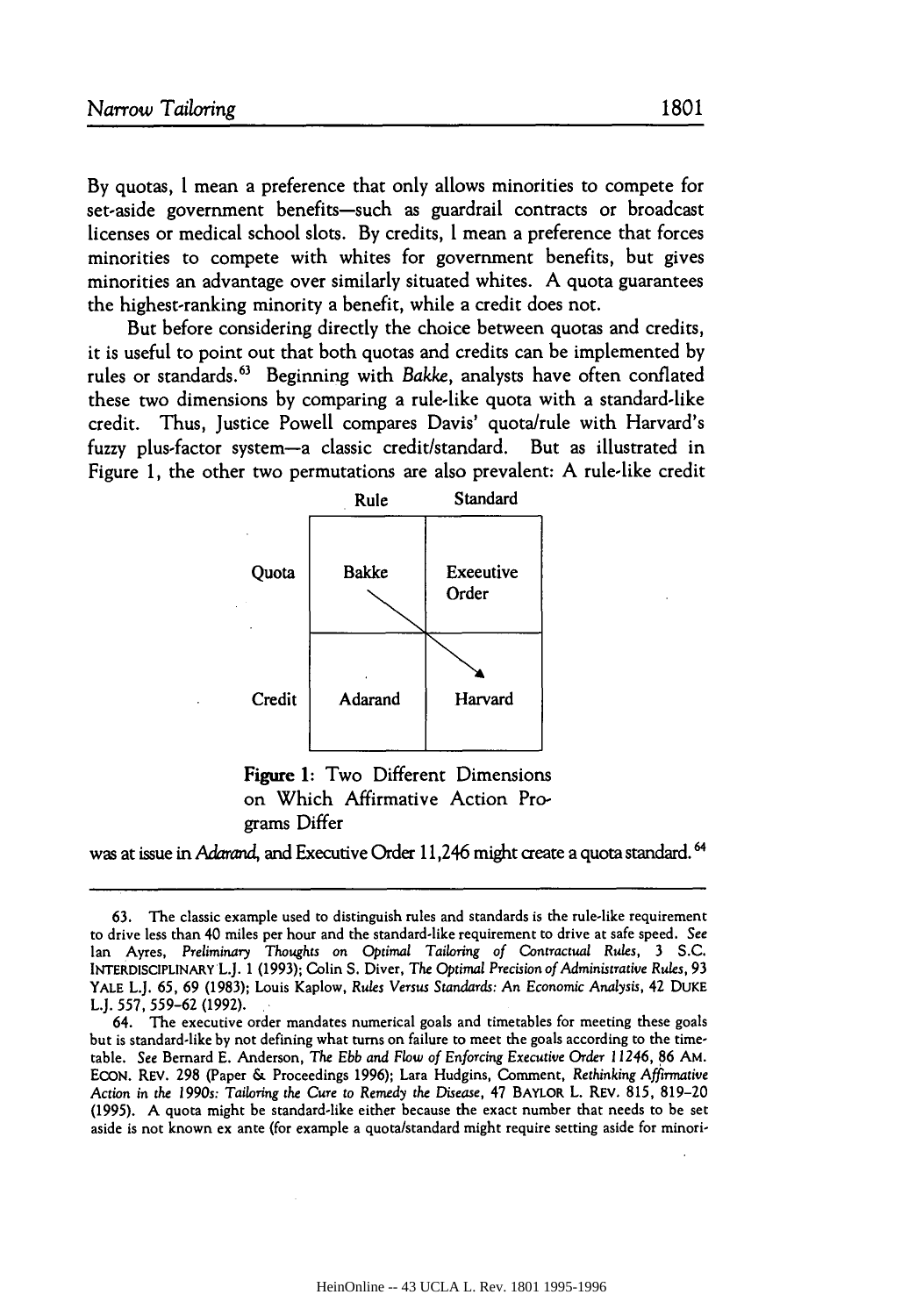While Powell tried to justify his preference for credits over quotas, he did not explain his seeming preference for standards, as exemplified by his praise for Harvard's fuzzy individualized admissions process where race is used as merely one among many *ambiguously weighted* factors.<sup>65</sup> It is not self-evident that using standards to implement racial preferences is worthy of praise. Courts will have more difficulty scrutinizing whether fuzzy racial preferences are narrowly tailored to achieve their goals. Unlike rules, standards by definition submerge the degree of preference. Although a rules versus standards debate is not the focus of this section, rules might be more consistent with narrow tailoring.<sup>66</sup>

## **A.** Comparing Quotas and Simple Credits

This section compares quotas and simple credits (which create constant marginal subsidies to increase minority participation). For example, affirmative action programs that granted minority law school applicants a constant number of points to their **LSAT** scores (or that granted employers an invariant subsidy for each additional minority hired) would constitute such a simple credit. The Appendix presents an economic model which illustrates, for very particular assumptions, that quotas can be better tailored to achieve the government's legitimate goals than simple credits. But because economic models are so off-putting-especially in the civil rights

ties a reasonable number of benefits) or because the consequences of deviating from a numerical goal are not known ex ante (as with the executive order).

<sup>65.</sup> Powell's insistence that race be one of several factors might make sense when the government's compelling interest is furthering educational diversity. As Powell noted, "The diversity that furthers a compelling state interest encompasses afar broader array of qualifications and characteristics of which racial or ethnic origin is but a single though important element." Regents of the Univ. of Cal. v. Bakke, 438 U.S. 265, **315** (1978) (opinion of Powell, J.). But requiring that race be one of multiple factors in granting a benefit is not similarly implied if the government's compelling interest is remedying past discrimination. Extending procurement subsidies to people who have suffered other types of social disadvantage does not further the government's remedial interest.

<sup>66.</sup> Rule-like racial preferences would also allow legislatures to tailor the burdens of affirmative action programs and, thus, might promote the least restrictive alternative analysis. For example, if an admissions formula were more rule-like, it would be possible to identify and compensate individuals who had been denied admission or government contract work because of their race.

Tom Ulen suggested to me that standards might have an advantage in that they would be easier to phase out in the future. This has proved useful to the Supreme Court in other civil rights contexts. See, e.g., Missouri v. Jenkins, **115** S. Ct. **2038** (1995) (redefining interdistrict school desegregation remedy); Wards Cove Packing Co. v. Atonio, 490 U.S. 642 (1989) (redefining business necessity defense).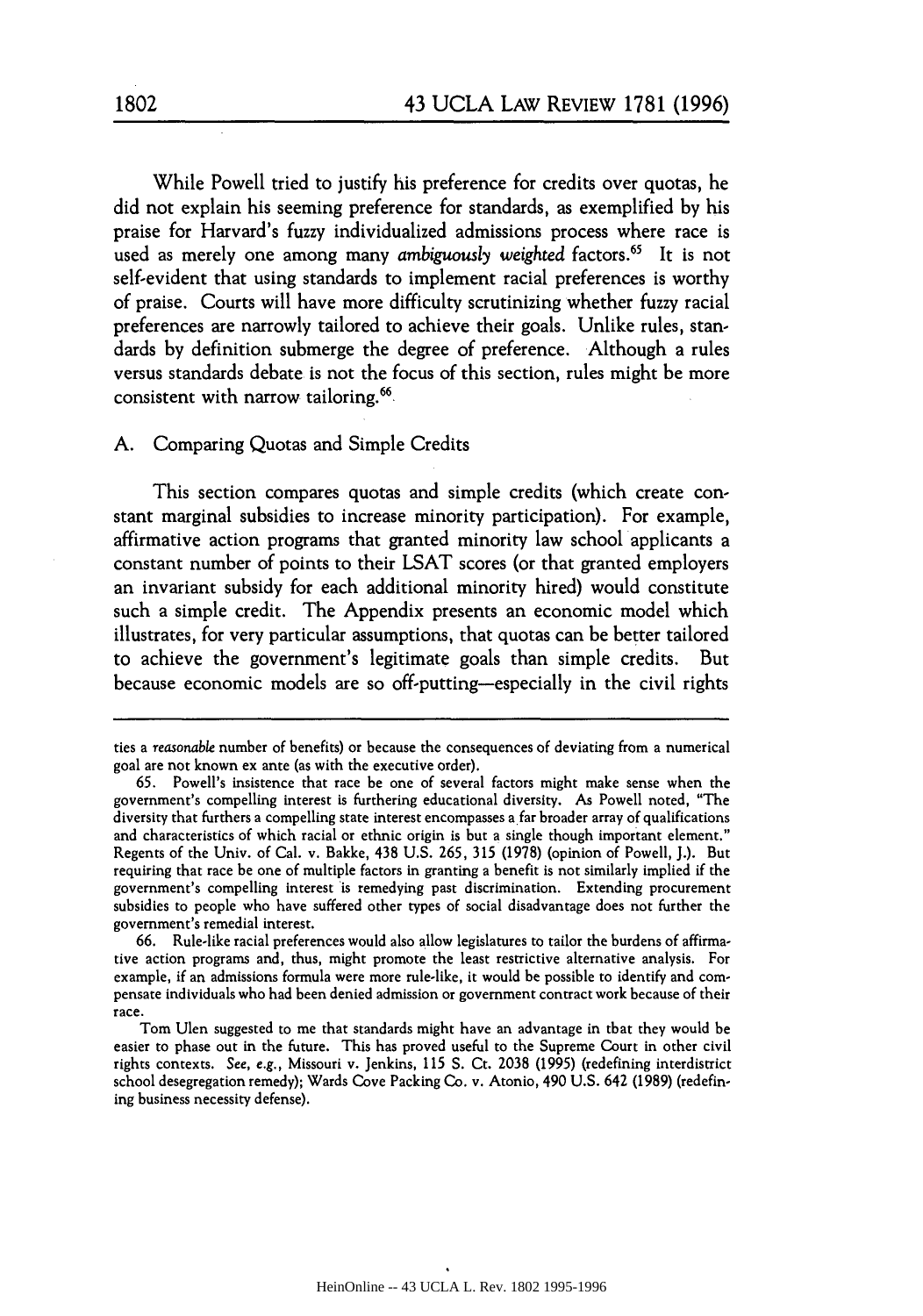context-this section describes the results of the model without graphs or equations.

## 1. Trading Off Quantity and Quality Burdens

To decide whether a quota or credit is the "less restrictive alternative," it is important to see that the constitutional burden of a racial classification is not solely captured by calculating the number of cases in which the racial preference is dispositive; the disparity in quality between minority and nonminority firms is also relevant.<sup>67</sup> Allocating a given number of contracts (or admission spots) to minorities is more burdensome to better qualified non-minorities when the preference countenances substantial disparities in quality. Reverting back to the meta-goal of minimizing racial divisiveness, non-minorities have a more legitimate claim of unfair treatment if they lose out to minorities who are substantially less qualified than to minorities who are only slightly less qualified.<sup>68</sup> To capture how much affirmative action deviates from race-blind decisionmaking, it is accordingly necessary to

<sup>67.</sup> Because the "quality" of someone seeking a government benefit is almost always multidimensional, ranking people competing for such benefits is often difficult or contestable. In the academic context, for example, important questions exist regarding how to measure quality, and many diversity proponents argue that minority applications do not need to be subsidized to win admission if truer measures of ability were used. Instead of having minorities meet current standards of merit, critical race scholars have challenged the validity of traditional measures of ability. See Derrick A. Bell, Jr., Bakke, Minority Admissions, *and the Usual Price of Racial* Remedies, **67** CAL. L. REV. 3, 8 (1979) ("[Tlhere is impressive evidence that grades and test scores cannot predict success in the practice of law or medicine."); Richard Delgado, Brewer's *Plea: Critical Thoughts on* Common *Cause,* 44 VAND. L. REV. 1, 8-9 (1991) (stating that most critical race scholars question objectivity of merit standards); Richard Delgado, *The Imperial Scholar: Reflections on a Review of Civil Rights Literature,* 132 U. PA. L. REV. 561, 572 (1984) (advocating "an overhaul of the admissions process and a rethinking of the criteria that make a person a deserving law student and future lawyer" instead of affirmative action for law school admissions); Duncan Kennedy, A *Cultural Pluralist Case* for Affirmative Action in *Legal* Academia, 1990 DUKE L.J. 705, 707-12 (criticizing existing standards of merit as socially constructed and impossible to apply in a colorblind fashion).

These arguments are seldom made, however, with regard to affirmative action in government procurement. For the purposes of this discussion, I assume that the procurement contract adequately assures uniformity on all aspects of performance, so that the government can cardinally rank applicant/bidders by the price of their bid. Even though contract law does not in fact assure full performance, it is only necessary that some metric exist that allows the government to establish a cardinal ranking.

<sup>68.</sup> The larger the government's deviation from race-blind decisionmaking, the stronger the claim of the non-minorities who would have been allocated the benefit in the absence of the affirmative action program. Such equitable claims are rooted in the presumption that meritocratic allocation generally enhances social welfare. See Fallon, *supra* note 27, at 1919. The larger the deviation from meritocracy, the larger the government interest is needed to rebut the presumption.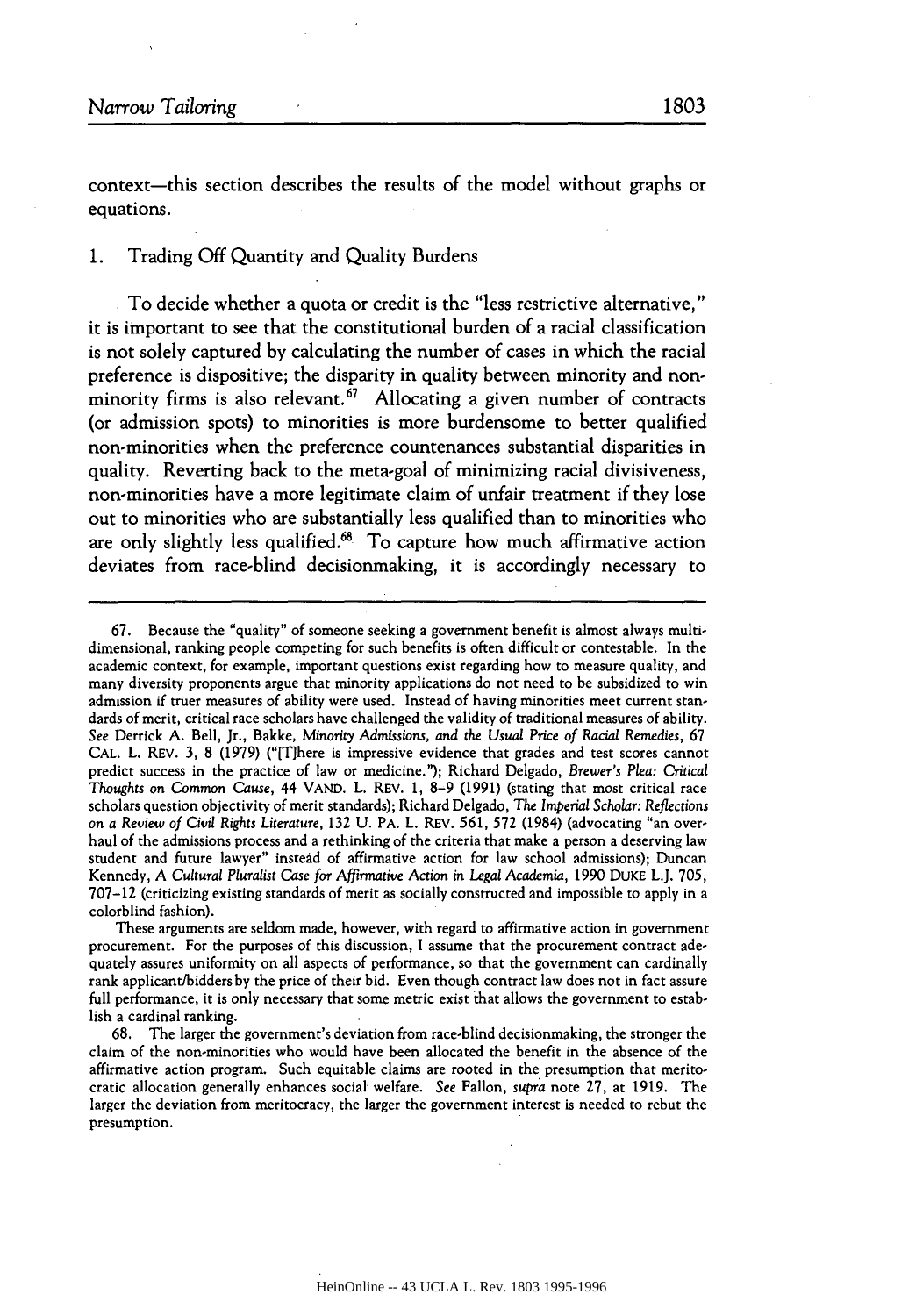measure not only the number of cases in which race is dispositive, but the average disparity in quality when race is dispositive.<sup>69</sup> In sum, both the quantity (of minority participation induced **by** affirmative action) and the quality (disparity between minorities and non-minorities) are constitutionally relevant.

**A** natural way to tailor affirmative action to minimize the divisive burden of racial classification is to acknowledge a tradeoff between the quantity-burden and quality-burden of affirmative action subsidies. **A** program that granted minorities a forty percent bidding credit on five percent of government contracts might be no more burdensome than one granting minorities a five percent bidding credit on forty percent of government contracts.<sup>70</sup> Even though the forty percent bidding credit might effectively operate as a set-aside (and impose a substantial quality burden),<sup>71</sup> it only forecloses non-minorities from five percent of the market: The quantity burden-the number of contracts where race is dispositive-is much less burdensome.72

Unfortunately, the recent Hopwood decision only provided partial information about the quality burden. Hopwood v. Texas, 78 F.3d 932 (5th Cir.), cert. denied, **116** S. Ct. 2581 (1996). The court did identify combinations of GPAs and LSAT scores for which white applicants would be presumptively rejected and for which black applicants would be presumptively admitted. **Id.** at 937. The court noted that to avoid being presumptively denied a white applicant with a 3.2 **GPA** would need to score in the top 32% of LSAT takers, while a black applicant with the same **GPA** would need only to score within the top 80%. **Id.** at 937 n.8. While the facial difference for this facet of the admissions program is substantial, the court reports nothing about the actual difference in scores between those students who were admitted because of their race and those who were rejected because of their race. (The table showing the median LSATs and GPAs for admitted white and black students is hardly probative of whether the cutoffs countenanced too great a disparity in quality (because infra-marginal white students may inflate the white median result). *See id.* at 937 n.7.) Most importantly, the opinion contains almost no discussion of the

<sup>69.</sup> This approach does not constitutionalize a particular, narrow view of meritocracy as a benchmark. Instead, government institutions are allowed great latitude in choosing among raceblind benchmarks.

<sup>70.</sup> From behind a modified Rawlsian veil, it might not be clear which affirmative action program non-minorities would favor. The particular ignorance at issue might concern the relative strength of minority bidders.

**<sup>71.</sup>** See *infra* note 84.

<sup>72.</sup> An extremely crude way of combining the two types of burdens would be to multiply the quantity allocated because of a racial preference by the average quality disparity when race was dispositive. While this specific multiplicative burden measure is only one of several ways of trading off the two types of burden (and is not constitutionally required), performing this simple calculation can be illuminating. For example, several commentators have claimed that affirmative action in academic admissions has helped Caucasian women more than minorities. While it might be that the gender of Caucasian women has been a decisive factor in a larger number of slots than race has been for minority men and women, it is not clear that the total number of **SAT** (or LSAT) credits given to Caucasian women has been greater than to minorities. Even if the number of minority admissions due to race is relatively small, the constitutional burden is a function not only of the number of slots foreclosed, but of the average disparity in quality.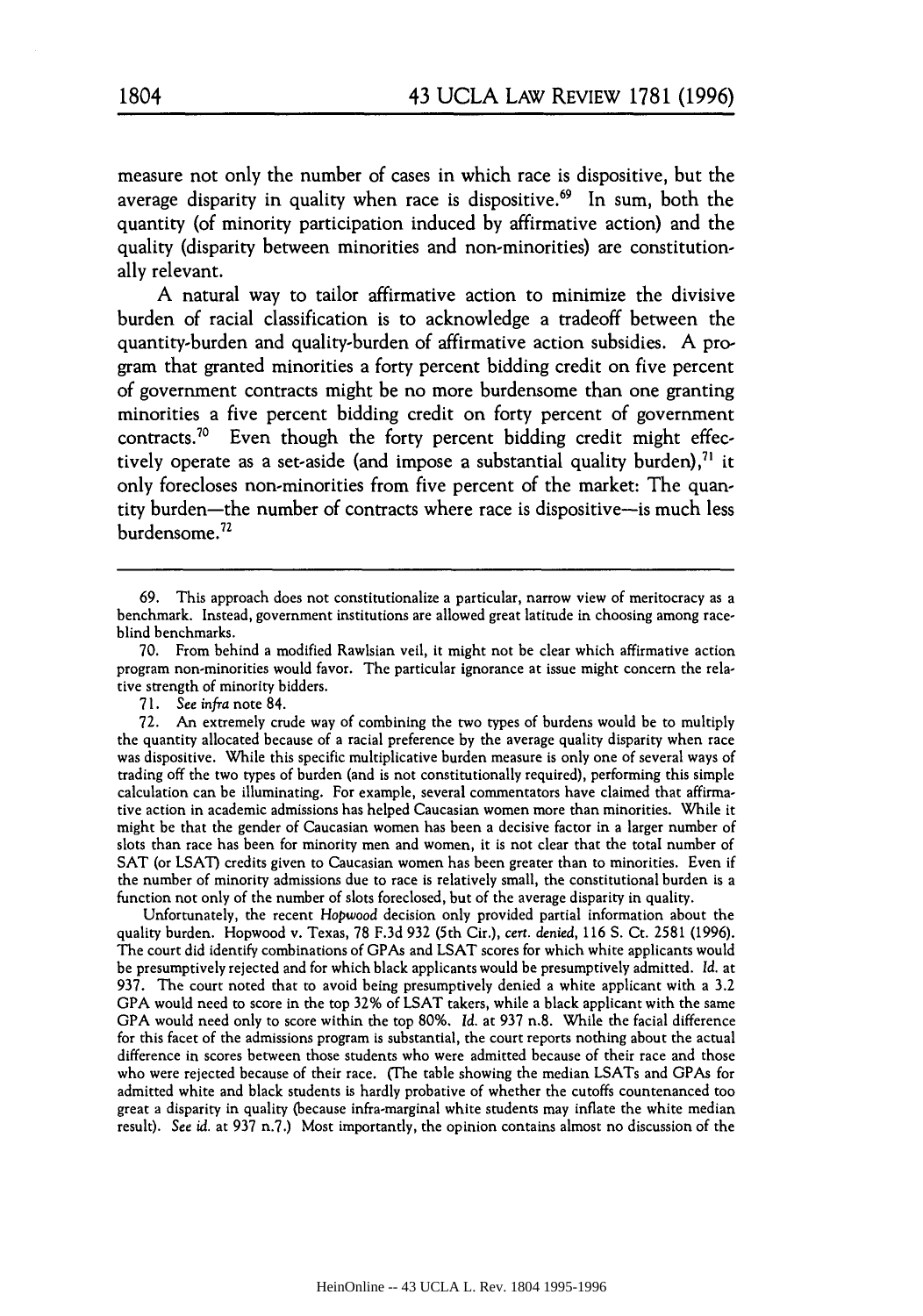If the quality disparity did not play an important role in assessing the burden of an affirmative action program, then one might easily argue that quotas are perfectly tailored. As long as the quota equals what minority participation would be without discrimination, then non-minorities are not foreclosed from competing for any contracts that they would have won absent past discrimination. But the Court's antipathy for quotas stems at least in part from the fact that quotas, by "insulating" minorities from nonminority competition, can countenance arbitrarily large differences in quality-and that racial differences in quality as well as the amount of participation induced by racial preferences are relevant. In her *Metro Broadcasting* dissent, Justice O'Connor has come closest to acknowledging the relationship between the quantity and quality burdens:

The Court's emphasis on the multifactor process should not be confused with the claim that the preference is in some sense a minor one. It is not .... [R]ace is clearly the dispositive factor in a substantial percentage of comparative proceedings. $73$ 

Justice O'Connor sees that the size of the racial preference ("dispositive factor") as well as the number of cases ("substantial percentage") in which it is dispositive are relevant to determining the burden imposed by the racial classification. What is missing, however, is the crucial notion that the Constitution can tolerate more of one burden if the affirmative action program exhibits less of the other.

Recognizing this quantity-quality tradeoff provides a constitutional underpinning for the rather intuitive notion that in a narrowly tailored program, minority participation should be reduced when minority applicants are relatively weak. If the quality disparity between minorities and non-minorities is unexpectedly large, then the maximum quantity of contracts (or admission slots) where race is dispositive should be lowered to reduce the effective burden of the program. For example, even if the government could establish that the minority share of procurement contracts would be twenty percent without past discrimination, the Constitution might prohibit the use of twenty-five percent bidding credits to induce

quantity burden. The court reports, but does not rely upon, the plaintiffs' assertion that "600-700 higher-scoring white residents were passed over before the first blacks were denied admission." *Id.* at 937 n.9. This number tells us almost nothing about how many slots were allocated because of race. Many of these so-called "passed over" whites may have lost out to better qualified whites under a race-blind regime. Without assessing the quantity burden, it is impossible to assess the constitutional burden imposed by the admissions program.

<sup>73.</sup> Metro Broadcasting, Inc. v. FCC, 497 U.S. 547, 630 (1990) (O'Connor, **J.,** dissenting); *see* Amar **&** Katyal, *supra* note 3, at **1763** n.88.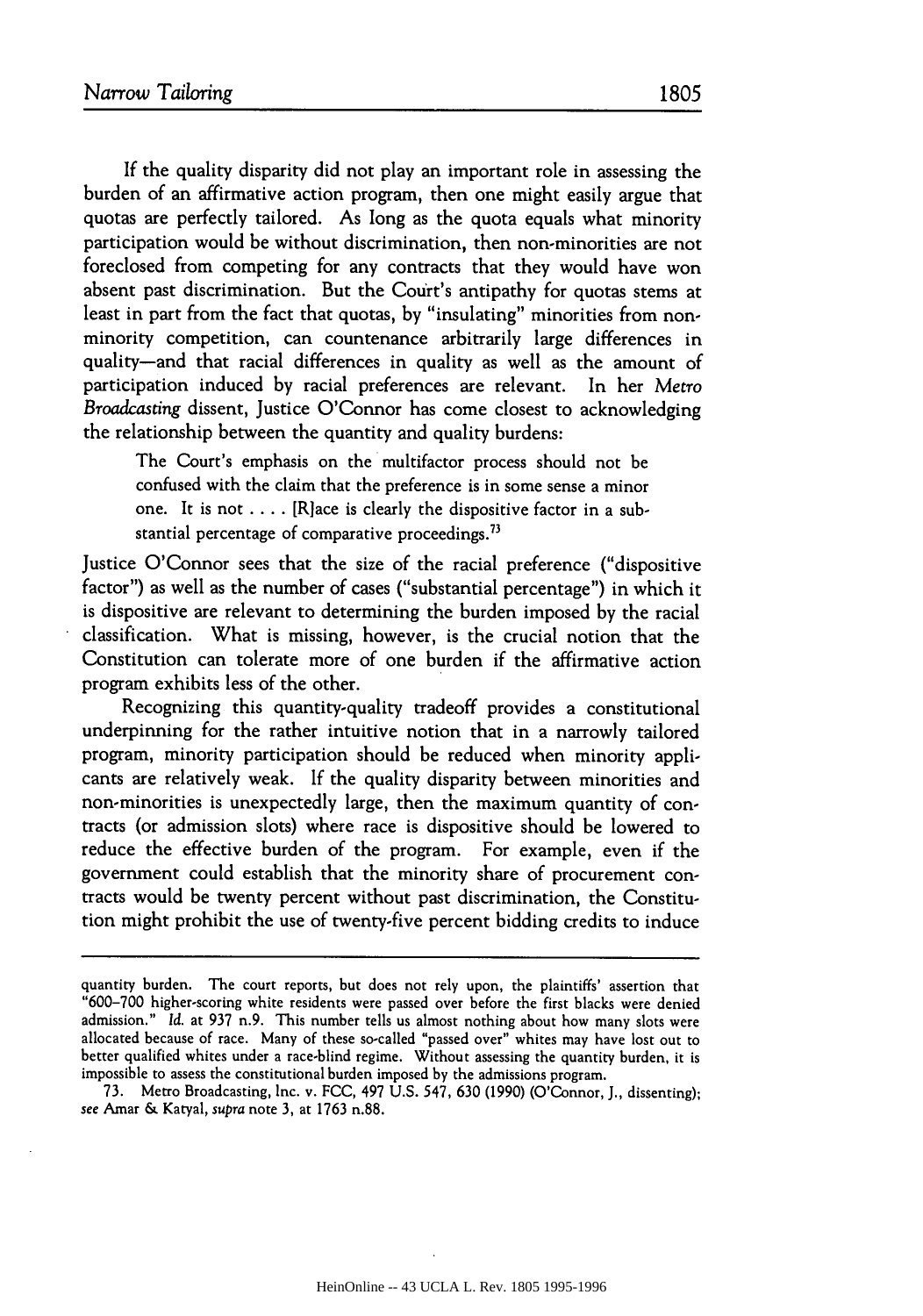this participation rate; but it might countenance twenty-five percent bidding credits if the credits were decisive in only five percent of the bidding. In short, the "less restrictive alternative" requirement suggests that the level of minority participation should be in part a function of the strength of minority quality. While this section has shown that the less restrictive alternative principle requires that affirmative action programs be sensitive to both quantity and quality burdens on non-minorities, the next two sections show that implementing racial preferences that trade off quantity and quality burdens can also be better tailored to achieve the government's remedial interest, and hence be more consonant with the narrow tailoring principle.

2. The Impact of Quotas and Credits on the Government's Remedial Interest

Credits seem to be "less restrictive alternatives" than quotas because, with a quota, the level of minority participation is not sensitive to the relative quality of minorities competing for the benefit in question.<sup>74</sup> Credits seem to be more narrowly tailored-in the sense of minimizing the quantity and quality burdens on non-minorities-because they allow flexibility on just this dimension. For example, in a law school admissions program, if minority applicants are relatively strong, a fixed LSAT credit will lead to increased minority acceptances. Or for a construction program in which a general contractor is given a fixed bonus for each additional minority contractor, unexpectedly high minority bids will lead to reduced participation. In each case, credits induce fluctuations in the level of minority participation that seem better tailored to the government's interest.

<sup>74.</sup> If the government knew the relative quality of minority and non-minority applicants, it could always choose quotas that would induce the same quantity and quality burdens as a particular credit. See infra Appendix. But in many contexts, quotas are chosen before the government has full information about the relative strength of applicants or bidders. When the government must choose the type of racial preference ex ante (under such conditions of uncertainty), a quota is not as sensitive to realized quality as a credit.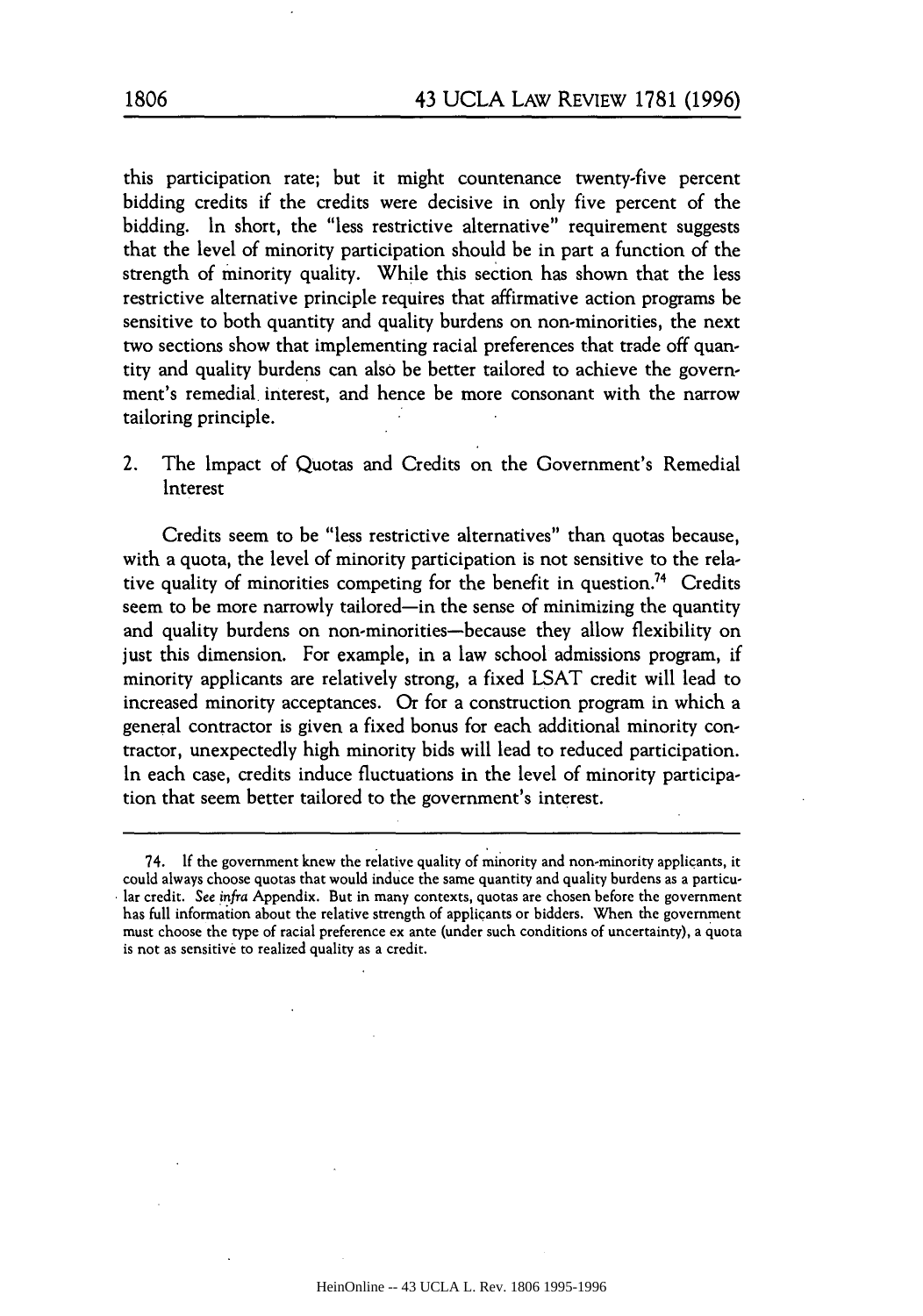But commentators have not realized that *credits can induce too much fluctuation: inducing too large a reaction to changes in relative minority quality.75* While credits laudably harness the general contractors' selfinterest to reduce minority participation when minority bids are unexpectedly high, the general contractor is not a perfect agent in pursuing governmental objectives.

The possible divergence of the government's interest in adjusting minority participation to respond to the relative strength of minority bidders and the general contractor's interest under a credit regime represents a classic externality. If minority bids are unexpectedly strong, an invariant credit might induce general contractors to overshoot-by increasing minority participation above the level it would be without discrimination. But such a result would be inconsistent with narrow tailoring: The government has no compelling remedial interest in causing minority participation to exceed what it would be absent discrimination.

Analogously, if minority bids are unexpectedly weak, the general contractor-in reducing minority participation-internalizes the foregone credit subsidy but has no reason to consider the impact on the government's remedial purpose. The government might have a particularly strong interest in avoiding drastic shortfalls in minority participation: For example, one might imagine markets in which failing to maintain a minimum market share would undermine the long-term viability of all existing minority businesses. Simple credits give private decisionmakers no reason to consider how dramatic, short-term shortfalls in minority participation will affect the government's long-term remedial interest.

In short, the government's remedial interest in inducing marginal increases of minority participation is not constant, but simple credits give decisionmakers constant marginal subsidies. The government's interest in inducing "token" participation may be quite small, but assuring some criti-

<sup>75.</sup> Robert Cooter, in other contexts, has recognized that price incentives may give rise to too much quantity variation. See Robert Cooter, *Prices* and *Sanctions,* 84 **COLUM.** L. REV. 1523, 1531 (1984).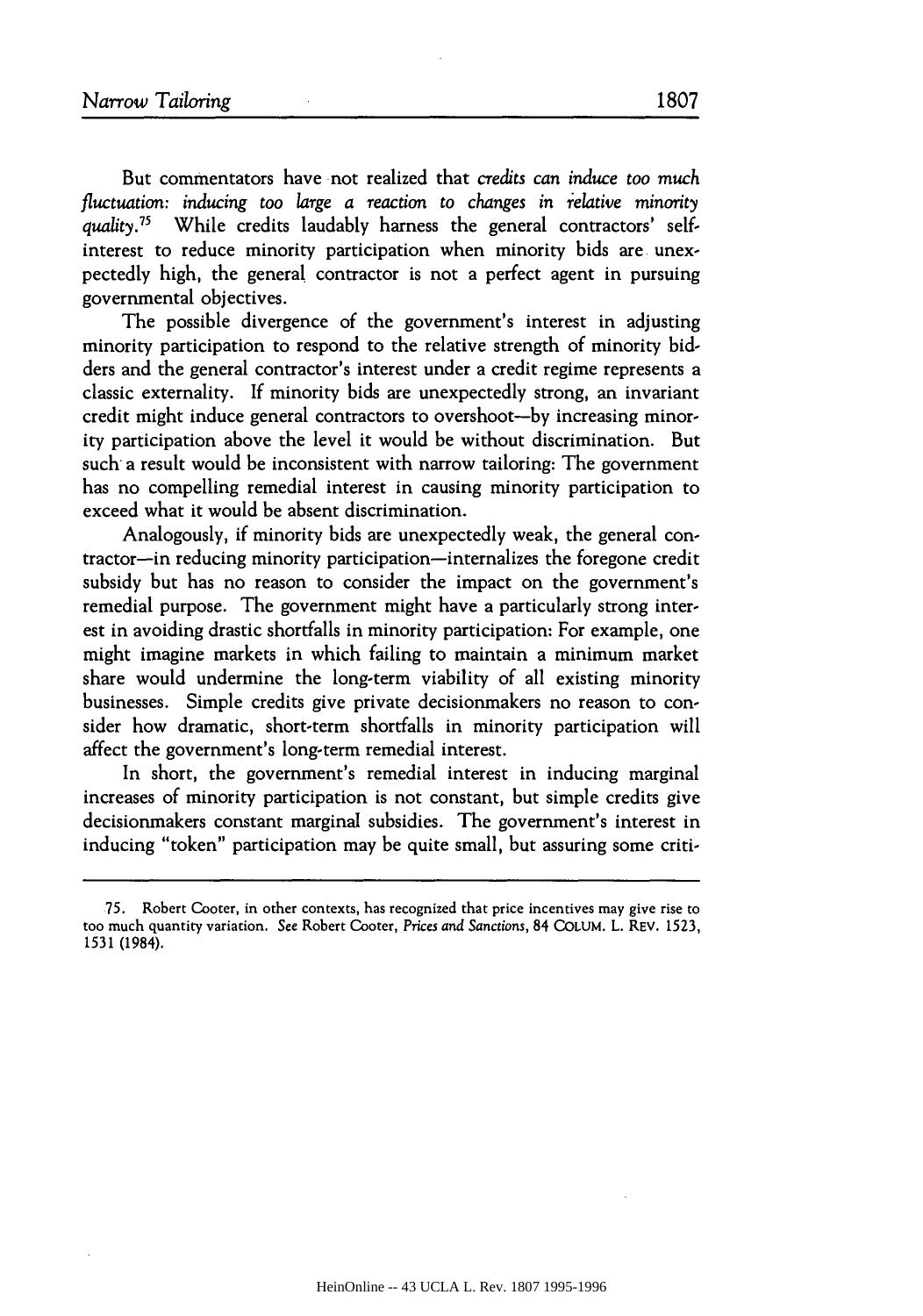cal mass of participation may be particularly important to achieving the government's long-term remedial goal. Moreover, there are strong reasons to think that the benefits of marginal increases in minority participation must at some point decline toward zero. As far as the government's remedial interest is concerned, there are likely to be diminishing returns to increasing minority participation with racial preferences.<sup>76</sup> Civil rights advocates might worry that acknowledging diminishing returns understates the government's interest in raising minority participation all the way to what it would be absent discrimination. But the flipside of diminishing benefits for increased minority participation is realizing that the government has a heightened remedial interest in forestalling drastic shortfalls in minority participation. Consider two markets where, without discrimination, minorities would have a forty-percent market share. Most civil rights advocates would find it more valuable to raise minority participation in one market from fifteen to twenty percent than it would be to increase participation in the other from thirty-five to forty percent.

But simple credits that grant a constant subsidy for marginal increases in minority participation do not give decisionmakers incentive to internalize this varying remedial interest. The crucial failure of simple credits, then, is that they might overshoot the legitimate response to the varying strength of minority bidders, countenancing large fluctuations in minority participation. When a credit creates the possibility of large fluctuations in minority participation and when there are significant social harms from large or small levels of participation, the fluctuations in participation caused **by** the credits might be more poorly tailored than the invariant participation caused by quotas. The Appendix shows this possibility for very specific assumptions, but the intuition is much broader: If credits do not give private decisionmakers incentive to choose the correct level of minority participation, then delegating this decisionmaking via a credit program may be more poorly tailored to achieve the government's interest than using a quota to mandate an invariant level of participation.

## B. Declining-Credit Schedules

Let me be quick to emphasize that quotas are not perfectly tailored. **A** more enlightened choice than quotas or simple credits is to establish a declining-credit schedule that conditions the size of the credit on the quantity of minority representation. The goal would be to set the credit sched-

**<sup>76.</sup>** This diminishing marginal returns argument is formalized below in the Appendix.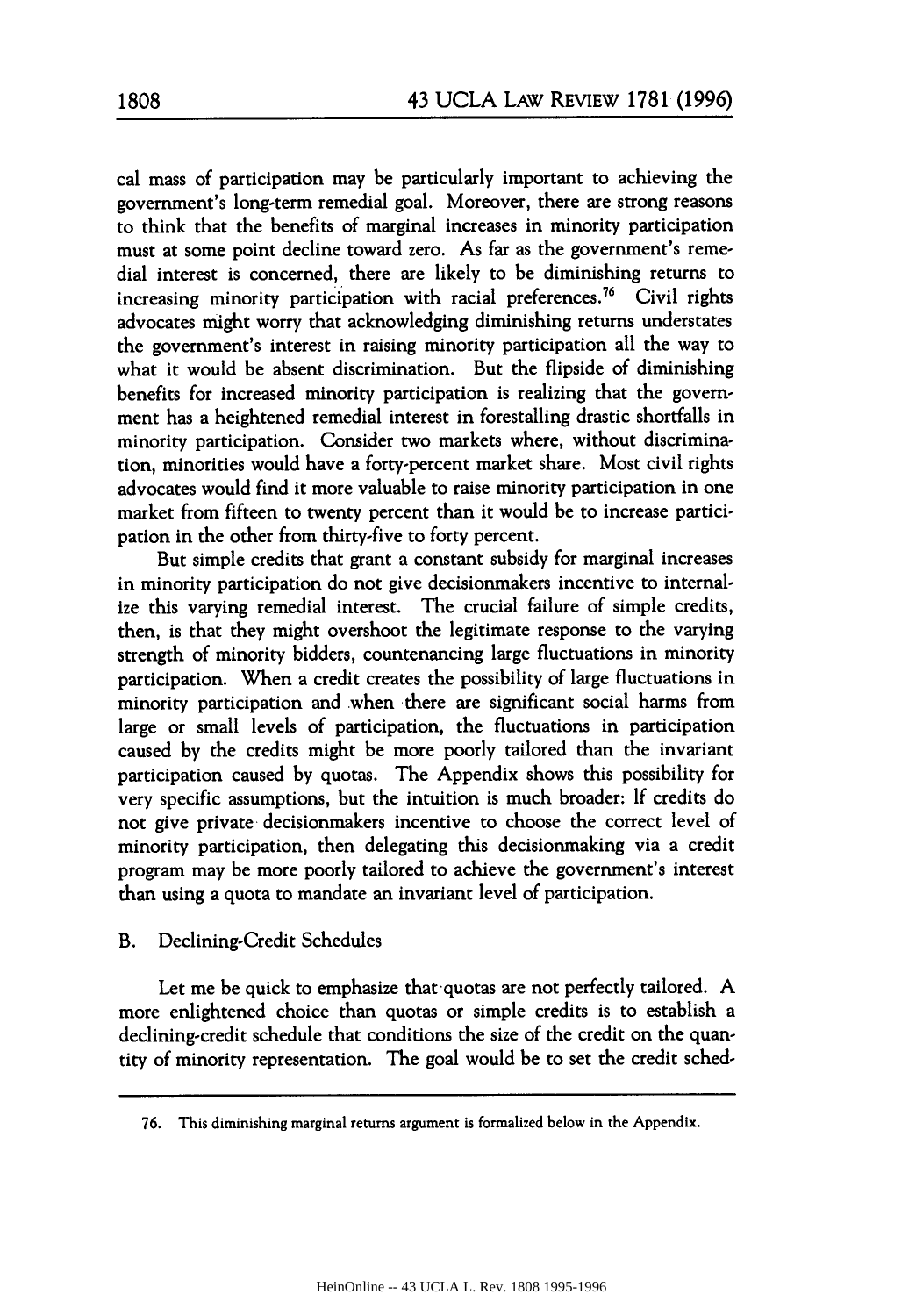ule to approximate the government's actual interest in marginal increases in participation. Instead of granting minorities a ten percent bidding credit for all procurement contracts, a credit schedule might create the incentives depicted in Table 1:

|                                          | <b>Bidding Disparity</b><br>Between Minority and<br>Non-Minority Bidders | Maximum<br>Minority<br>Market Share |
|------------------------------------------|--------------------------------------------------------------------------|-------------------------------------|
| a 15% credit for 5%<br>of the contracts  | $10\% - 15\%$                                                            | 5%                                  |
| a 10% credit for 20%<br>of the contracts | $5\% - 10\%$                                                             | 25%                                 |
| a 5% credit for 5% of<br>the contracts   | $0\% - 5\%$                                                              | 30%                                 |
| a 0% credit for 70%<br>of the contracts  | < 0%                                                                     | 100%                                |

Table 1: Example of Declining-Credit Schedule

The next section will say more about how these percentages might be calculated, but for now it is only important to see that the declining-credit schedule still allows the strength of minority bids to affect the degree of participation: If minority bids are less than five percent above non-minority bids, the minority market share can be as high as thirty percent; but if minority bids are more than ten percent above non-minority bids, minority participation falls to at least five percent. The key to a declining-credit schedule is that the larger the disparity in quality (measured here by the size of the bid), $^{77}$  the smaller the minority market share.

Creating a credit schedule that more closely tracks the government's remedial interest would mitigate the externality problem of simple credits: The declining-credit schedule would cause the general contractor to internalize the welfare costs associated with foregone minority participation. Regardless of whether the minority bidders placed unexpectedly high or low bids, the general contractor facing a credit schedule would have a better incentive to adjust participation without over- or under-shooting.

**77.** See supra note 74 (discussing quality).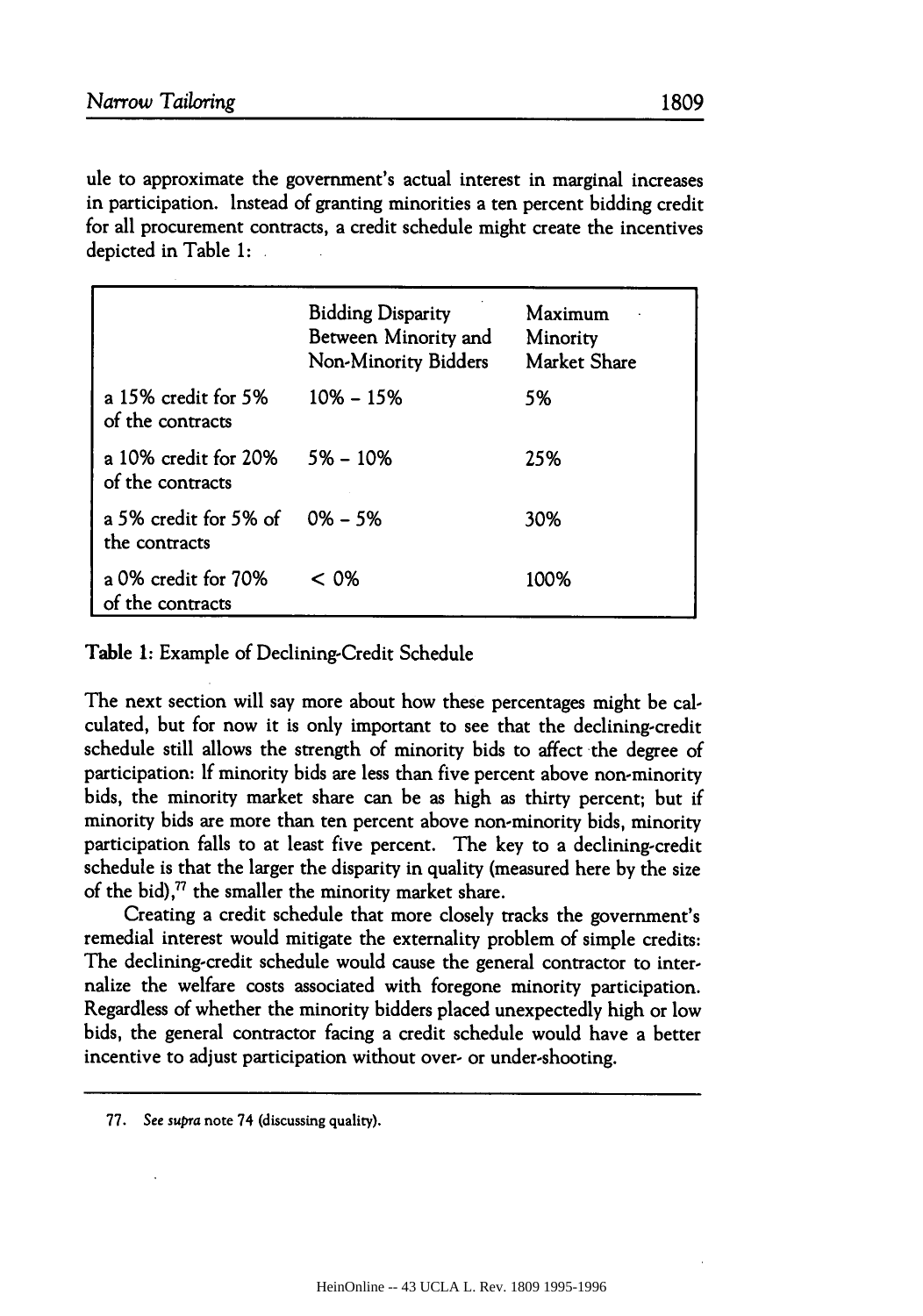To implement a declining-credit schedule, it Would not be necessary that all the procurement contracts be bid simultaneously or that the contracts with the highest minority credit be bid first. For example, to implement the declining-credit schedule, a government procurement agency could announce that it would award all contracts to low bidders, but that at year's end, minority bidders (who had won contracts) would be eligible for a bonus. The size of this year-end bonus would be a function of the minority market share of total procurement dollars. For example, the decliningcredit schedule depicted in Table 1 would pay prevailing minorities fifteen percent more than their nominal bids if minorities won less then five percent of the procurement contracts, but only a ten percent bonus if the minority market share was between five percent and twenty-five percent, and no bonus if the minority market share was more than thirty percent.<sup>7</sup>

Indeed, the simplest way to create a declining-credit effect would be for a procurement agency to announce that winning minority bidders in a given fiscal period would share pro-rata in a fixed bonus. If several minority contractors prevailed, a fixed bonus split several ways would amount to a small bidding credit; but if relatively few minority contractors prevailed, the fixed bonus would be substantially higher.79

This fixed-bonus method not only might better trade the government's remedial interest but also naturally trades off the quantity and quality burdens described above:<sup>80</sup> Dividing a fixed bonus pro-rata among minorities could ensure that there would only be large disparities in quality (measured, as before, by price) when there is a relatively small quantity of the market being allocated on the basis of race. (And, conversely, race would only be decisive for a larger market share if the average quality difference was relatively small.) Fixed bonuses also have affinities with cumulative voting. Just as cumulative voting allows minority shareholders to cumulate their votes on a few candidates to ensure some minimum level of representation,

<sup>78.</sup> Such a bonus system would force minorities to bear some risk about what the size of the bonus would be, and hence might not encourage as much participation as bidding credits that were known ex ante. One might expect risk-averse minorities to bid more aggressively toward the end of the fiscal period when there is better information on the size of the bonus.

<sup>79.</sup> Of course, it would be possible for the procurement agency to stipulate that under no circumstance would the bonus paid to an individual firm be above some maximum percentage of its nominal bid-to remove the possibility that a firm would be paid an unconscionably large bonus. The possibility of such dramatic bonuses is remote, however, because minority firms on other contracts would normally reduce their bids to share in the bonus. Alternatively, the procurement agency might make the size of next year's bonus conditional on the minority market share of procurement in the past fiscal period.

**<sup>80.</sup>** See *supra* note 73 and accompanying text.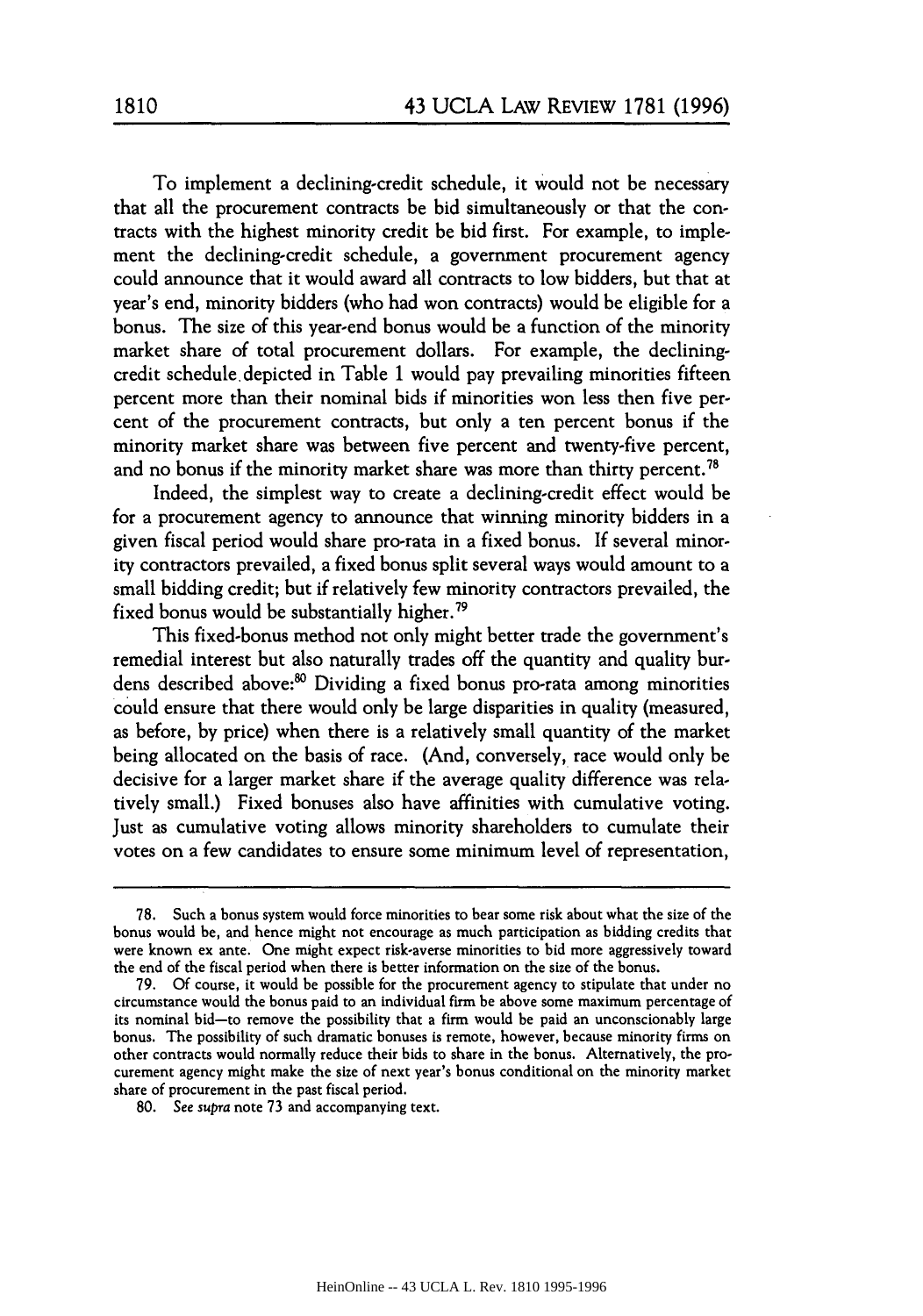fixed bonuses allow the government procurement office to cumulate its remedial effort to assure the maximum amount of minority participation, while assuring that the total quantity and quality burdens to non-minorities would in no event be greater than a predetermined number of dollars. And as Peter Cramton and I have shown elsewhere, the cost to government of distributing such fixed bonuses is almost certainly less than the face value of the bonus-as these ex post bidding credits can induce more competition and induce non-preferred firms to bid more competitively.<sup>81</sup>

Several affirmative action programs currently implement a type of declining-credit schedules. For example, in a recent auction of (narrowband) paging licenses, the FCC granted what amounted to a 50% bidding credit for 12.5% of the licenses; a **16%** bidding credit for 25%; and 0% for the remaining  $62.5\%$ .<sup>82</sup> Moreover, the affirmative action program at issue in *Adarand* itself exhibited a kind of varying credit schedule: A maximum subsidy equaling 1.5% of the general contract could be earned for hiring one minority subcontractor, but only 0.5% more could be earned for hiring a second minority subcontractor, and no additional subsidy was offered for hiring more than two minority subcontractors.<sup>83</sup>

Moreover, implicit credit schedules lie behind many of the admission programs that grant minority applicants preferences. Few programs would give minorities an invariant credit. Imagine, for example, a college wishing to admit one thousand applicants almost exclusively on the basis of SAT scores-but with a preference for racial minorities. Even if a ten percentile credit had been sufficient to admit one hundred minority students in recent years, admissions directors would inevitably make this credit sensitive to the relative strength of minority applications in a given year. For example, in a particular year, if the ten percentile credit would only succeed in admitting eight minorities instead of the usual one hundred, I predict that most admissions offices would in effect increase the credit to admit a few more minority applicants. Conversely, if a ten percentile credit succeeded too well by admitting four hundred minorities, I predict that most admissions offices would decrease the minority preference. Thus, if we pierce the veil of standard-like affirmative action programs to discover the underlying rule-like formula, we are likely to find that the de facto credit is implicitly a

**<sup>81.</sup>** See Ayres & Cramton, supra note **10** (showing that bidding credits can even reduce the budget deficit).

<sup>82.</sup> *See id.*

<sup>83.</sup> Adarand Constructors, Inc. v. Pena, **115** S. Ct. 2097, 2104 (1995).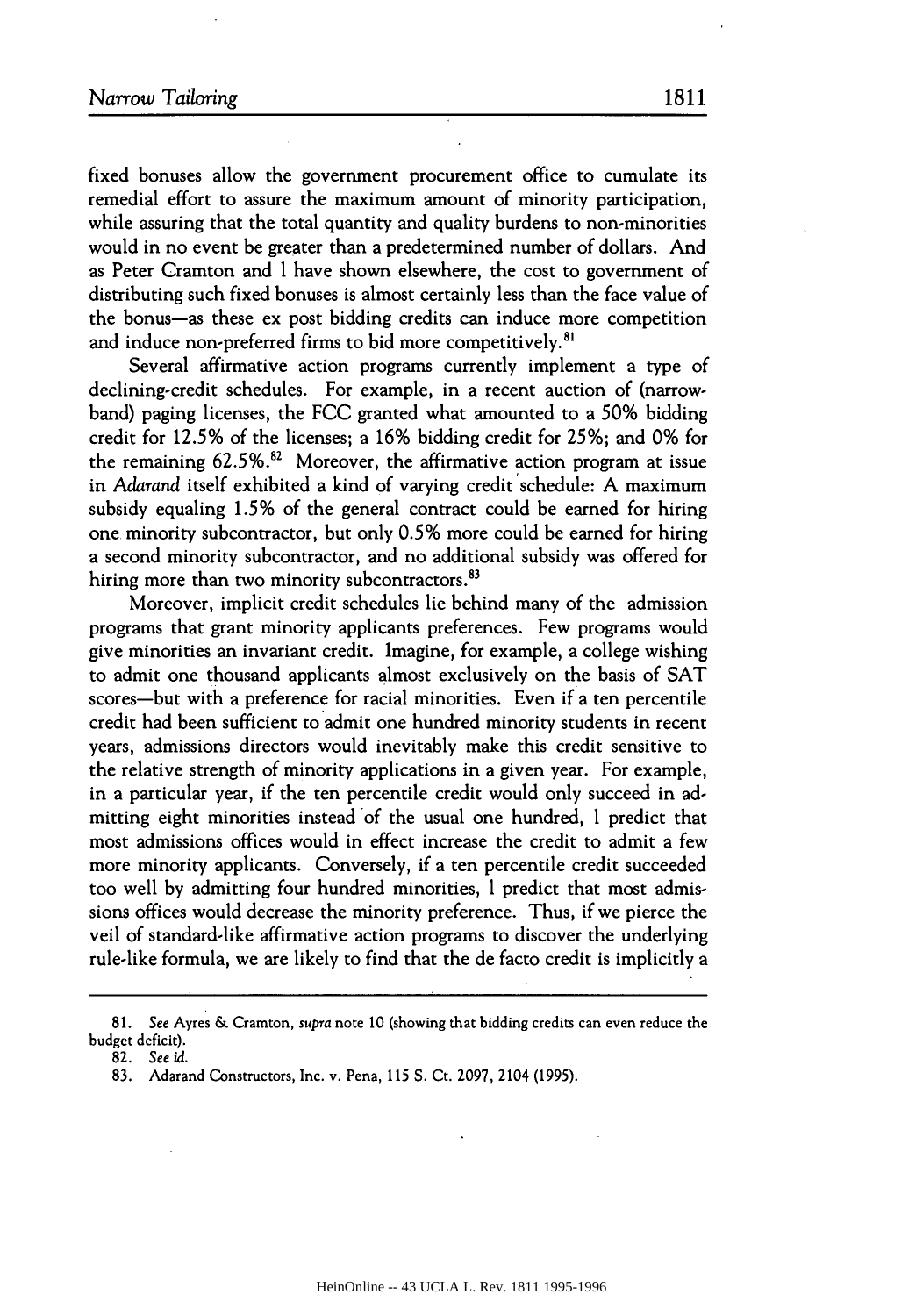function of the degree of minority participation. Far from being bad, the foregoing analysis suggests that conditioning the size of a minority preference on the quantity of minority participation is generically the most tailored means. Countenancing larger preferences when minority participation is low better tailors the means to the government's legitimate interests without increasing the burden on non-minorities, because the larger disparity in quality is offset by the smaller quantity of minority beneficiaries.

## C. Quasi-Quotas

Credit schedules might, however, be criticized for creating quasiquotas. For example, granting minorities a fifty-percent bidding credit for a small number of FCC paging licenses effectively set-aside those licenses-<br>insulating preferred bidders from non-minority competition. Granting insulating preferred bidders from non-minority competition. substantial bidding credits to ensure at least small amounts of minority participation can, however, still be defended on narrow tailoring (and least restrictive alternative) grounds for four reasons.

First, unlike an absolute quota, by assuring a minimum level of minority quality, a quasi-quota would at least to a small degree tailor the level of participation to the strength of minority applicants. A fifty-percent bidding credit, unlike a set-aside, does not absolutely guarantee that the benefit will be allocated to a minority. While it is unlikely that minority bidders will be so weak that they cannot prevail, the substantial credit-as opposed to an absolute set-aside-provides some assurance that prevailing minorities must have minimal qualifications. Moreover, a substantial bidding credit is more readily subject to strict scrutiny than a quota. A quasi-quota states directly how much of a quality disparity the government is willing to tolerate (for example, how much of a cost difference) to assure a minimum level of minority participation. The absolute quota does not directly "price" the government's interest, or if it does, it implausibly implies that ensuring minority participation is worth any burden on non-minorities. However, many racial preferences which seem to be absolute set-asides already have built-in limited amounts of interrace competition. For example, both sec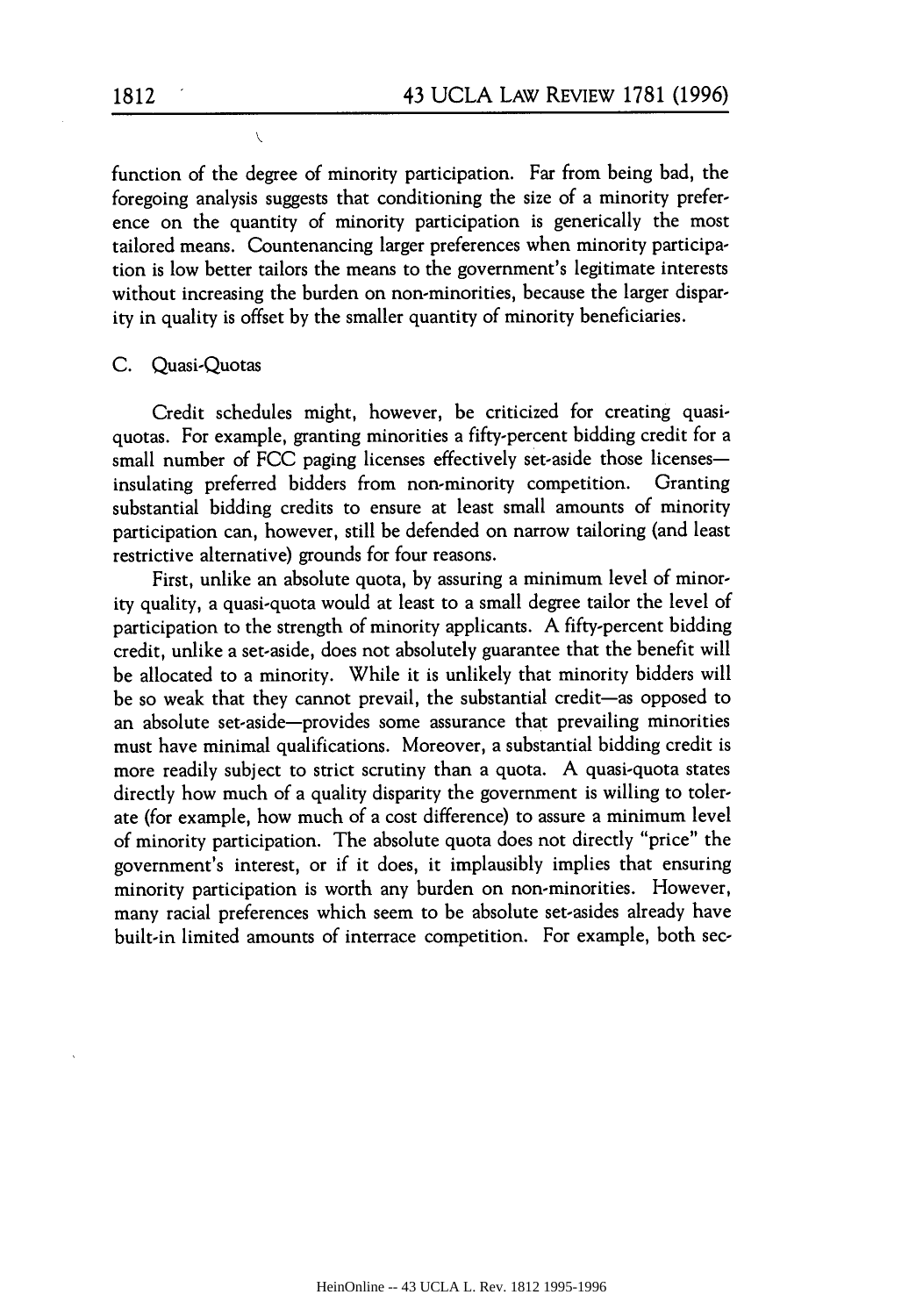tion  $8(a)^{84}$  and the dreaded "Rule of Two"<sup>85</sup> allow minority set-asides only if the procurement officer certifies that minority bids will not be more than ten percent above non-minority bids.

Second, a quasi-quota would only be appropriate if the government found that shortfalls in participation below some minimum level would seriously undermine its remedial effort. $86$  To justify a quasi-quota, the government would need to do more than simply establish its overall remedial goal: the level of minority participation that would have developed absent discrimination. $87$  The secondary showing would likely focus on the

85. Defense Federal Acquisition Regulation Supplement 219.506(a), 55 Fed. Reg. 36280 (1991) (codified at 48 C.F.R. § 219.506(a)).

According to the rule of two, a contracting officer must set-aside an acquisition exclusively for small disadvantaged business participation when a reasonable expectation exists that there will be offers received from at least two responsible [small disadvantaged businesses] who will offer the goods or services requested at a price that does not exceed ten percent of the fair market price. **A** solicitation exclusively set aside for small disadvantaged business participation could not be withdrawn by the contracting agency unless the set-aside was inappropriate or the low, responsive, and responsible offeror submitted a price which exceeded the fair market price plus a ten percent ceiling.

Danielle Conway-Jones & Christopher Leon Jones, Jr., Department *of Defense* Procurement *Practices* After Adarand: *What Lies Ahead* for *the* Largest *Purchaser of Goods* and Services and *Its Base of Small Disadvantaged Business* Contractors, 39 How. L.J. 391, 399 (1995).

86. Professor (now Solicitor General) Drew Days suggested analogously that the set-asides included in the Public Works Employment Act were appropriate because government did not have the opportunity to calculate the appropriate credit size that would have helped ensure that minimal participation by minority businesses. Days, *supra* note 7, at 456 (The "fast-moving nature of the 1976 and 1977 public works programs justified the set-aside. Without some safeguard for minority businesses, the federal funding might have disappeared before corrective measures for discriminatory practices could be undertaken." (citing Brief for the Secretary of Commerce at 42, Fullilove v. Klutmick, 448 U.S. 448 (1980) (No. 78-1007))).

87. See infra at note 92 (describing how the overall benchmark is calculated).

<sup>84.</sup> The "8(a) program" derives from § 8(a) of the Small Business Act, **15** U.S.C. § 637(a) (1994), which requires the Small Business Association to enter into contracts with other federal agencies and arrange for the performance of those contracts with socially and economically disadvantaged small business concerns. See Federal Acquisition Streamlining Act of 1994, Pub. L. No. 103-355, § 7102, **108** Stat. 3243, 3368 (authorizing civilian agencies to implement a program similar to the Department of Defense Small Disadvantaged Business program). The Department of Defense SDB program requires setting aside all contracts where there is a reasonable expectation of receiving two or more offers from SDBs, if the award will be made at no more than **10%** above fair market price. 48 C.F.R. § 219.5 (1995).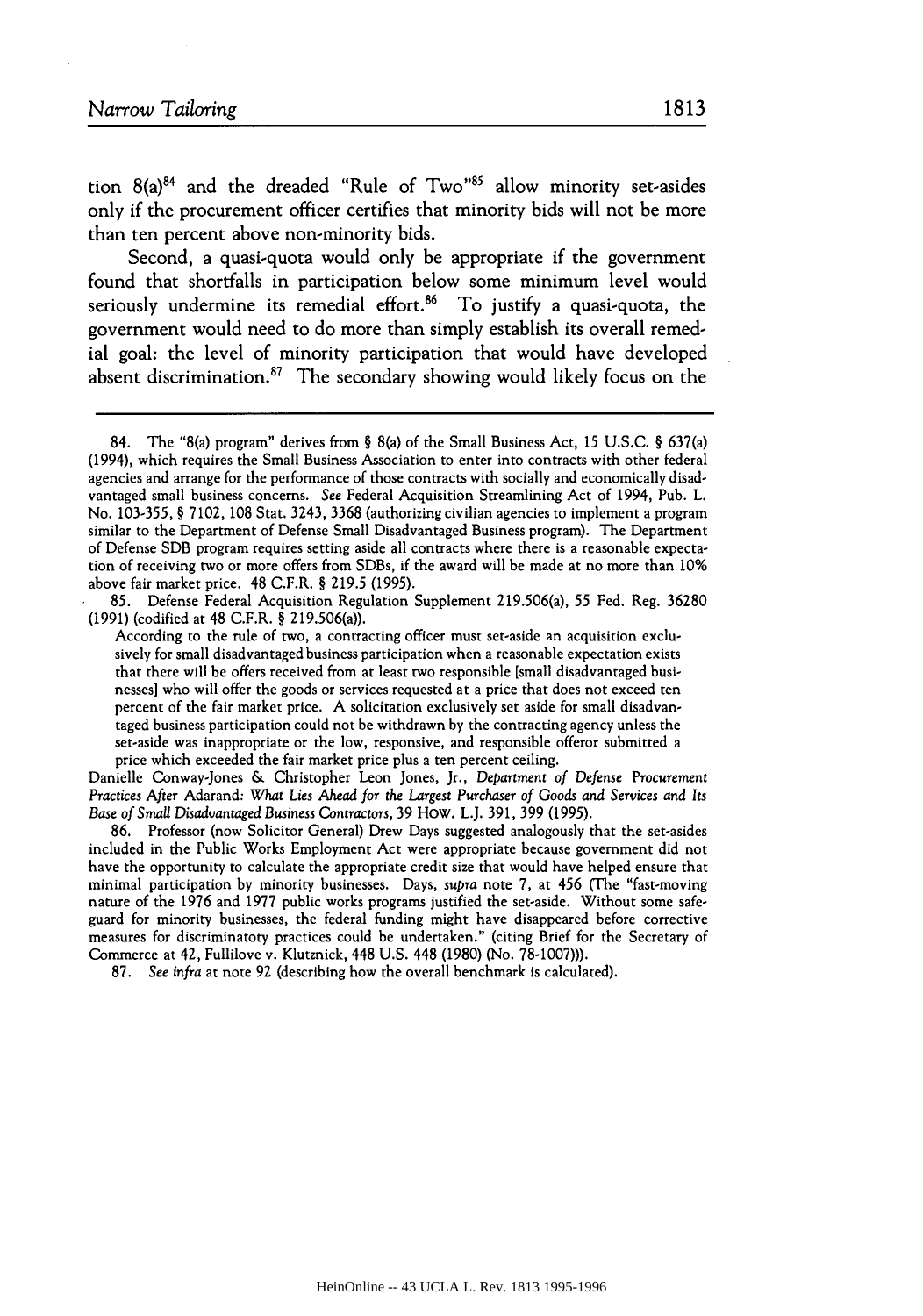long-term impact of a dramatic shortfall in minority participation far below the ultimate goal. For example, evidence about the "minimum efficient scale" of production and technological "learning curves" might suggest that a shortfall would threaten a remedy's long-term success-by threatening the viability of minority contractors in the process of establishing themselves as self-sufficient competitors. In such' circumstances, a quasi-quota would be better tailored because it would cause decisionmakers to better internalize the true social costs of dramatic shortfalls in minority participation.

Third, because a quasi-quota would only set aside a fraction of the government's legitimate remedial goal, it would impose a smaller burden on the interests of non-beneficiaries. As discussed above, in estimating the burden of an affirmative action plan on non-minorities, there is a tradeoff between the quantity of slots allocated because of race and the quality of the disparity between minorities and non-minorities when race is dispositive. **A** quasi-quota by definition imposes a larger quality-burden, but because it applies to a fraction of the government's overall goal, the quantity burden on non-minorities is relatively small. Non-minorities are practically foreclosed from a portion of the market, but the non-minority share is still much larger than it would be without discrimination. Creating quasiquotas to meet the government's entire remedial goal would not be narrowly tailored. But substantial bidding credits, which create what I have called quasi-quotas, constitute the least restrictive way of forestalling against the negative remedial consequences of a dramatic shortfall in minority participation. For example, if the government demonstrated that absent past or ongoing discrimination, minorities would provide thirty percent of procurement contracts, it might be appropriate to create quasi-quotas for five percent or ten percent of the procurement dollars, but it would not be narrowly tailored to effectively set aside twenty-five percent or thirty percent of the procurement dollars.

Finally, granting minority enterprises effective guarantees of minimum participation can increase the quality of minority participants, so as to reduce the disparity between minority and non-minority recipients.<sup>88</sup> Offering minorities a "safety-net" can enhance the quality of minority participation and increase the quality of minority applicants/bidders. For example, a law school that guarantees that it would accept up to a fifty

<sup>88.</sup> Just as guaranteeing a critical mass of admitted minorities may stimulate the strength of minority applications, effectively guaranteeing a minimum amount of minority contracting may stimulate sufficient minority participation to bid away the effects of a substantial racial credit.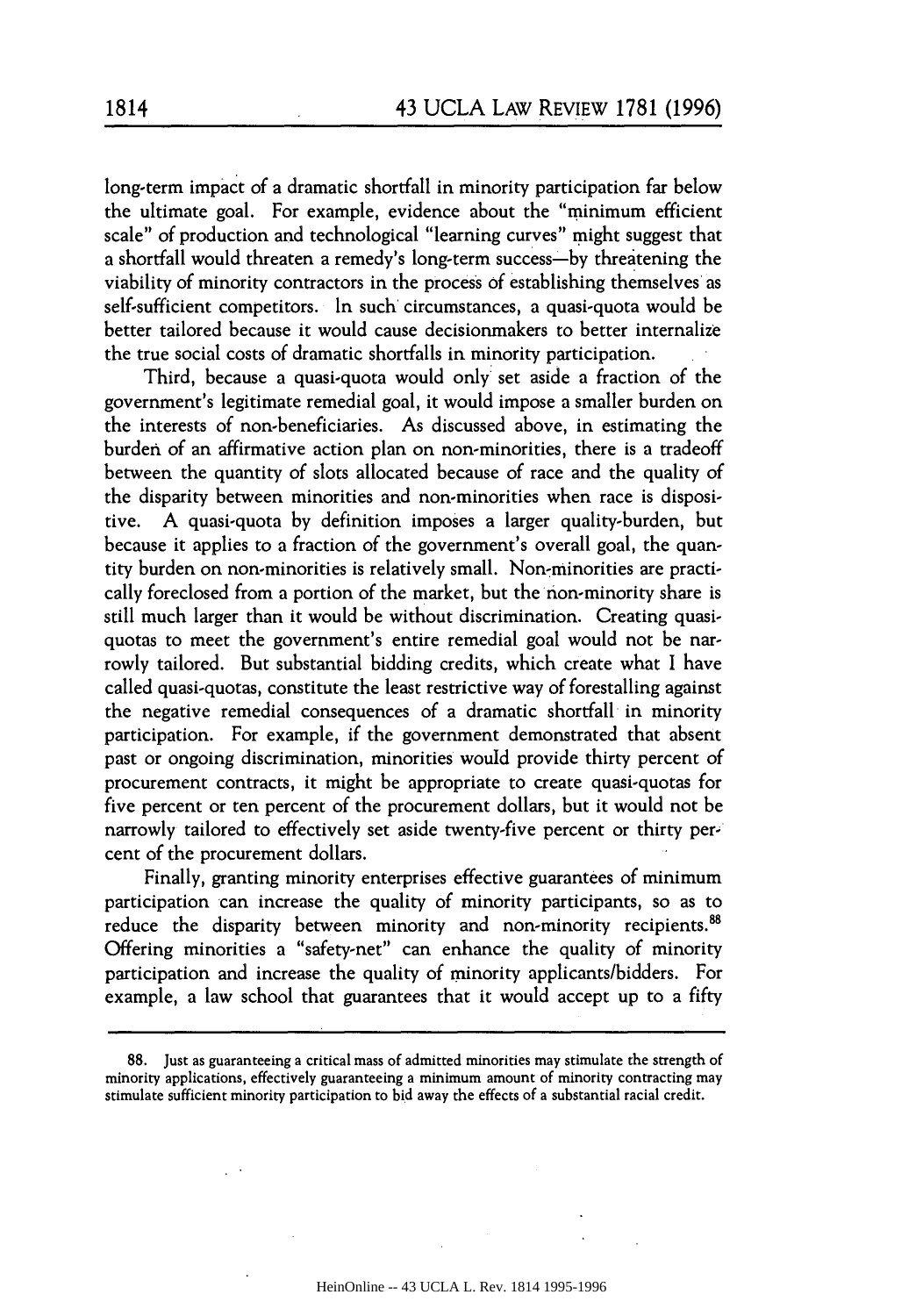percentile difference in LSAT scores if it is necessary to admit five percent minorities might induce a much stronger pool of minority applicants (if minorities want to minimize the risk of going to a school where they will be a token presence). Effectively guaranteeing at least five percent participation may allow the school to increase minority participation with a much smaller LSAT credit. The reverse of this "herding" effect is occurring now in University of California schools. The Regents' directive that race not be used as an admissions criterion-even though not effective until 1998-has already caused a substantial decline in minority admissions.<sup>89</sup>

The usefulness of quasi-quotas in strengthening minority quality is not limited to educational contexts where non-economic motives abound and where minority applicants see their participation as complementary. The strongest evidence can be found in recent FCC paging auctions. In a regional narrowband auction of thirty licenses, the FCC granted designated entities (that is, minority- and female-controlled firms) what amounted to a fifty-percent bidding credit for ten of the licenses and a sixteen-percent bidding credit on the remaining twenty licenses. The fifty-percent bidding credit-by virtually assuring that at least ten licenses would go to "designated" firms-very likely induced a number of minority and female businesses to form. Knowing that there were at least ten licenses effectively set aside may have induced designated firms to undertake the fixed costs to organize, investigate, and finance. In this narrowband auction, the guarantee was so effective in inducing minority- (and female-) controlled firms to form that the designated entities bid away forty percent of the bidding credit on the set-aside licenses (meaning the nominal bids on the ten safetynet licenses were forty-percent higher than those paid **by** non-preferred firms for similar licenses), and a designated entity even ended up winning one of the licenses where only the sixteen-percent bidding credit obtained.

There is an important lesson here. The government can offer very substantial bidding credits to ensure minimal minority participation often without bearing the constitutional burden of large disparities in quality (or

**<sup>89. 1</sup>** was told about this precipitous decline in admissions after my Symposium presentation **by** an administrator of the UCLA undergraduate admissions office. Prospective minority students worried that there will not be as large a minority cohort at California schools have started applying to colleges and universities outside the California system. Even if the recent holding of Hopwood v. Texas, 78 F.3d 932, 944 (5th Cir.), cert. *denied,* **116 S.** Ct. 2581 (1996), that "[a]ny consideration of race or ethnicity by the law school for the purpose of achieving a diverse student body is not a compelling interest under the Fourteenth Amendment," were accepted **by** the Supreme Court, this "minority flight" might continue to non-governmental institutions that are not bound **by** the Equal Protection Clause requirements.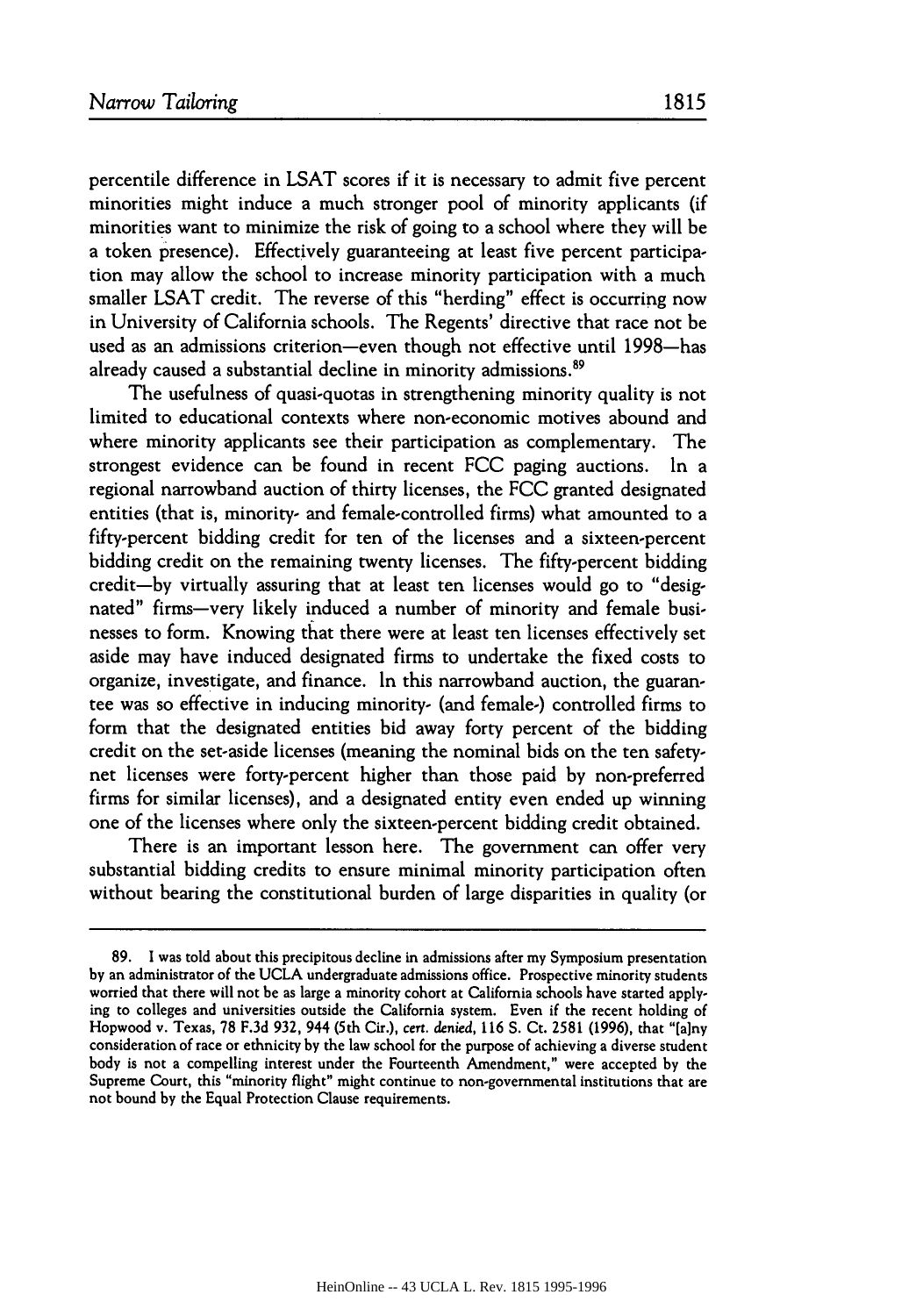price). Guaranteeing a minimum amount of participation may induce stronger designated firms to form so that, in the end, the government need not pay off on the guarantee. Perversely, guaranteeing a very substantial subsidy for a minimum amount of participation may actually reduce the racial disparity that is needed to achieve the government's remedial goal.

Even though quasi-quotas might seem to violate the spirit of Bakke's prohibition against quotas,<sup>90</sup> this subsection has shown that substantial racial preferences which virtually insulate minority bidders or applicants from competition are consistent with-and might be required by-the narrow tailoring and least restrictive alternative principles. Upon a showing that dramatic shortfalls in minority participation (from what it would be without discrimination) would substantially impede the government's remedial effort, and especially upon a showing that a quasi-quota would likely enhance minority participation,<sup>91</sup> the government would be justified in establishing substantial bidding credits to assure a small proportion of its overall remedial goal.

The take-home lessons of Part II have been threefold:

**(1)** Invariant credits may be less narrowly tailored than a quota to further the government's remedial objective because they may induce too much fluctuation in minority participation.

(2) Declining-credit schedules that grant larger racial preferences the larger the shortfall in minority participation (from what it would be absent discrimination) are most consistent with the narrow tailoring and less restrictive alternative -principles. Declining-credit schedules are better tailored to the government's remedial interest, and countenancing a larger quality disparity for

90. Amar & Katyal, supra note 3, at 1763 n.88.

 $\epsilon$ 

<sup>91.</sup> Historical evidence that minority applicants had bid away the lion's share of quasiquotas in the past, or in analogous markets, would be strong evidence that the quasi-quota is not as burdensome as its facial appearance. At a minimum this type of evidence might show that the quasi-quota is akin to a 30-year flood levy which is likely to be tested in only rare instances. Moreover, comparisons among institutions with and without quasi-quotas might provide more affirmative evidence that substantial bidding credits for a small fraction of the market can enhance minority quality and participation. Courts need to be very cautious about facial scrutiny of such substantial credits. **If** a 5% bidding credit for 20% of procurement contracts would pass constitutional muster, it is possible that granting a 30% bidding credit for just 5% of procurement contracts will induce enough minority firms to form that one could expect a constitutionally permissible equilibrium (that is, a 5% quality disparity and a 20% minority participation).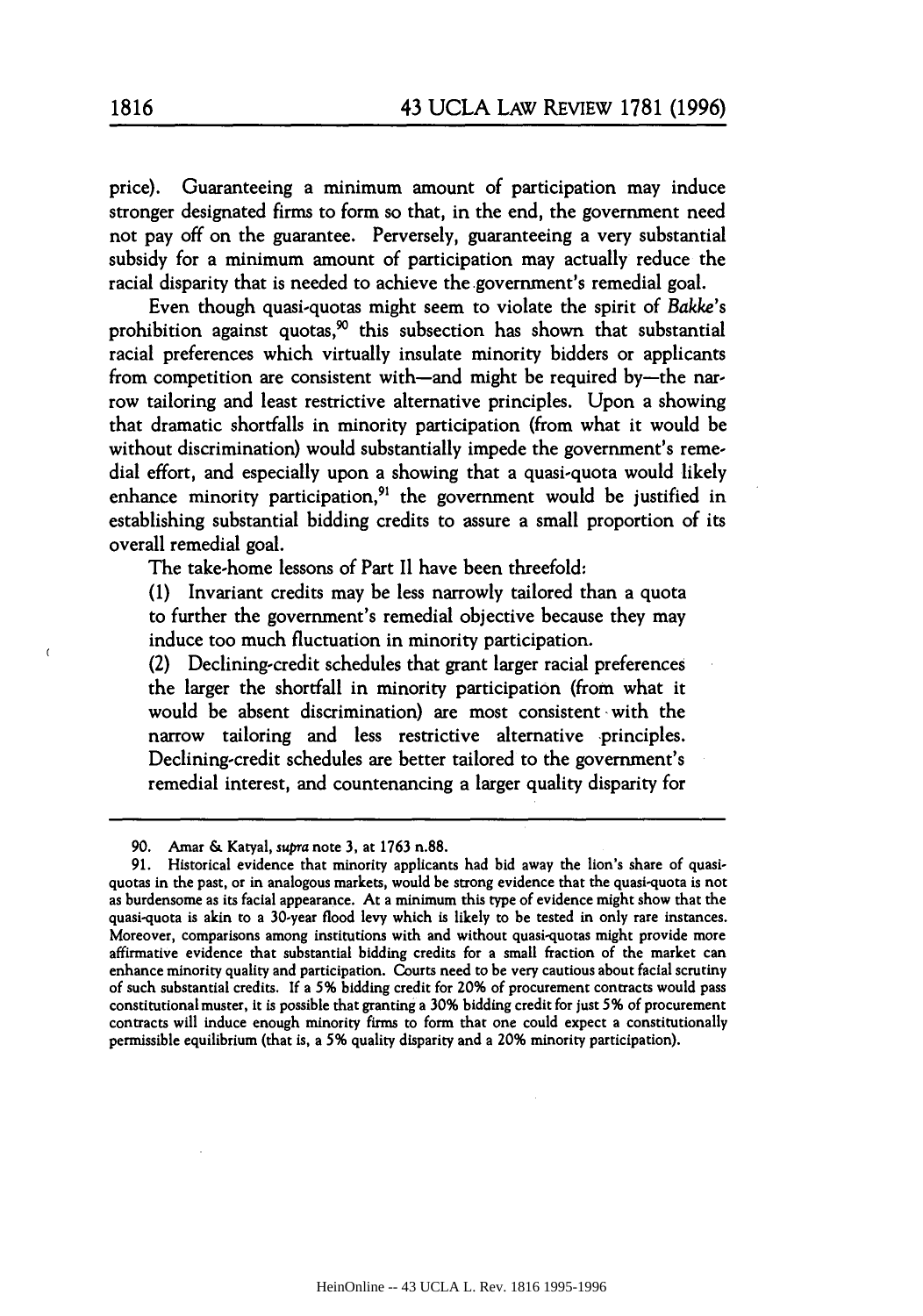a smaller quantity of government benefits can be a less restrictive alternative.

(3) ,A narrowly tailored credit schedule may attempt to achieve a small fraction of the government's legitimate remedial goal with bidding credits so, substantial that they effectively set aside some s government benefits.

While the foregoing analysis is theoretically coherent, the next section explores the difficulty of creating a declining-credit schedule in practice.

# III. TAILORING THE SCOPE OF RACIAL PREFERENCES IN THE REAL WORLD

In contrast to the top-down doctrinal and economic analysis of the first two sections, this section works from the bottom up-looking at the kinds of data currently used to justify remedial affirmative action programs-to see how a declining-credit schedule might be implemented. The declining-credit curve is meant to approximate the government's remedial benefit from marginal increases in minority participation. Calculating such a curve is a daunting task. There is little social consensus whether there are *any* remedial benefits to race-conscious remedies. It blinks reality to think that the government could calculate numeric credits that precisely capture its remedial interest.

In the absence of precision, how might the government proceed? As a first step, one might retain the current method of assessing what minority participation would have been without discrimination. Calculating this market share would at least pin down one end of the credit schedule by establishing the participation level at which bidding credits should end. **A** number of states have conducted post.Croson studies estimating what the participation of minorities would be in particular markets absent discrimination. While this benchmark provides some evidence of the minority participation level where the credit schedule should phase out, it does not help estimate how steeply a narrowly tailored credit schedule should slope. This section first discusses the "state of the art" in calculating the overall remedial goal-what the minority market share would be without discrimination-and then speculates what types of evidence might be brought to bear in setting the size of bidding credits to encourage lower levels of participation.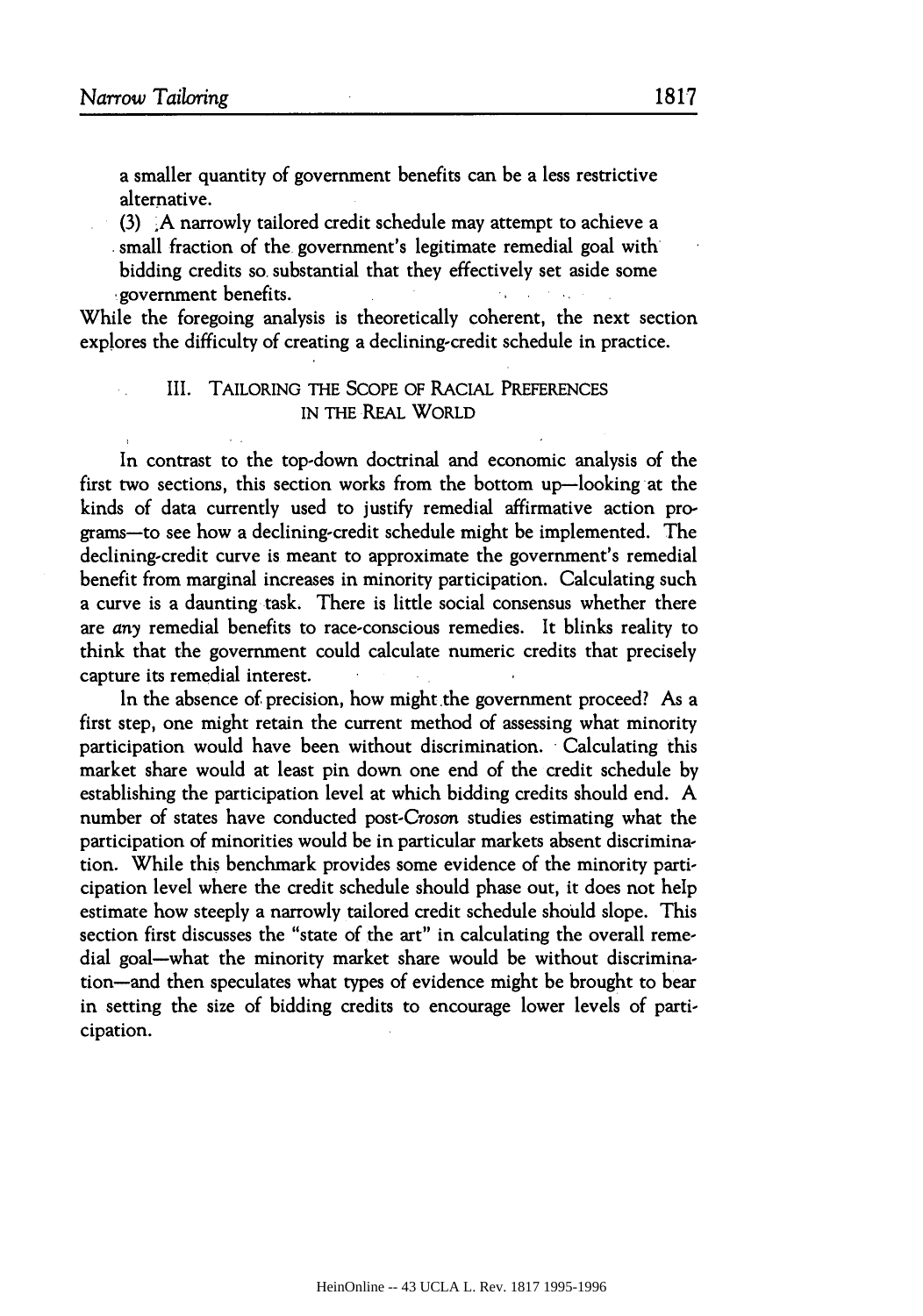## **A.** Estimating the Overall Remedial Goal

The current "state of the art" is extremely crude. $92$  In recent post-Croson disparity studies, the minority business market share absent discrimination has been estimated in two stages.<sup>93</sup> In the first stage, the number of minimally qualified *minority* firms is divided **by** the total number of minimally qualified firms. Much turns on how one defines "minimally qualified." In a New York study, firms were labeled minimally qualified if they appeared on "agency procurement 'bidders lists' which contain firms that have either made themselves available to do business, or have actually done business, with one or more agencies."<sup>94</sup> This first-stage calculation yields the minority percentage of firms who have attempted to bid. The second stage then adjusts this percentage to account for the possibility that more minority firms would have been available to bid absent discrimination. To make this "but-for discrimination" adjustment, the studies calculate a regression to determine how much more likely it is that non-minorities with similar educational and work will be entrepreneurs.<sup>95</sup>

In the New York disparity study, minority business enterprises constituted **11.6%** of the bidders list. The "but-for discrimination" regression suggested that there would have been twenty percent more minority firms

<sup>92.</sup> The studies have been inspired by Justice O'Connor's suggestion in *Croson* that "[w]here there is a significant statistical disparity between the number of qualified minority contractors willing and able to perform a particular service and the number of such contractors actually engaged by the locality or the locality's prime contractors, an inference of discriminatory exclusion could arise." City of Richmond v. J.A. Croson Co., 488 U.S. 469, 509 (1989).

<sup>93.</sup> For a detailed discussion of one of the more sophisticated disparity studies, see Hyman Frankel, Opportunity Denied!: New *York State's Study of Racial and Sexual* Discrimination *Related to* Government Contracting, 26 URB. LAW. **413** (1994). For a list of publicly available disparity studies kept by the Project on Civil Rights and Public Contracts of the University of Maryland Graduate School, see Prepared Testimony of George R. *La* Noue Before the Subcomm. on the Constitution, Federalism, and Property *of the* Senate Judiciary Comm., 104th Cong., 1st Sess. (Sept. 22, 1995), *available* in LEXIS, NEXIS Library, Federal News Service File.

<sup>94.</sup> Frankel, supra note 93, at 427.

<sup>95.</sup> The regression calculates what types of educational and work experience lead nonminorities to become entrepreneurs and then estimates how many minority entrepreneurs would exist, given their current experiences, if these experiences had the probabilistic effect on minorities. **See** George R. La Noue & John Sullivan, "But *For"* Discrimination: *How* Many Minority-Owned *Businesses Would* There *Be?,* 24 COLUM. HUM. RTS. L. REV. 93 (Winter 1992).

Of course, it is possible that societal discrimination caused minorities to be less likely to obtain certain types of educational experience. But consistent with Croson's holding that affirmative action could not be used to remedy these more general forms of discrimination, these but-for estimates take preexisting differences in education as given. Frankel, supra note 93, at 429.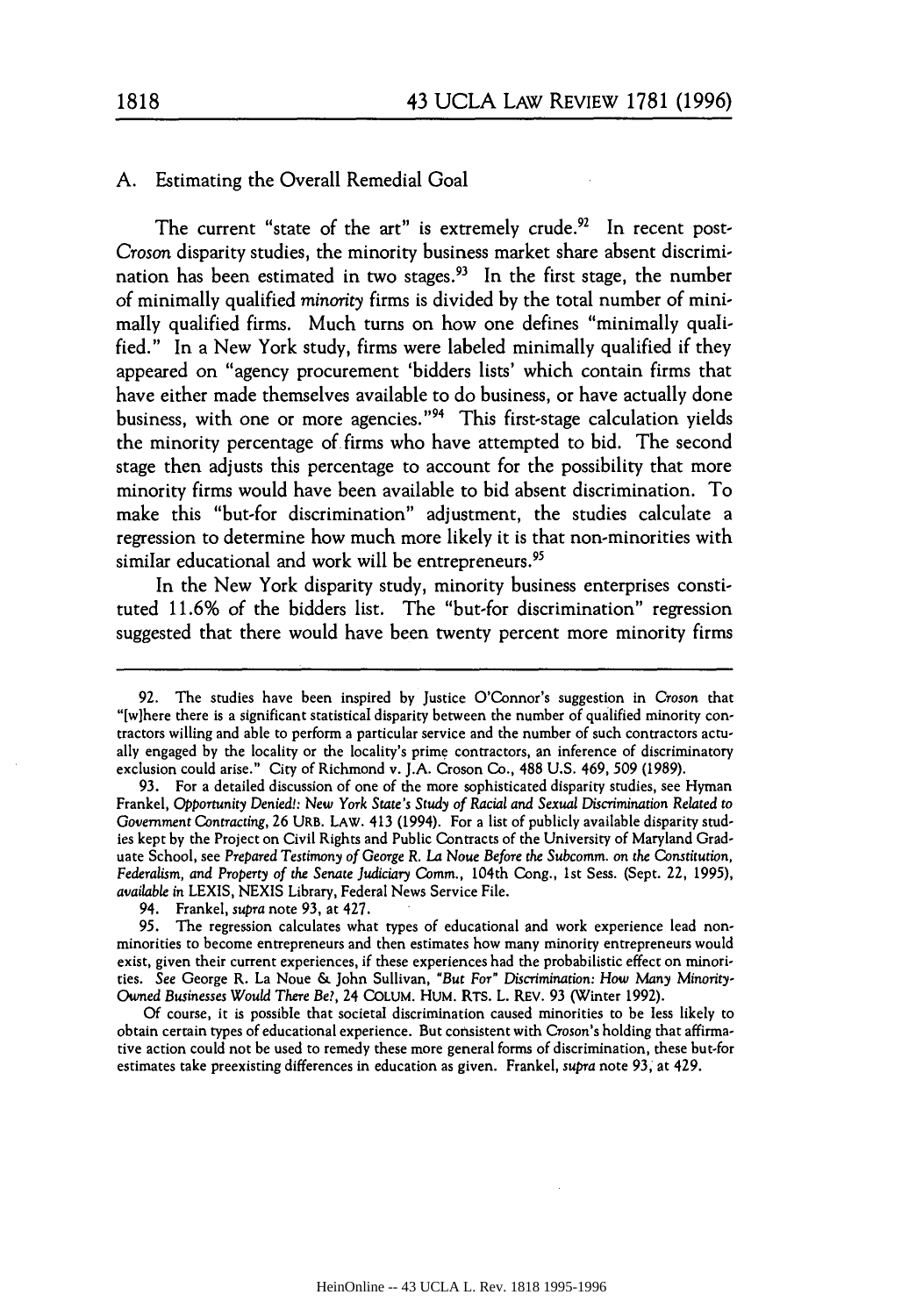absent discrimination<sup>96</sup>-so that after adjustment, the percentage of minority bidders who would have existed absent discrimination is **13.9.'** This number is a crucial benchmark for establishing the government's overall remedial goal. In New York, the minority market share of state procurement dollars was only 5.8%. The disparity between the government's estimate of what the minority market share would be without discrimination (availability: 13.9%) and what it currently was (utilization: 5.8%) establishes not only the government's compelling interest but illuminates whether a particular affirmative action program is narrowly tailored to achieve the 13.9% remedial goal.

However, this whole methodology is based on a fairly extreme assumption that if 13.9% of the firms are minority-owned, these minority firms would, absent discrimination, control 13.9% of the procurement revenues. Courts have rejected head-counting-in that they have rejected using the minority percentage in the general population as a benchmark of what market share minorities would control without discrimination-but in its stead, they have accepted a fairly crude method of firm-counting. The assumption that existing minority firms would control a proportionate market share absent discrimination heroically compares firms with radically different capacities. In this calculus, a Fortune 500 firm is given the same weight as a firm one-thousandth its size. Even though the disparity studies label the first stage estimate as a measure of "availability," there is little or no attempt to control for the capacity of existing firms. The methodology is especially crude in a post-Croson, post.Adarand world where one byproduct of two decades of affirmative action might be the nominal existence of a large number of small, low-capacity minority firms.<sup>98</sup> Indeed, nothing in this methodology limits the market share estimate to the minority share of the general population.<sup>99</sup>

99. Although it might be possible that if the number of firms was inflated above the minority percentage in the general population, the "but-for discrimination" correction might perversely indicate that fewer firms would exist absent discrimination.

<sup>96.</sup> This estimate is taken from the Bates Report, Frankel, *supra* note 93, at 428, 432 (citing TIMOTHY BATES, OPPORTUNITY DENIED!: **A** STUDY OF RACIAL AND SEXUAL DISCRIMINATION RELATED TO Gov'T CONTRACTING **IN** NEW YORK STATE, EXECUTIVE SUMMARY 2 (1992)). A similar methodology applied to the construction industry indicated that a 30% adjustment might be appropriate. *Id.* at 431.

<sup>97. 1.2</sup> **\*** 11.6 = 13.92.

<sup>98.</sup> The current methodology would allow minority entrepreneurs to inflate the remedial goal by arbitrarily creating numerous corporate personalities to bid on state projects.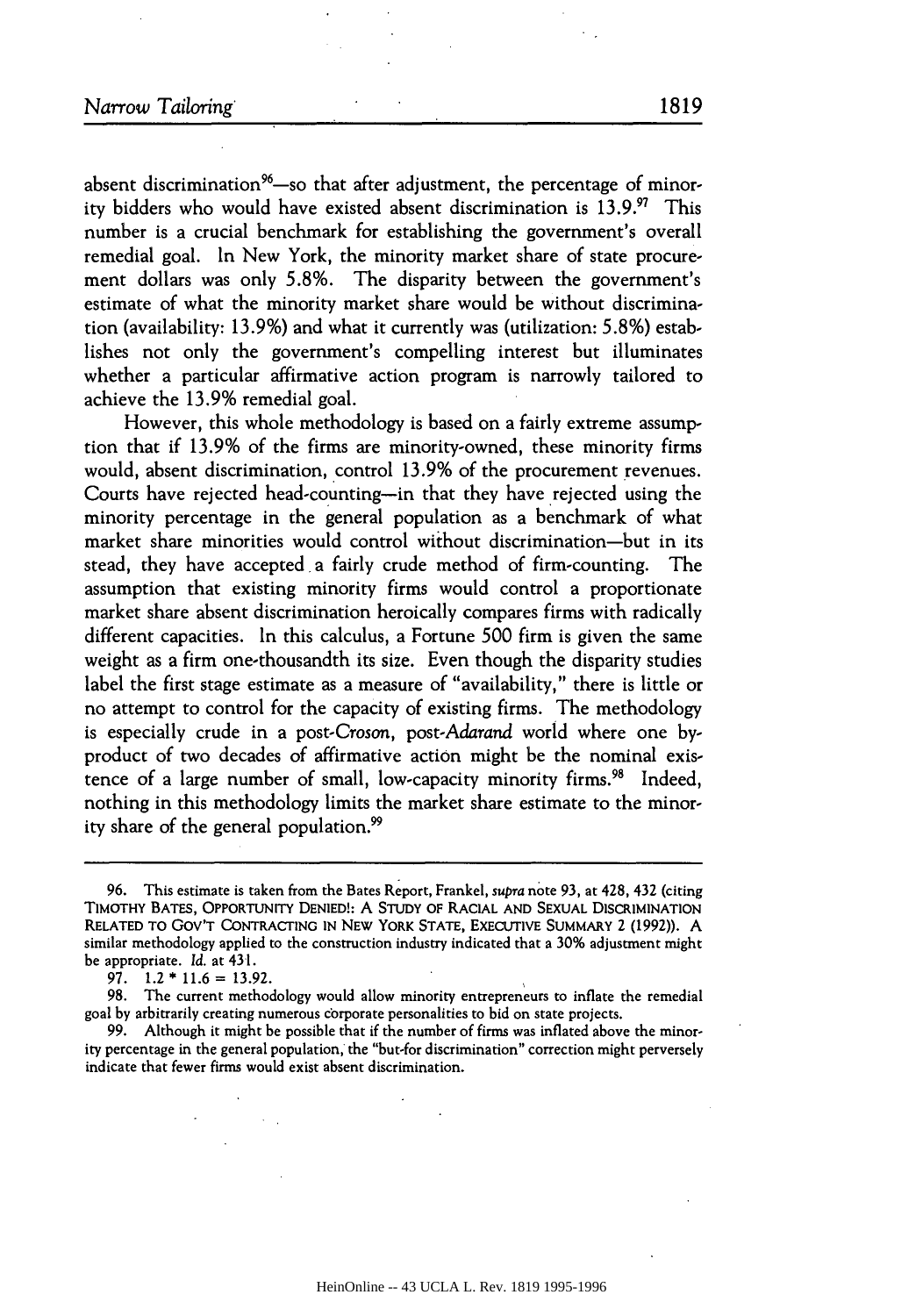At the end of the day, I believe it is wishful thinking to think that firm-counting provides a more accurate benchmark than head-counting (for example, the minority percentage among college graduates). Indeed, it might be appropriate to do away with the first stage altogether and simply use the second-stage regression analysis not merely as an adjustment, but to accomplish a more sophisticated type of head-counting. The regression method used in the New York disparity study could be used-without ever adverting to existing number of firms-to calculate the number of minority entrepreneurs that should exist given existing minorities' various educational and work experiences. The regression is consistent with the Croson requirement that a state may not use procurement affirmative action to remedy discrimination in prior educational opportunity, because it takes the current number of minority MBAs as given. The regression, in a sense, calculates how many of these MBAs should be entrepreneurs-assuming that, without discrimination, minority MBAs would become entrepreneurs at the same rate as non-minority MBAs. The multivariate regression methodology, of course, controls not just for a person's MBA status, but for a variety of human capital variables. The point is that this sophisticated head-counting is likely to be more reliable than firm-counting: The assumption that human capacities would be similar absent discrimination, while controversial,  $100$  is more reliable than the assumption that firm capacity would be similar absent discrimination. **<sup>101</sup>**

## B. Setting the Size of the Credits

The prior discussion only attempted to calculate the level of minority participation at which racial credits should equal zero. It becomes all the more Herculean to estimate what size credit is appropriate to encourage lower levels of participation. To enunciate any particular bidding credit is arbitrary because no empirical method exists for balancing the remedial benefit of increasing minority participation against the various potential costs (including inefficient production and reduced opportunities for nonbeneficiaries). And I can offer here no magic formula for calculating the

**<sup>100.</sup>** See RICHARD **J.** HERRNSTEIN & CHARLES MURRAY, **THE** BELL **CURVE: INTELLIGENCE AND CLASS STRUCTURE IN AMERICAN** LIFE (1994).

<sup>101.</sup> Of course, others might react to this imprecision by arguing that racially motivated remedies are not tailored narrowly enough to pass strict scrutiny. Jeffrey Rosen for example has said that trying to calculate this second stage is "a metaphysical, not an empirical, figure, and no state has convincingly calculated it." Jeffrey Rosen, *The Day the Quotas Died,* NEW REPUBLIC, Apr. 22, 1996, at 21, 21. While there are certainly severe problems with such but-for regressions, they are more precise than either head- or firm-counting.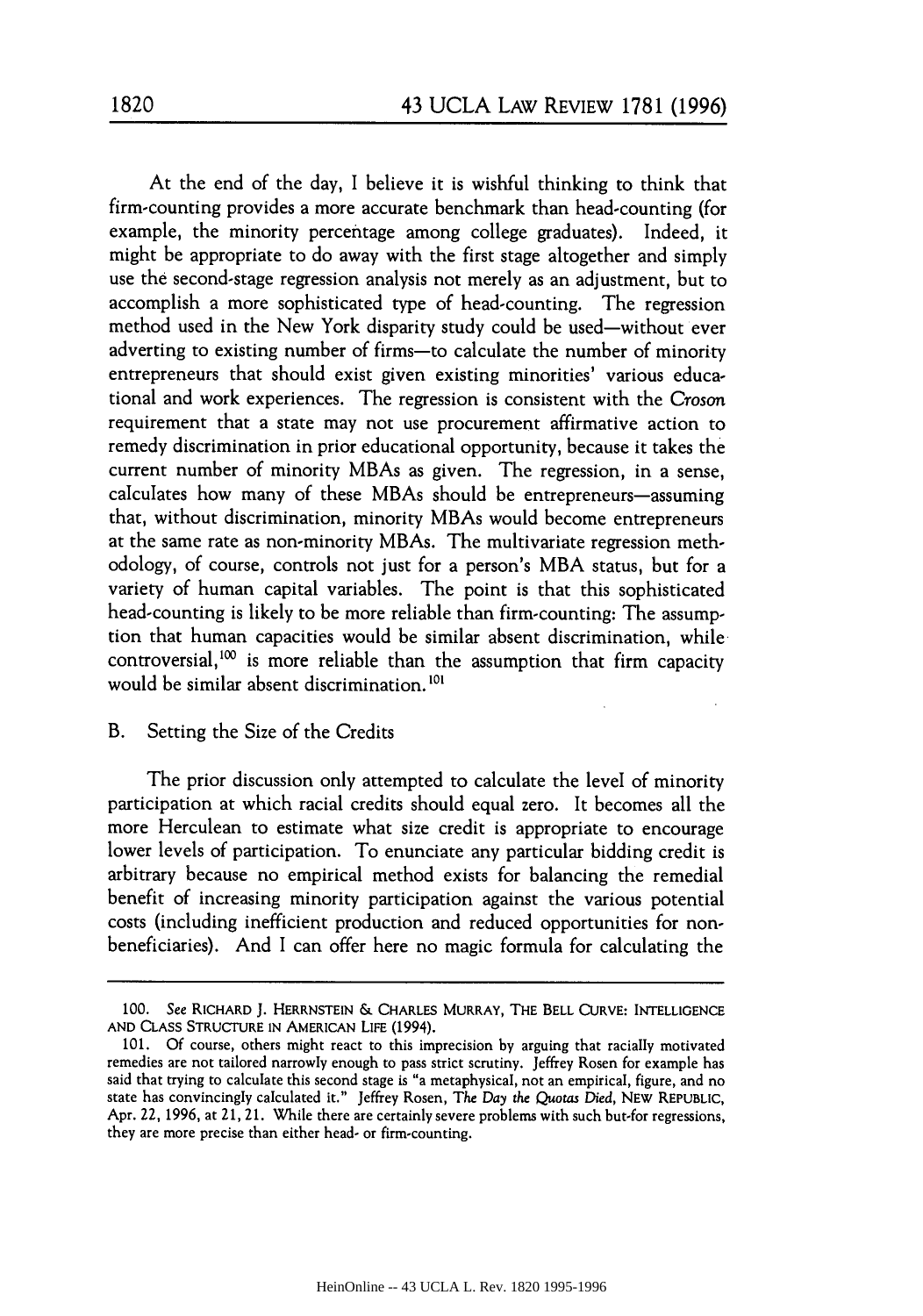optimal size of bidding credits within a bidding schedule. However, it still may be possible to make progress by recognizing that a declining credit schedule might pass strict scrutiny even if the government cannot deduce that this program uniquely maximizes some metric of social welfare.

Instead, the government might be able to establish strong reasons for encouraging some minimum level of minority participation. Even though a credit schedule relates a level of participation to a particular bidding credit size, evidence that maintaining a minimum participation level is essential to the government's remedial goal would go a long way toward justifying a more substantial bidding credit-including the type of quasi-quotas described above-even though it still would not provide very commensurable evidence about just how large this more substantial credit should be.

In essence then, I recommend that governments estimate multiple market shares. As before, they would estimate the share that would achieve the overall remedial goal, but they might also identify lower levels of minority participation that are particularly important to effectuate the remedy. Even though an idealized credit schedule (as depicted in the Appendix) could comprise an infinite number of bidding credits, given the limits of administrative feasibility, two or three bidding credit categories are much more likely-as arbitrarily exemplified earlier in Table **1.** The government would adduce evidence that a minimum participation level is particularly important and then, probably without more, argue that the specific bidding credit is sufficiently tailored to meet this heightened remedial need.

Evidence that a minimum market share is particularly useful or necessary-even though not currently used in post-Croson litigation--might be adduced. Industrial organization economists could estimate the minimum efficient scale of existing minority enterprises and predict the effect of particular size credits on the ability of these firms to exist and grow.<sup>102</sup> Evidence that minority enterprises were establishing credit ratings and acquiring market-specific know-how might be particularly relevant in justifying a short-term safety net.

Moreover, in reviewing the size of bidding credits, the Court should be clear to distinguish between facial and applied reviews of affirmative action programs. As discussed above, programs that on their face grant substantial bidding credits may not, in practice, countenance substantial disparities. Thus, the fifty-percent bidding credits granted to minorities in FCC auc-

<sup>102.</sup> See F.M. SCHERER, **INDUSTRIAL MARKET STRUCTURE AND ECONOMIC** PERFORMANCE **(2d** ed. 1980) (discussing minimum efficient scale).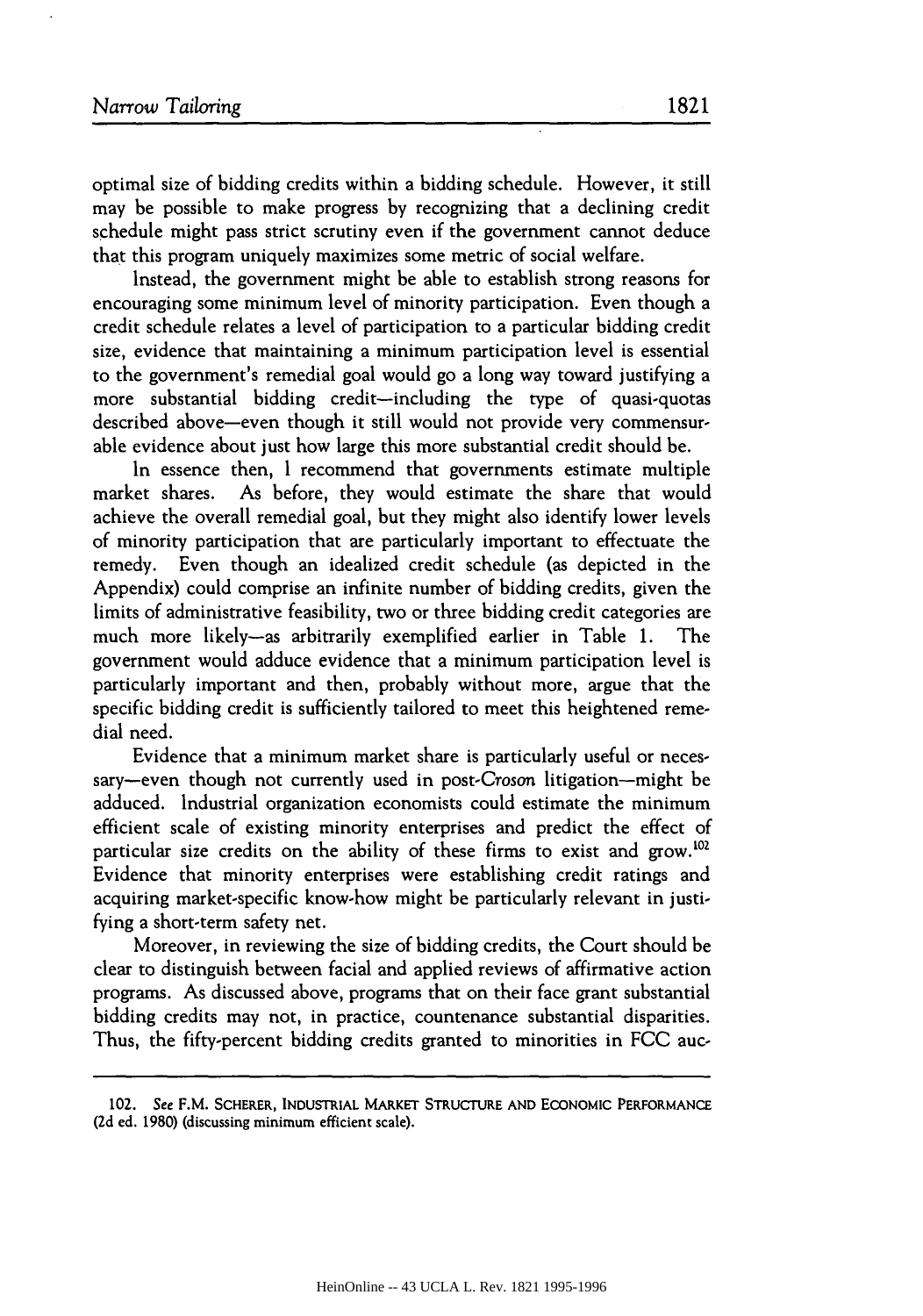tions induced so many minority (and female) enterprises to form that the vast majority of the credit was bid away. In reviewing the reasonableness of a large credit, the Court needs to think about the likelihood that it will be used-that is, the expected quality difference between minority and nonminority bidders. The recent experience at the FCC auctions suggests that even a fifty-percent bidding credit might actually reduce the expected difference between minority and non-minority bids and thus provides an especially strong rationale for what, on its face, seems to be a rather extreme racial subsidy. $103$ 

C. Overview of the "160" Federal Affirmative Action Programs

To get a handle on how much *Adarand* is likely to change federal affirmative action programs, it is useful to begin with the "comprehensive list" of race- and gender-conscious programs that the Congressional Research Service compiled at Senator Bob Dole's request.<sup>104</sup> Although it has been reported repeatedly that there are 160 programs,<sup>105</sup> quantifying the pervasiveness of affirmative action by this type of program counting is pure folly. For example, nineteen of these programs merely "encourage" recipients of various government grants to deposit their funds in minorityand women-owned banks.<sup>106</sup> Since so little (read: nothing) turns on these provisions, they could probably be eliminated without affecting the viability of minority- or women-owned banks.<sup>107</sup> If President Clinton wanted to, he could easily halve the number of programs by eliminating the toothless exhortations-without affecting the core preferences in federal subsidies

<sup>103.</sup> At the extreme, imagine an auction where minority bidders were allowed to pay just one cent on the dollar for any winning bid. It is hard to conceive that competition among minorities themselves would not bid away a substantial amount of the nominal credit. While non-minority firms would be excluded from competing for these effectively set-aside licenses, the expected disparity would not turn on the nominal credit, but on an analysis of the expected (or observed) minority and non-minority demand.

<sup>104.</sup> *Congressional Research Service's Compilation and Overview of Federal Laws and Regulations Establishing Affirmative Action Goals,* Daily Lab. Rep. (BNA) No. 147 (Special Report), at 5-75 (Aug. 1, 1995).

<sup>105.</sup> *Affirmative Action: Dole Releases Affirmative Action List; GOP* Renews *Call to Reassess Programs,* Daily Lab. Rep. **(BNA)** No. 36, at **A-1** (Feb. 23, 1995).

<sup>106.</sup> *See, e.g.,* 7 C.F.R. § 2 46.13(g) (1995) (encouraging state agencies participating in Special Supplemental Food Program for Women, Infants, and Children to make such deposits).

<sup>107.</sup> As Jeffrey Rosen points out in an excellent review of these 160 programs: "In 1992 there were only thirty-six banks owned by blacks and six banks owned by women in the country, which makes it unlikely that they can have much influence on the credit markets, no matter how much 'encouragement' they get from the government." Jeffrey Rosen, *Affirmative Action: A Solution,* NEw REPUBLIC, May 8, 1995, at 20, **23.**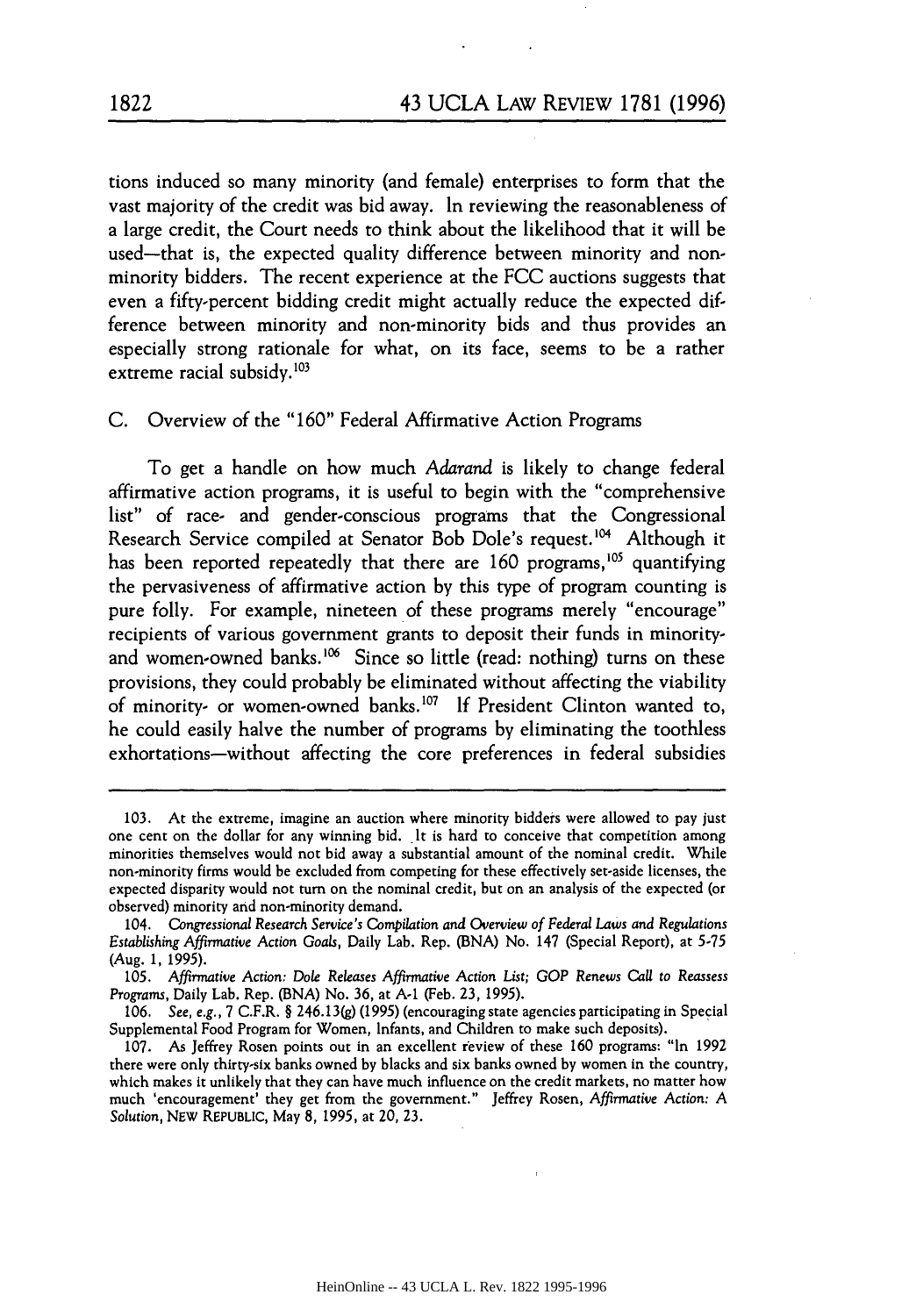where, for example, \$4.8 billion in contracts were set aside for minority and female contractors under the Small Business Administration's 8(a) pro $gram.$ <sup>108</sup>

The Clinton administration might also defend dozens of grants for "historically Black Colleges and Universities" (often referred to as "HBCUs") **by** arguing that they are "race-neutral means to increase minority participation." Unlike women's colleges, which need to discriminate against male applicants to preserve a female identity, many HBCUs could maintain a minority majority with a colorblind admissions process.<sup>109</sup> However, to avoid explicit racial classifications, some of the preferences would need to be more narrowly drawn to exclude the additional preference for "institutions which **...** [have] at least **50** percent minority [enrollmentl."<sup>110</sup> While these programs might be strongly defended on remedial grounds,<sup>111</sup> these very substantial preferences are inconsistent with Amar and Katyal's diversity theory.<sup>112</sup> Far from their image of bringing diverse racial groups together, subsidizing the continued existence of virtually allblack colleges seems to produce just the balkanization that Amar and Katyal claim describes private contracting.<sup>113</sup>

**110.** 20 U.S.C.A. § 1112d(d)(2) (West Supp. 1996).

111. See Rosen, supra note 107, at 23 (arguing that these programs are the most easily defended).

112. Amar **&** Katyal, supra note **3,** at 1773-79.

<sup>108.</sup> Steven A. Holmes, Moratorium Called on Minority Contract Program, N.Y. TIMES, Mar. 8, 1996, at **Al.**

<sup>109.</sup> HBCUs do not face the same "tipping" problem as women's colleges because not enough non-black applicants have sought admission to HBCUs to destabilize the racial identity of these institutions. (In contrast, just as male applicants quickly changed Vassar's gender identity, it is likely that historically female colleges could not maintain their gender identity with a gender-blind admissions program.)

**<sup>113.</sup>** Once one considers the importance of HBCUs in government-sponsored affirmative action in education, it may be that affirmative action currently induces more balkanization in education than in procurement markets-where critics claim at least that many minority owners are merely figureheads that would not presumably alter the underlying employment diversity. See Alan Finder & Thomas **J.** Lucek, *Flaws* Are *Found in Dinkins* Effort to Aid Minorities, N.Y. TIMES, June 26, 1994, at **Al** (finding in a three-month study that of 56 construction companies that received large contracts, 9 companies, or 16%, "have strong business and personal ties to white businessmen, casting doubt on their claims to be independently owned and controlled by women or minorities"); *see also* Selwyn Raab, *12* Charged in Minority Businesses Scheme, N.Y. TIMES, May **19, 1995,** at B2 (two brothers created three front companies in racketeering scheme to fraudulently obtain more than a dozen contracts intended for minority-owned companies). I could uncover, however, little information on whether minority-owned firms hired higher proportions of minority workers than their non-minority counterparts, save in the broadcasting field. African-American-owned radio stations have hired African Americans in top management and other important **job** categories at far higher rates than white-owned stations; the same has been true of Hispanic hiring at Hispanic-owned stations, even as compared to Anglo-owned stations with Spanish-language formats. See Metro Broadcasting, Inc. v. FCC, 497 U.S. 547, **582** n.34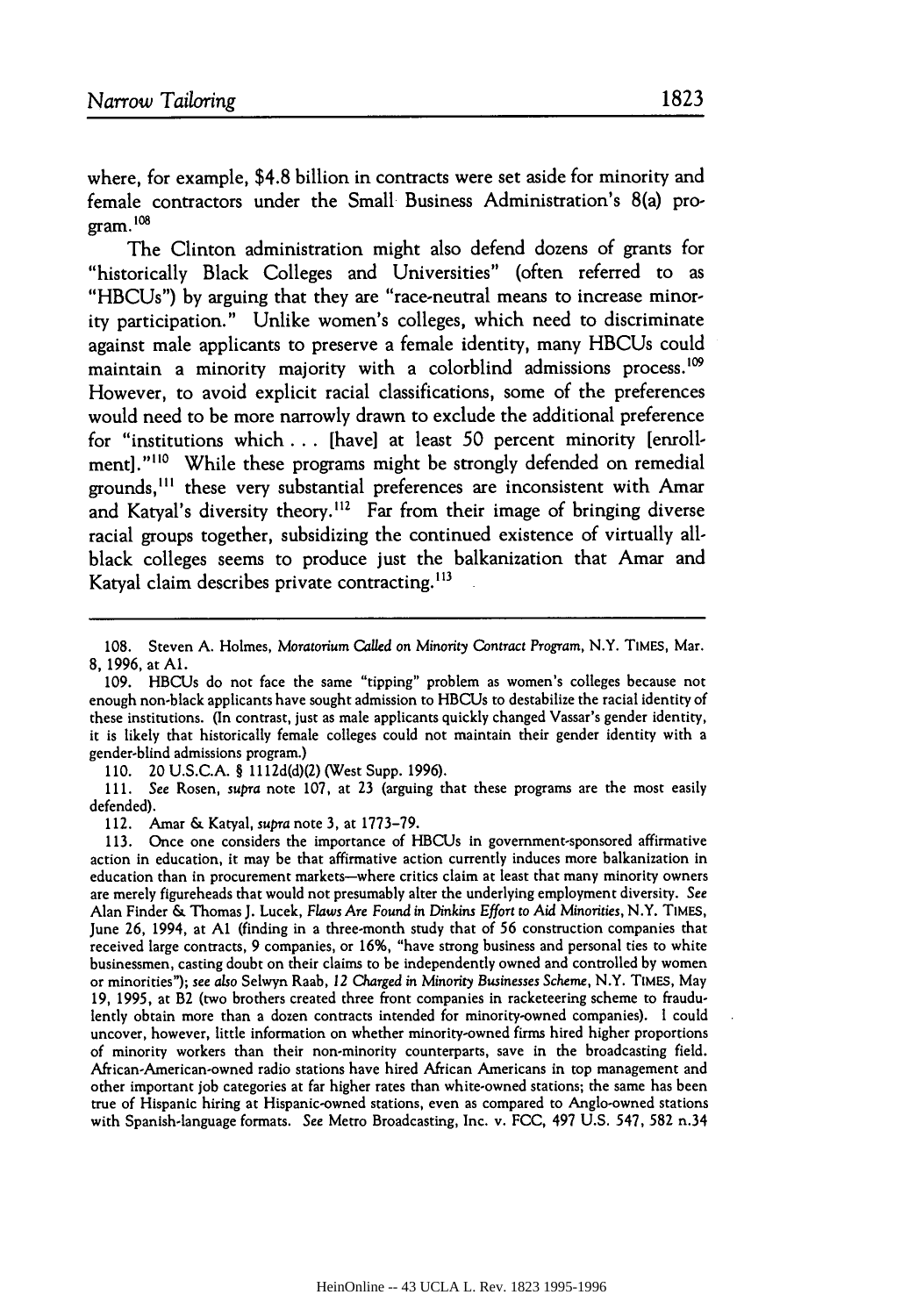Stepping back, one sees in the comprehensive list all four permutations of rules/standards and quotas/credits. Contrary to my earlier proposal, the Supreme Court may scrutinize fuzzy (standard-like) racial preferences more leniently, but at least with respect to rule-like quotas and credits which are especially prevalent in federal procurement, the administration will need to undertake disparity studies to establish not only its compelling remedial interest, but to justify the size of the racial preferences. Before such studies are completed, assessing precisely what types of programs can survive strict scrutiny is impossible. However, this Essay has tried to show that a stark shortfall in minority participation (compared to what it would be without discrimination) might, consistent with the narrow tailoring principle, justify a rule-like, explicitly racial preference.

## **CONCLUSION**

An article reporting that the Clinton administration planned to impose a three-year moratorium on new procurement set-asides suggested that the administration was moving toward an approach consonant with declining-credit schedules:

[T]he Administration has decided to allow Federal agencies, if they can justify it, to use other kinds of preferences, like giving price breaks and extra points in evaluating contract bids by minority and woman-headed companies....

**...** [A]gencies then determine a benchmark for the percentage of minority or female contractors it ought to have. That benchmark will determine what kind of affirmative action steps the agency may take. The *further away from the benchmark* an *agency finds itself, the more blatant*[ *] preference ... in contracting it may employ.*<sup>114</sup>

The article makes clear that the agency benchmark will be derived from the type of post-Croson "disparity studies" described above. The last quoted

**<sup>(1990)</sup>** (citing David Honig, Relationships *Among* **EEO,** *Program Service, and* Minority *Ownership in Broadcast Regulation, in* **PROCEEDINGS** FROM THE **TENTH** ANNUAL TELECOMMUNICATIONS POLICY RESEARCH **CONFERENCE** 88-89 (Oscar H. Gandy, Jr. et al. eds., 1983)); *see also* Matthew L. Spitzer, Justifying *Minority Preferences* in *Broadcasting,* 64 S. CAL. L. REV. 293, 336 n.122 (1991) (reporting data from Honig, *supra,* at 88-89, that black-owned radio stations employed blacks in **72%** of all high-level **job** positions while white-owned, black-oriented stations employed blacks in 43% of all high-level jobs).

<sup>114.</sup> Holmes, *supra* note 108, at **A18** (emphasis added).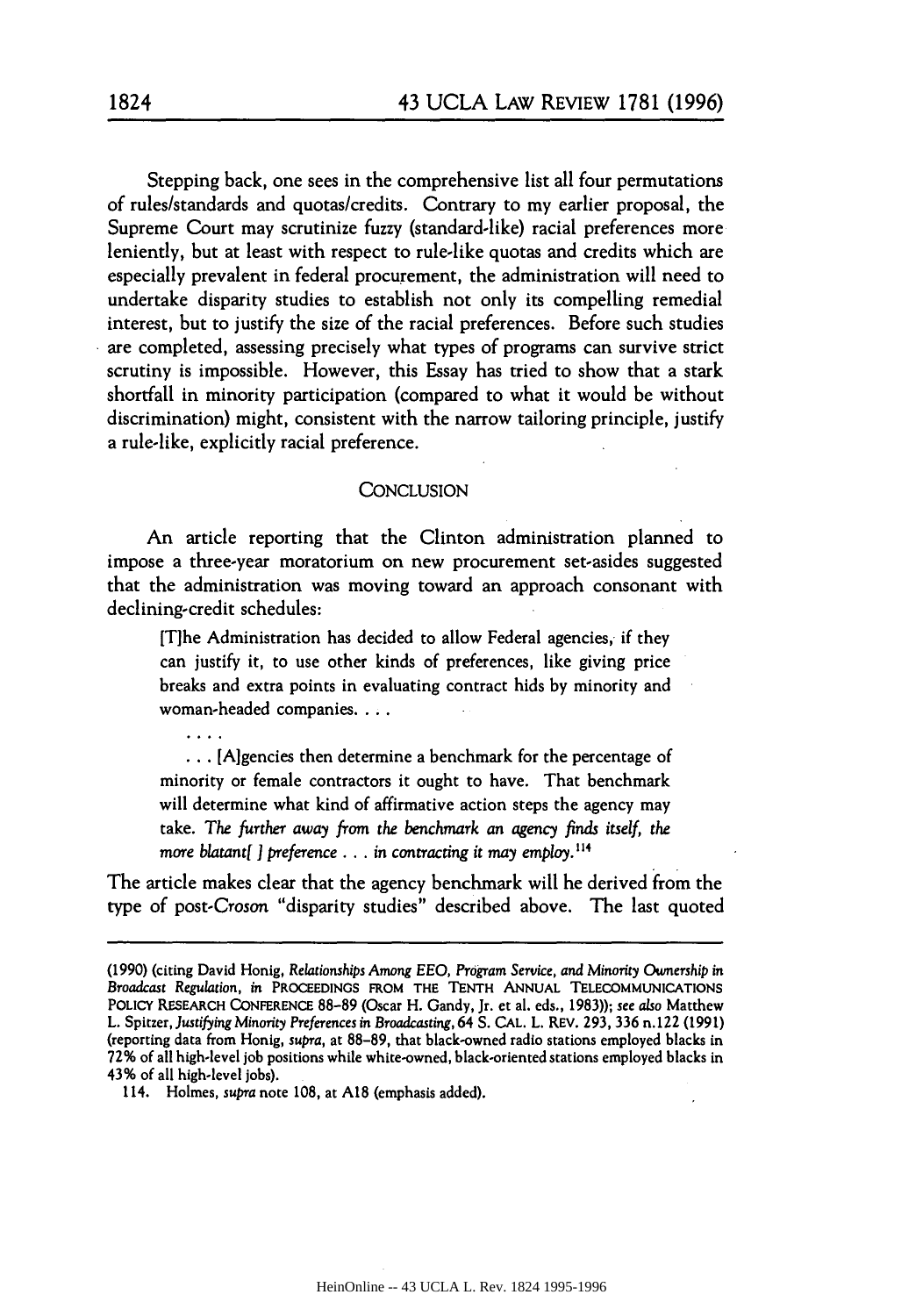sentence, in particular, seems to indicate that the preferred racial preferences will have the essential attributes of a declining-credit schedule, in that when minority participation is "further away from the benchmark," the agency can justify a larger racial credit.

I have argued that facially neutral, but racially motivated classifications are not more narrowly tailored (and may not provide a less restrictive alternative) than explicitly racial classifications. And that in choosing among different types of racial classifications, policymakers should consider declining-credit schedules that reduce the marginal racial subsidy as racial participation increases toward the overall remedial goal. Most provocatively, this Essay has argued that very substantial bidding credits, which come close to guaranteeing a minimum level of minority participation, may be consistent with narrow tailoring-both because they better reflect the substantial remedial benefits of maintaining a minimum, critical mass of participation, and because guaranteeing a virtual safety net enhances the quality of minority applicants and reduces the racial disparity among participants.

From a narrow doctrinal perspective, something must give in Croson and *Adarand.* The Supreme Court cannot consistently prohibit non-victim races from receiving remedial subsidies and at the same time encourage race-neutral subsidies (which include preferences for certain non-victim whites). And if the Court chooses to privilege race-neutral means to increase minority participation, it will likely need to abandon the "consistency" principle so that it can uphold racially motivated statutes that benefit the victims of racial discrimination.<sup>115</sup>

While this Essay, has considered quotas versus credits, rules versus standards, and race-neutral versus non-neutral means, the narrow tailoring principle might apply on several other dimensions. For example, almost no consideration has been given to what might be called "Coasean" tailoring: whether it is more tailored to grant benefits directly to minorities or to parties who contract with minorities. When the stringent assumptions of the Coase theorem do not hold, the remedial incidence of direct and indirect subsidies may diverge.<sup>116</sup> After all, *Adarand* itself involved a subsidy to a non-minority general contractor, and the Viacom controversy this past

**<sup>115.</sup>** See supra note 38 and accompanying text (discussing Miller v. Johnson, **115** S. Ct. 2475 (1995)).

**<sup>116.</sup>** *See, e.g.,* John **J.** Donohue, III, *Diverting the Coasean* River: *Incentive Schemes to Reduce Unemployment Spells, YALE L.J. 549, 554 (1989) (finding empirically that bribing unemployed* workers to find employment was more effective than bribing employers to hire).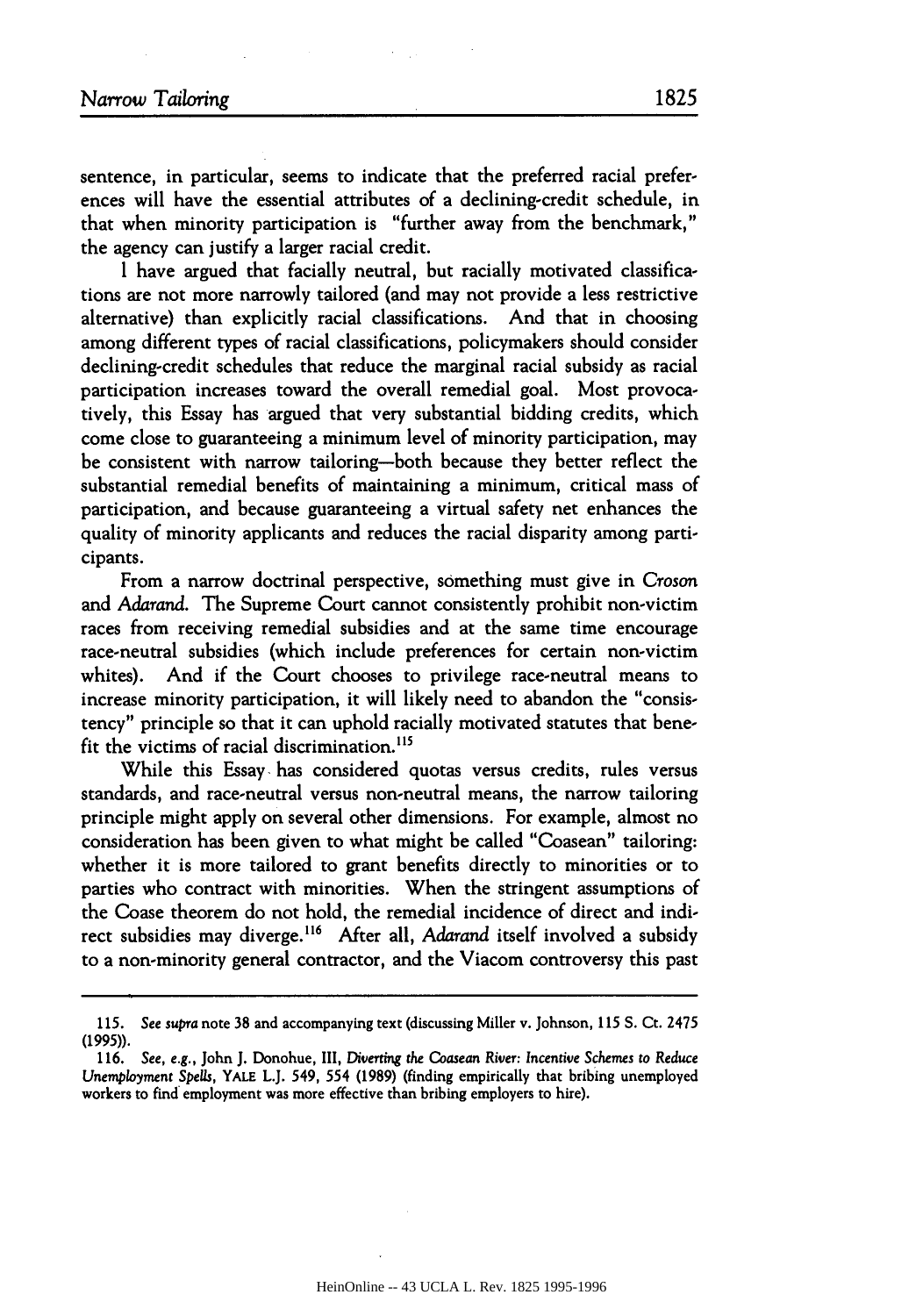summer involved an FCC tax subsidy for a non-minority licensee.<sup>117</sup> This Coasean choice has practical import. Most of our affirmative action efforts are directed toward increasing the participation of minority-owned firms and not toward increasing minority employment. While these capitalistcentered programs have much to say for themselves,<sup>118</sup> the vestiges of past discrimination are at least equally prevalent in many **job** categories, and increasing the power of minority capitalism may prove to be a poor method (as seen with other "trickle down" theories) to benefit minority labor.<sup>119</sup>

This Essay has also not discussed the crucial issue of temporal tailoring. There are increasing indications that a majority of the Supreme Court will require sunset provisions for affirmative action programs.<sup>120</sup> A sunset requirement makes most sense if discrimination is viewed strictly as a thing of the past. If this were true, the causal nexus between the initial victims of discrimination and the subsequent beneficiary class would become increasingly attenuated. And it would become all the more difficult to estimate with confidence what market share minorities would control absent

Many indirect subsidies still involve explicit racial classifications, because, as in *Adarand,* the grantee is required to contract with minority enterprises. But indirect subsidies might be used to implement a race-neutral (but racially motivated) remedy: As discussed above, grants to historically black colleges and universities (or inner-city enterprise zones) might predictably lead to minority admissions (or employment) contracts.

118. A legitimate remedial goal might be to increase the entire distribution of minority wealth. Under this view, the vestiges of discrimination will not be eliminated until the probability that a black will be a millionaire begins to approximate the probability that a white will be a millionaire. Class-based substitutes for affirmative action hold out no hope of achieving this broader "bell curve" remedy: In the extreme, they would only pile up the current minority (and non-minority) poor just above the programs' poverty line.

<sup>117.</sup> Viacom agreed to sell its cable television systems to a "minority-led investor group" in what would be the largest-ever purchase of corporate assets by a minority-owned firm. One impetus for the sale was a tax program, administered **by** the FCC, that permitted companies to defer paying capital gains taxes for two years if they sold a media property to a black, Hispanic, Asian-American, or Native-American buyer. This deferral was, in effect, an interest-free loan. Viacom's gain on the sale was expected to, be \$1.1 billion; Congress' Joint Committee on Taxation estimated the value of the tax break to Viacom to be between \$440 million and \$640 million. See Paul C. Roberts, *Tax Breaks Based* on Unfair *Privilege,* ROCKY **MTN.** NEWS, Feb. 11, 1995, at 47A. The House and Senate later repealed this tax break. See *A New Blow* to Viacom *Deal,* N.Y. TIMEs, Mar. 29, 1995, at D2.

<sup>119.</sup> See *supra* note 113 and accompanying text.

<sup>120.</sup> See Adarand Constructors, Inc. v. Pena, **115 S.** Ct. 2097, **2118** (1995) (affirmative action program "'will not last longer than the discriminatory effects it is designed to eliminate"' (quoting Fullilove v. Klutznick, 448 U.S. 448, **513** (1980) (Powell, **J.,** concurring))); Metro Broadcasting, Inc. v. FCC, 497 U.S. 547, 596 (1990) ("[S]uch a goal carries its own natural limit **....** The FCC's plan, like the Harvard admissions program discussed in *Bakke,* contains the seed of its own termination."); *Fullilove,* 448 U.S. at 489 ("The MBE provision may be viewed as a pilot project, appropriately limited in extent and duration, and subject to reassessment and re evaluation by the Congress prior to any extension or re-enactment.").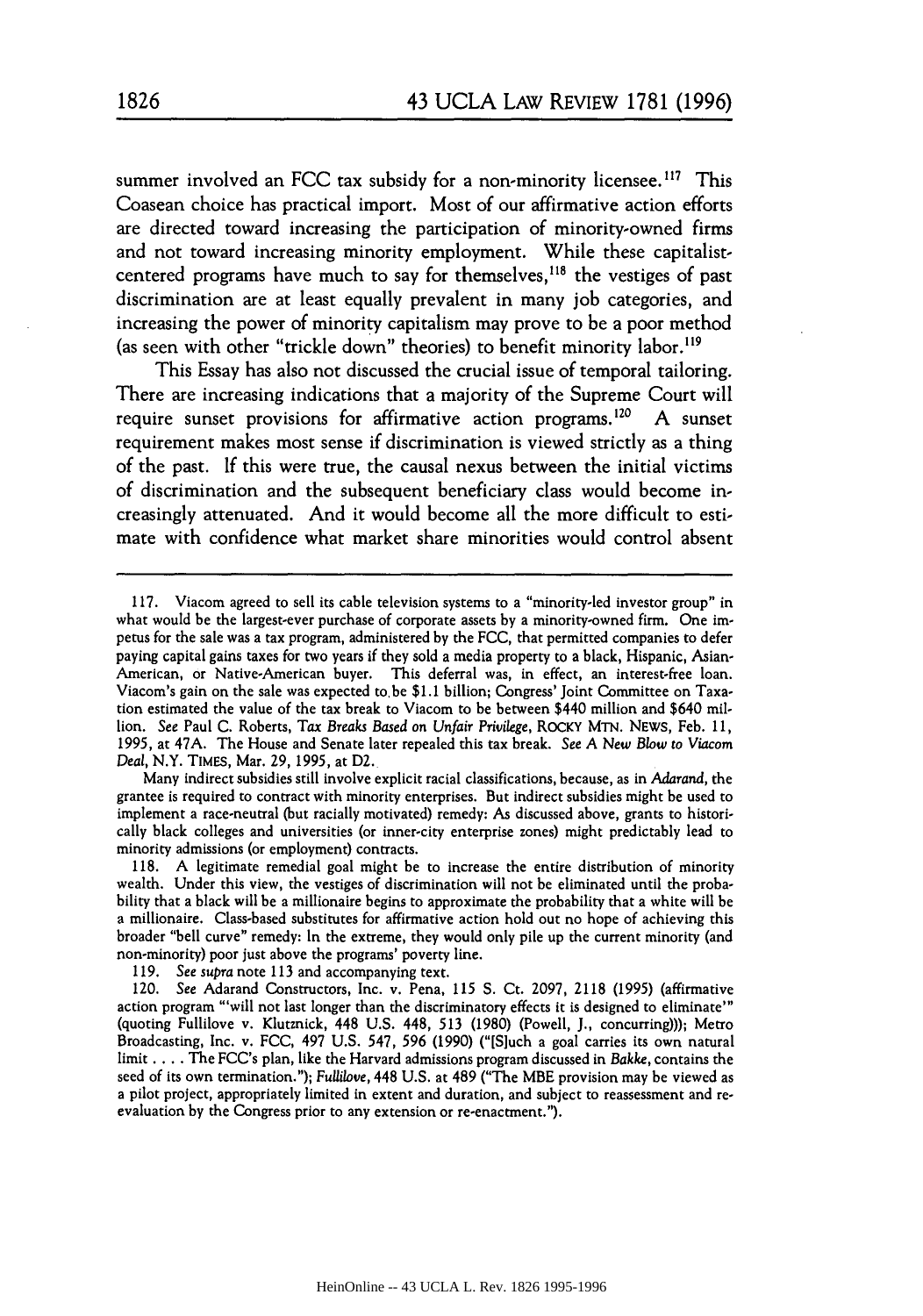discrimination. Under such conditions, a temporally tailored program might gradually decrease the market share at which bidding credits (or other plus factors) are phased out.<sup>121</sup> Notice this temporal tailoring seeks to achieve diacronically what.the declining-credit schedule seeks to achieve syncronically. Indeed, declining-credit schedules can help provide evidence of whether racial preferences are still necessary to induce the desired level of minority participation.<sup>122</sup> If credits diminish toward zero as participation rises toward the remedial goal, then the goal will only be reached if the weakest minority bidder can participate in the market with a very small subsidy. As long as the vestiges of discrimination increase the costs of minority bidders, it is unlikely that a declining-credit schedule would overshoot the overall remedial goal-so there would be a smaller likelihood that courts will suspend a program mistakenly thinking that the credits are no longer necessary.

Let me quickly add, however, the assumption that discrimination is a thing of the past is repeatedly and strongly contradicted by a wide variety of empiricism.<sup>123</sup> We would not consider imposing a sunset requirement on traditional remedies for tortious assault, because we have evidence that assault continues to occur in the present day. A sufficient showing that the government is-to use the generative Croson phrase-"a passive participant" in present acts of disparate racial treatment strongly rebuts the unqualified argument that remedial affirmative action must soon end. To satisfy strict scrutiny, agencies should consider testing for both private and public disparate treatment as part of on-going "disparity studies."<sup>124</sup>

While this Essay has at times used economics to illuminate the narrow tailoring principle, let me end by emphasizing that there are many issues where economics is not particularly helpful. For example, I doubt whether economic analysis could help illuminate whether the remedial basis for

<sup>121.</sup> Thus, even if one estimated in the past that 30% of industry revenues would be controlled by minority-owned firms absent discrimination, narrow tailoring might require that bidding credits phase out in future years at progressively lower levels. 122. This evidence is relevant because courts might wish to end a racial subsidy not only

because the beneficiary class was insufficiently related to the injured class, but also because the beneficiary class would participate even without the subsidy.

<sup>123.</sup> See Ian Ayres & Peter Siegelman, Race and Gender Discrimination in *Bargaining* for *a* New Car, 85 AM. EcoN. REV. 304 (1995) (documenting disparate treatment in new car sales); John Yinger, *Measuring Racial* Discrimination with *Fair Housing Audits: Caught in the Act,* 76 AM. EcoN. REV. 881 (1986) (documenting disparate treatment in housing); *PrimeTime Live, supra* note 57 (hidden cameras recorded disparate treatment against black tester in variety of retail contexts).

<sup>124.</sup> Post-Croson disparity studies often include anecdotal, self-reported evidence of discrimination, but fail to engage in the kind of controlled experimentation that has provided such powerful evidence in the Fair Housing context. See Yinger, *supra* note 123.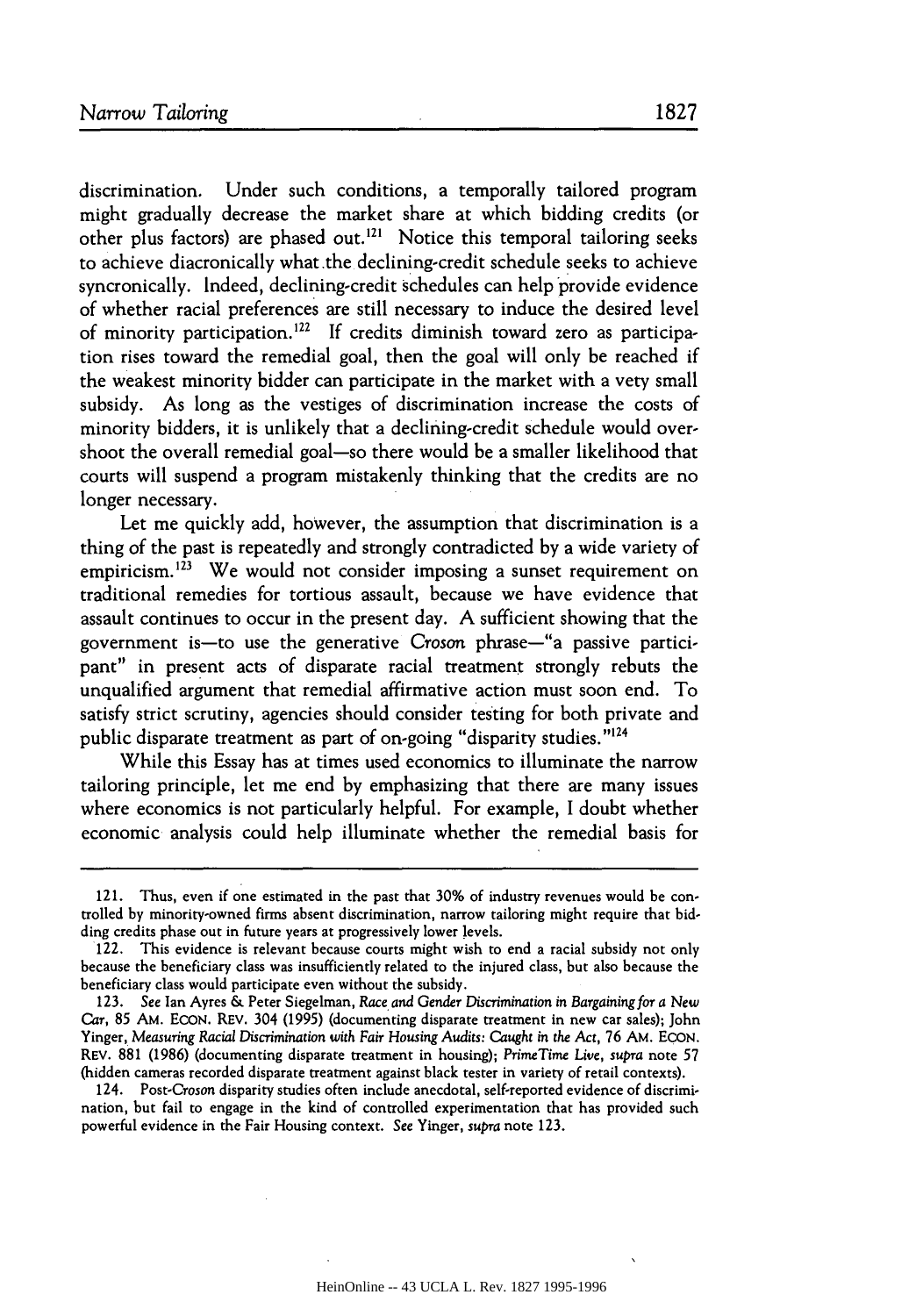affirmative action is a "compelling state interest." But tailoring a remedy to further a particular goal may constitute a type of low-level "tinkering" in which economics-especially with its focus on marginal costs and benefits-may aid constitutional policymaking.<sup>125</sup>

125. Judge Stephen Reinhardt suggested the usefulness of such low-level "tinkering."

 $\ddot{\cdot}$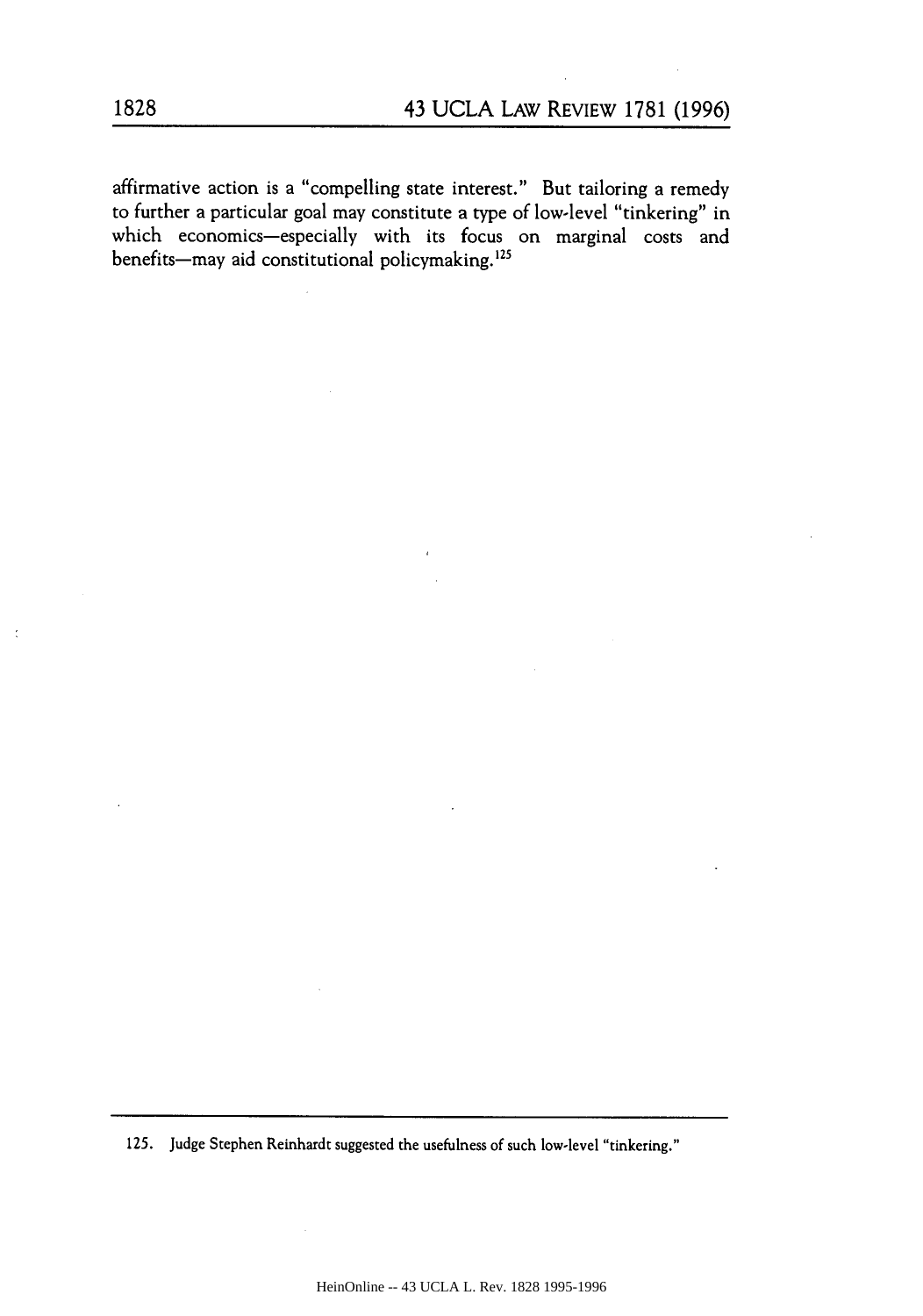## **APPENDIX**

In the following discussion, whether a program is narrowly tailored is assessed using marginal cost-benefit analysis. Marginalism is particularly appropriate for the task because it focuses on whether incremental increases in the scope of one program or another is worth the candle. However, to proceed, I need to make some highly reductive assumptions about the general shape of the marginal costs and marginal benefits.<sup>126</sup> The goal here is merely to describe the slope that the marginal cost and benefit curves *might* take and to show the *possibility* that an invariant quota might be more effective (read: more narrowly tailored) than an invariant credit in inducing the desired minority participation.

To undertake this comparison, I begin by making several assumptions about the effects of different affirmative action programs in an Adarand-like procurement context. These assumptions allow me to apply the analysis from Martin Weitzman's classic article, Prices vs. Quantities.<sup>127</sup> Iust as Weitzman's article questioned the "vague preference" that economists have toward price subsidies,<sup>128</sup> my purpose here will be to show that the prefer-<br>ence for bidding or other price-like credits is overstated.

127. Martin L. Weitzman, *Prices vs.* Quantities, 41 REV. ECON. STUD. **477** (1974). Similar analysis applied to law and economics can be found in Robert Cooter's fine writing. See Cooter, *supra* note 75; see also William Poole, *Optimal* Choice of *Monetary Policy Instruments* in a Simple *Stochastic Macro* Model, 84 Q.J. ECON. **197** (1970).

128. Weitzman noted:

From a strictly theoretical point of view there is really nothing to recommend one mode of control over the other. This notwithstanding, I think it is a fair generalization to say that the average economist in the Western marginalist tradition has at least a vague preference toward indirect control **by** prices, just as the typical non-economist leans toward the direct regulation of quantities. **...**

**A** reason often cited for the theoretical superiority of prices as planning instruments is that their use allegedly economizes on information. The main thing to note here is that generally speaking it is neither easier nor harder to name the right prices than the right quantities because in principle exactly the *same* information is needed to correctly specify either.

Weitzman, *supra* note 127, at 477-78 (first emphasis added).

**<sup>126.</sup>** Consonant with the assumption that remedying discrimination is a compelling governmental interest, assume that total social benefits of increasing the participation of minority contractors (including the benefit of remedying past discrimination) outweigh the total social costs (including the potentially higher costs of construction and all pecuniary and nonpecuniary costs induced by a race-based government subsidy). Moreover, assume that all these costs and benefits are commensurable and can be given quantitative representation.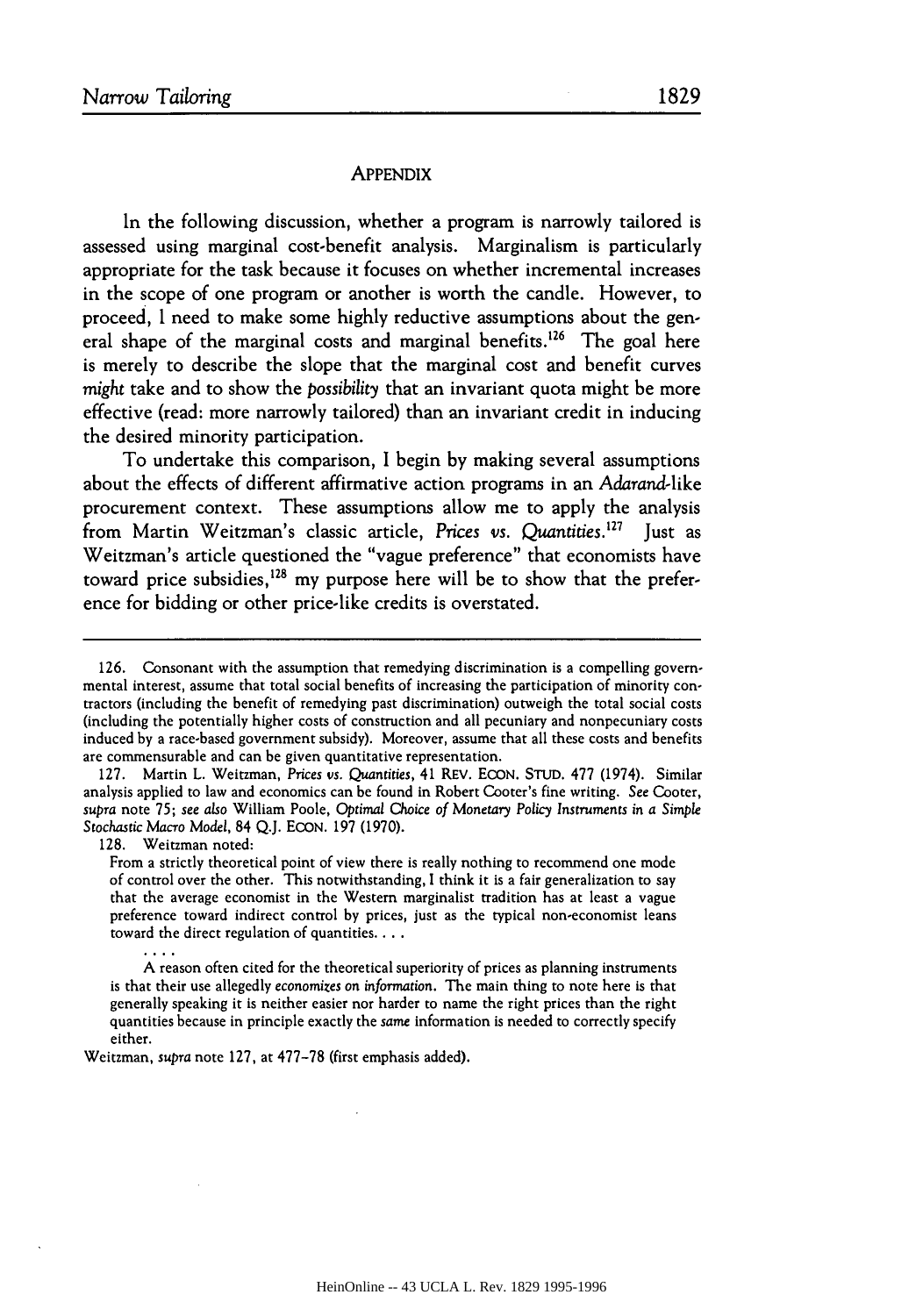

Figure 2: With an Upward Sloping Marginal Cost Curve, Larger Credits Induce Larger Minority Participation

I first assume that the general contractor's marginal costs of increasing minority participation are increasing.<sup>129</sup> This assumption is depicted in Figure 2 by the upward sloping marginal cost curve where the horizontal axis measures some quantum of minority participation such as the dollar revenue going to minority subcontractors (or the number of minority employees), and the vertical axis measures the marginal cost in dollars. This increasing marginal cost curve also crucially describes how the contractor will react to various minority subcontracting- credits. The first credits that we consider are constant marginal subsidies for increased minority participation. Rational decisionmakers will respond to a credit by

<sup>129.</sup> This assumption is controversial. If general contractors discriminate against better qualified minority subcontracting bids, then increasing minority participation need not increase costs.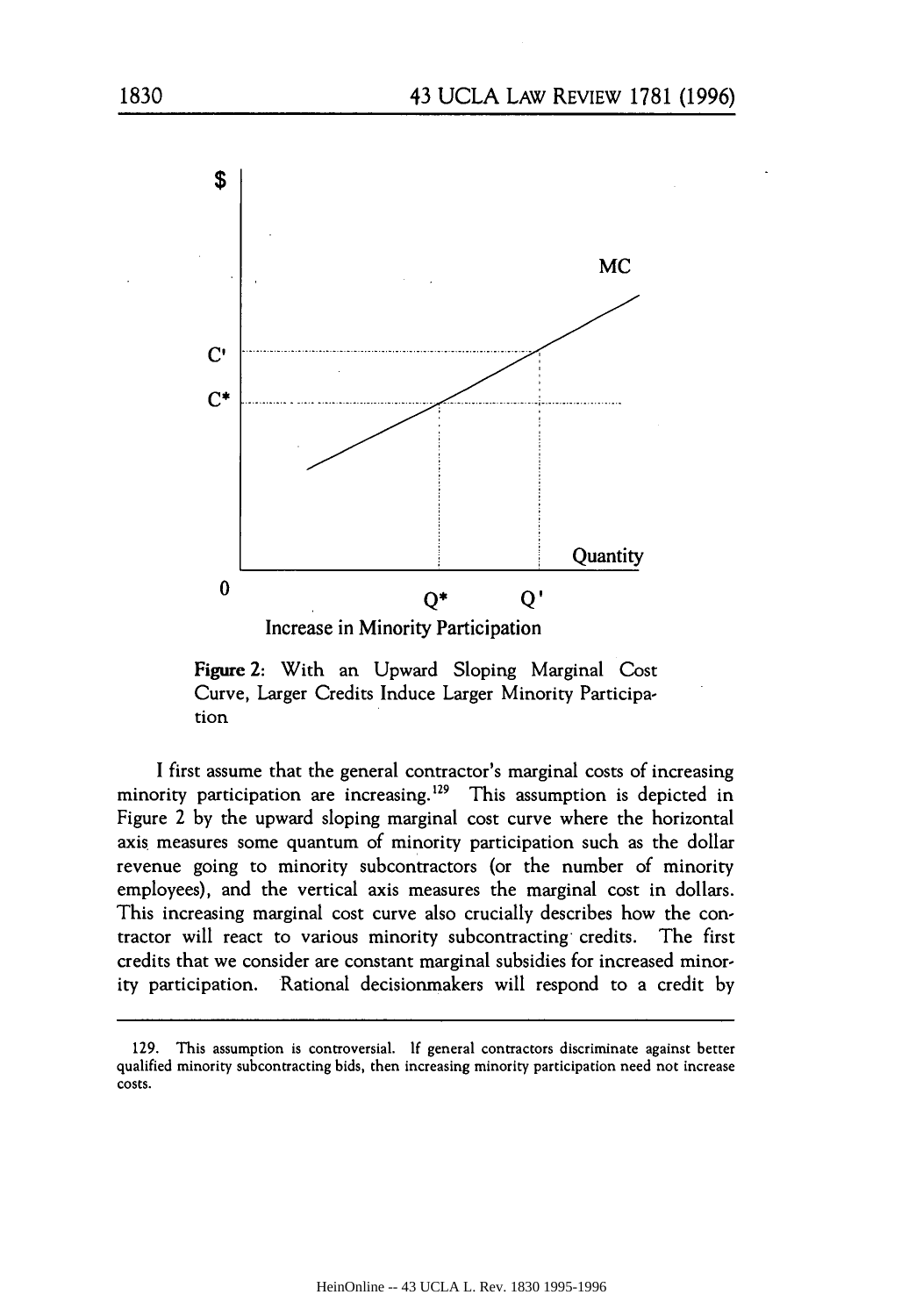increasing minority participation to the point where the marginal costs equals this constant marginal subsidy.<sup>130</sup> As shown in the figure, if a general contractor is offered **C\*** dollars for each unit increase in minority participation, then the general contractor would increase minority participation by Q\*. And intuitively increasing the size of the credit (say, in Figure 2, up to C') induces the general contractor to increase minority participation even more (to Q').

To complete the model, we need to consider the marginal costs and benefits of increased minority participation to others in society. The goal here is to think about the shape of a "Marginal Net Benefits" (MNB) curve which aggregates the marginal impact on social welfare of increasing minority participation (excluding only the costs to the general contractor which are already captured in the marginal cost curve). Under our assumption that the total benefits of increasing minority participation are larger than the social cost, it must be true that the marginal net benefits are positive for at least some increases in minority participation.<sup>131</sup>

Moreover, there are strong theoretical reasons to think that the MNB curve must at some point slope downward. While the net benefits of creating "token" minority participation may be small, the marginal net benefits must at some point start to decline toward zero. Once a minority participation reaches what it would be without discrimination, there is no reason to think that the marginal net benefit of using subsidies to increase participation beyond this point would be positive: The benefit of remedying past discrimination would no longer be present and the cost to the nonbeneficiary race, if anything, would be exacerbated.

<sup>130.</sup> We might be concerned that discriminators would not hire the best qualified minority subcontractors. For example, general contractors might prefer to lose some potential profits rather than disturb their stereotyped views of minority inferiority. However, even if general contractors acted in this perverse way, it is not clear how such behavior should affect the government's choice between credits or quotas. Under either a credit or a quota, the general contractor might refuse to choose the most qualified minority contractor. And even given prejudiced disposition, one would still expect greater subsidies to lead to greater levels of minority hiring.

<sup>131.</sup> The model also assumes that the marginal net benefits curve is not affected by the choice of quotas or credits. One might argue that inducing a particular level of minority participation via a quota would produce smaller net benefits than a credit because quotas are offensive to many people in our society. As argued in earlier, however, the legitimate interest (fundamental right) of non-beneficiaries is to be free from the negative effects of racially motivated laws (unless such laws are narrowly tailored to further a compelling government interest). And because credits or quotas are both racially motivated, any injury that non-beneficiaries experience because of the type of means is not constitutionally cognizable.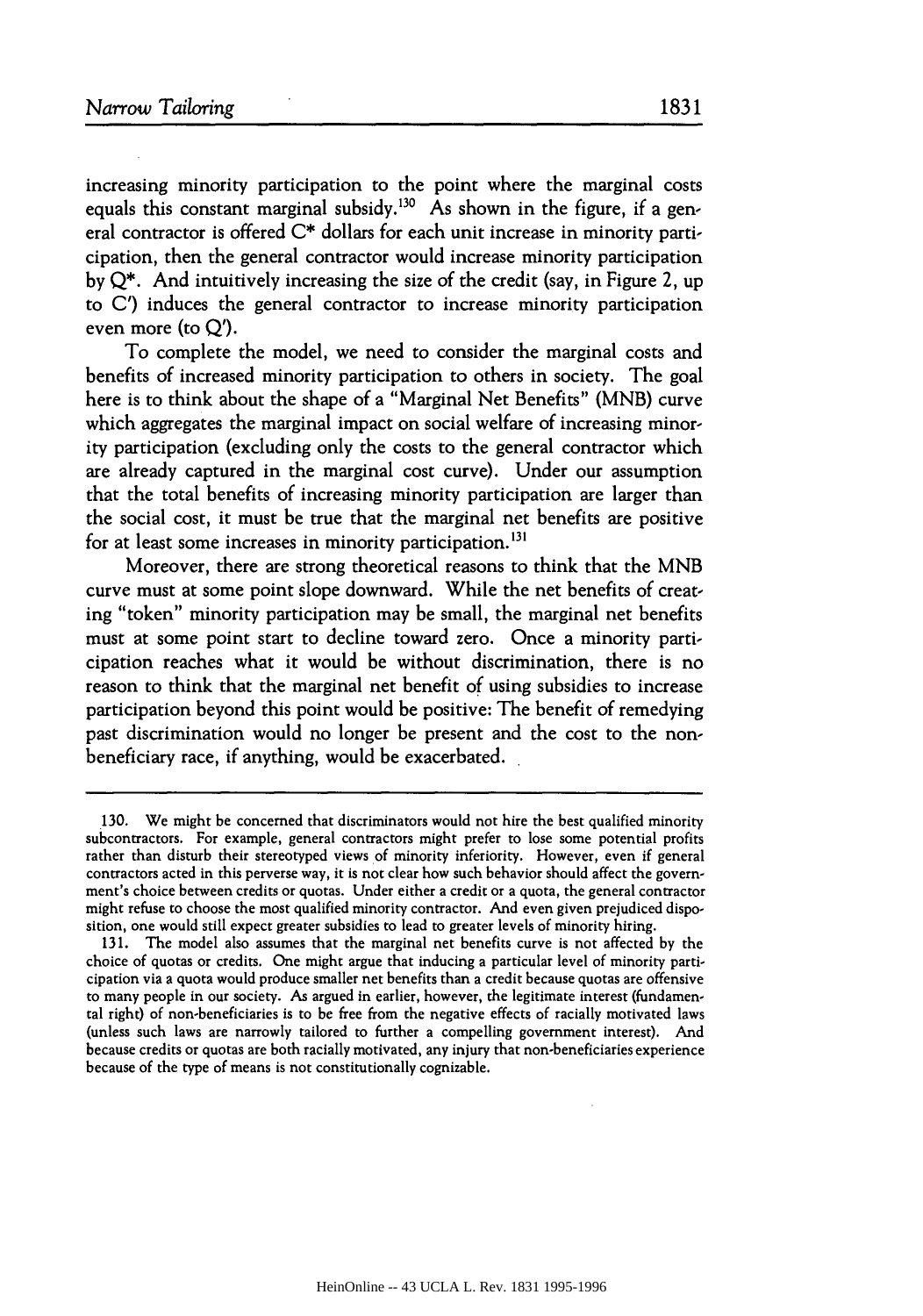



The assumption that marginal (net) benefits of affirmative action are generally downward sloping is depicted graphically in Figure 3. Because the marginal benefit of inducing token participation is not as large, the MNB curve rises from Q' to Q". But after overcoming this "token" effect and reaching some critical mass, the curve declines toward Point  $Q'''$ , which represents the participation that minorities would have attained in the absence of discrimination. The MNB curve might hit the horizontal axis before this "proportional representation" point depending on how one accounts for the burdens to non-beneficiaries. For purposes of this analysis, what is important is that the marginal cost curve generally declines after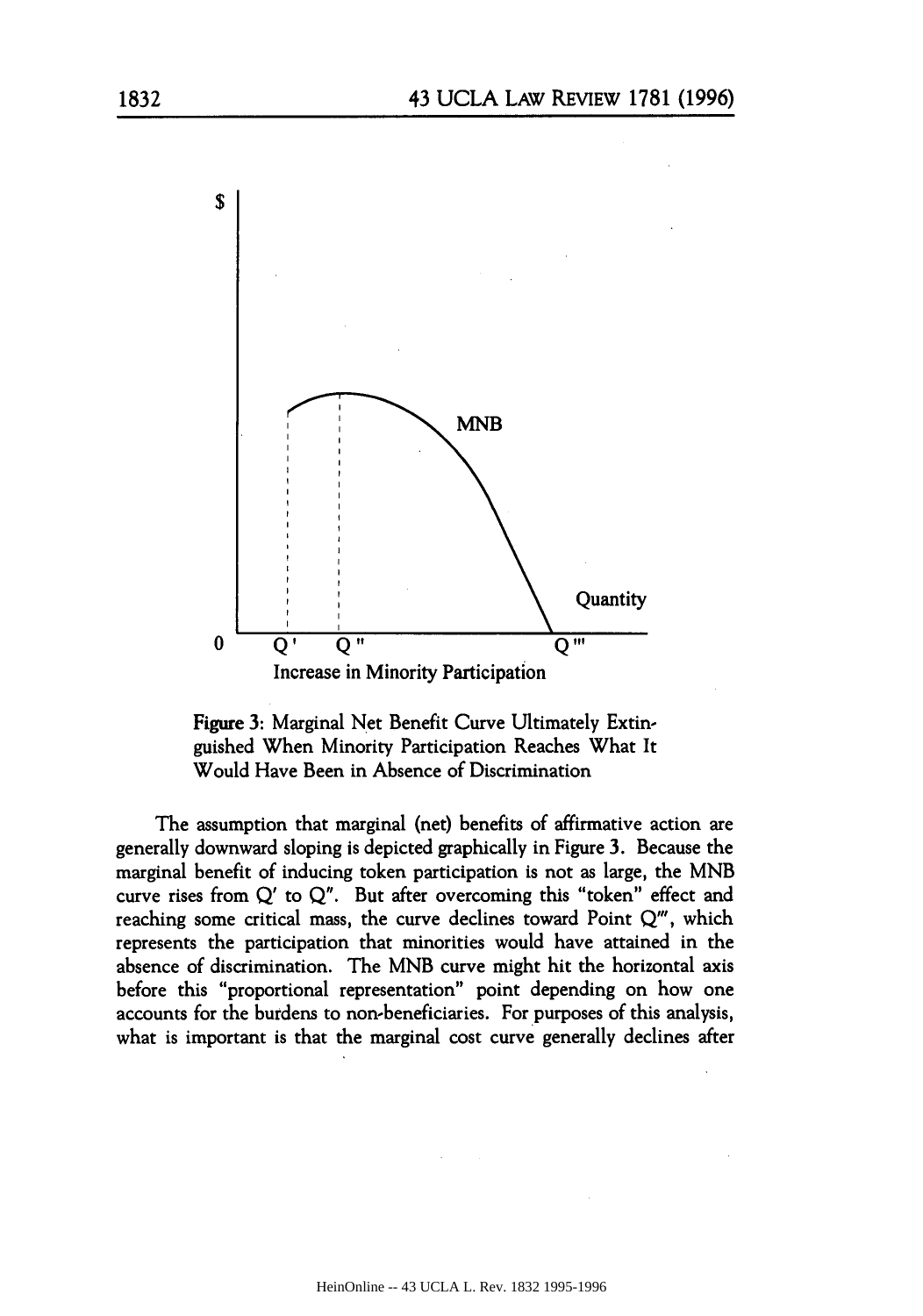minority participation reaches some critical mass, and that the marginal benefits for government to induce increased participation are extinguished *at least* **by** the time minority participation is what it would have been absent discrimination.

Even though there may well be factors-such as the "token" effectthat cause the marginal benefit curve to slope upwards, the remainder of this Appendix (for simplicity) considers only downward sloping MNB curves. Again, I only need to show that the MNB curve might plausibly be downward sloping and that the general contractor's marginal cost curve might be upward sloping. Accepting that a particular market might exhibit such marginal costs and benefits is enough to assess whether quotas or credits are more narrowly tailored.

To make the question interesting, we need to introduce some uncertainty about how the general contractor will react to a credit scheme. If the marginal cost and net benefit curves are precisely known, then either a quota or credit might implement the same equilibrium.<sup>132</sup> By identifying the intersection of the two curves, a social planner could choose a quota or credit that tailors the increased minority participation to the government compelling interest. This is done in Figure 4 **by** a credit set at **C\*** or quota set at **Q\*.**

To make quotas and credits non-equivalent policy instruments, imagine that the government is uncertain about how much higher minority bids will be than white subcontracting bids.<sup>133</sup> There are many types of uncertainty that the government might face, but (just to create a simple example) assume that the slope of the marginal cost curve is known, but that the intercept of the curve might be shifted either up or down by some amount,  $\varepsilon$ <sup>134</sup>

<sup>132.</sup> Weitzman made a similar point: "In an environment of complete knowledge and perfect certainty there is a formal identity between the use of prices and quantities as planning instruments **.... If** there is any advantage to employing price or quantity control modes, therefore, it must be due to inadequate information or uncertainty." Weitzman, supra note 127, at 480.

<sup>133.</sup> Uncertainty in the marginal benefit curve does not affect the choice between credit or quota, because uncertainty about external social benefits does not shift the decisionmaker's reaction curve.

<sup>134.</sup> For concreteness, imagine that half the time the marginal cost curve is shifted up and half the time it is shifted down. However, the analysis would be true for a great many other specifications, including, **for** example, if the **MC** curve were equally likely to be shifted up, down, or not at all.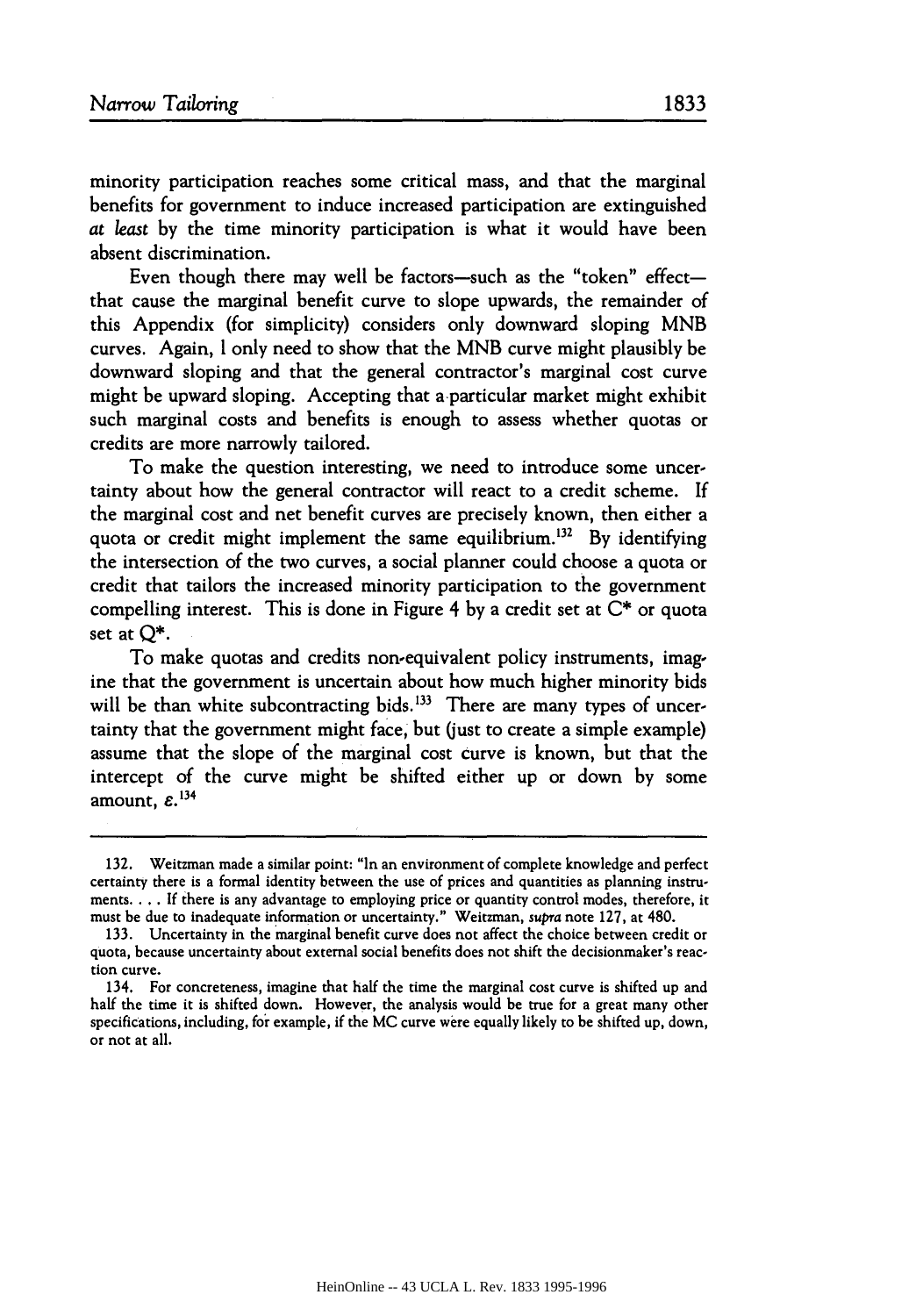

Figure 4: Equivalence of Quotas and Credits When Marginal Costs and Benefits Curves Are Known with **Certainty** 

With these assumptions we can explore graphically whether a quota or a credit is more successful. A perfectly tailored rule would make the degree of minority participation depend on the relative strength of the minority bidders. If minority bids are unexpectedly high, increasing minority participation is more expensive-so the optimal amount of participation is lower.. Analogously, if the minority bids are unexpectedly low, increasing minority participation is less expensive and the optimal participation rate is higher. These optimum participation rates for the two possible states of the world are depicted in Figure 5 by  $q^*$ <sub>L</sub> and  $q^*$ <sub>H</sub> which represent the quantities where the MNB curve intersects the two possible MC curves.

Figure 5 can help us assess how well quotas or credits succeed in tailoring actual participation rates to these optimal benchmarks. The quota induces minority participation of  $q_Q$  regardless of whether the minority bidders enter relatively high or low bids. When the minority bids are unexpectedly high, the quota induces too much minority participation (q<sub>0</sub> > q<sup>\*</sup><sub>H</sub>). The inefficiency caused by this oversupply is represented in Figure 5 by a triangle drawn between the optimal and actual quantity: When the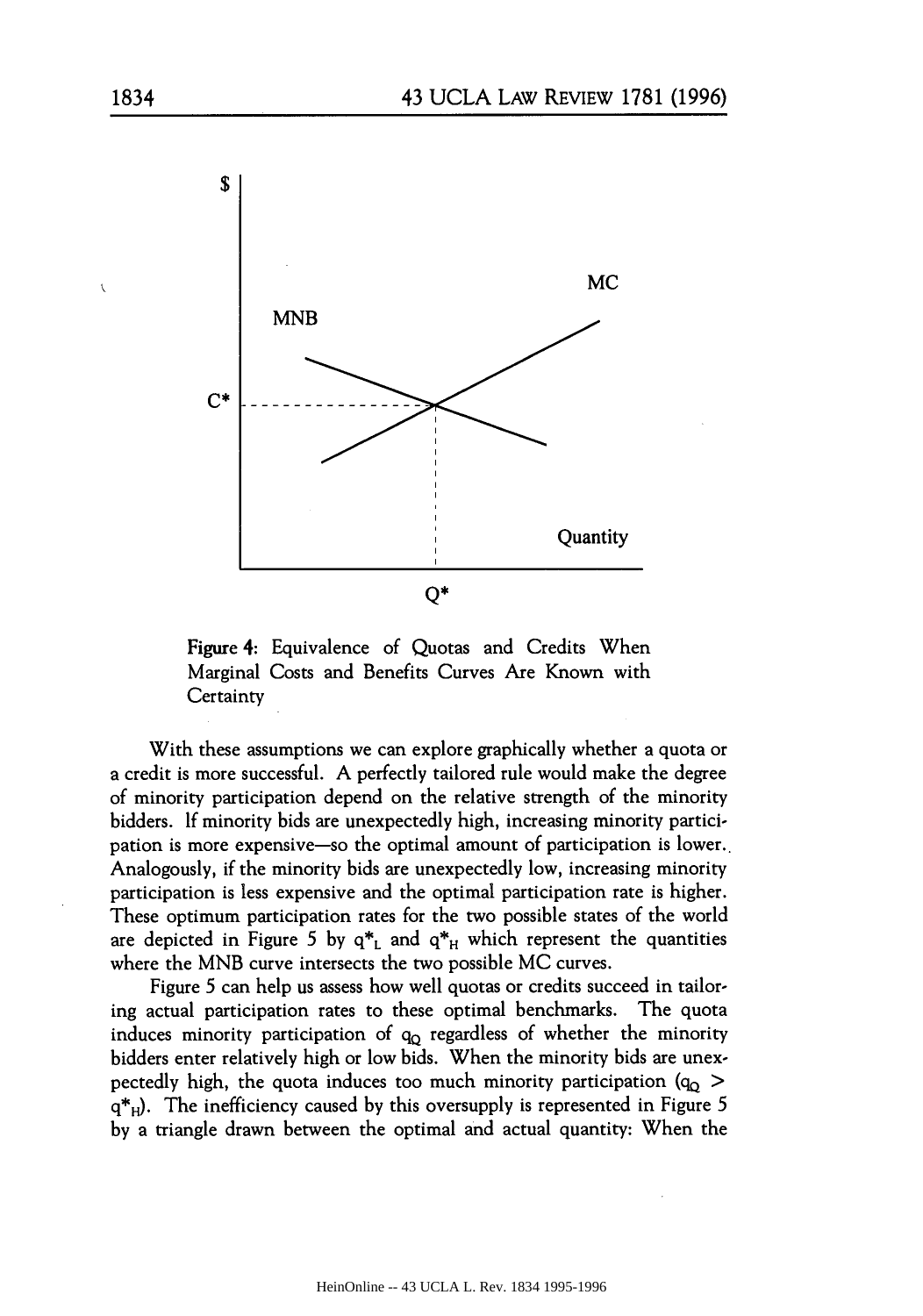minority bids are unexpectedly high, the marginal cost of minority participation at  $q_0$  is  $\varepsilon$  larger than the marginal net benefit. The marginal cost to the general contractor remains above the marginal net benefit to the rest of society at all points between  $q_0$  and  $q_{\text{H}}$ , and the triangle area represents the total loss in welfare from the quota's failure to tailor when minority bids are unexpectedly high.



Figure **5:** Example of Credit (Price Subsidy) Being More Efficient Than Quota--Caused by Substantial Uncertainty About Costs of Quota

Quotas create an analogous inefficiency by inducing too little minority participation when minority bids are unexpectedly low. When the cost of increasing minority participation is unexpectedly low, the optimum minority participation is greater than the quota  $(q_{\perp}^* > q_0)$ , but the quota restrains participation to a level where the marginal benefit is greater than the marginal cost. The tailoring inefficiency associated with this shortfall is depicted by an analogous triangle.

Figure 5 also shows, however, that a simple credit fails to induce the optimum participation rates. Quotas are inefficient because they do not vary with the strength of minority bids; credits are inefficient because they vary too much. When minority bids are unexpectedly high, the quota mandates too much minority participation, but Figure 5 shows that a credit induces too little participation. General contractors responding to a credit and high minority bids will increase minority hiring only to the point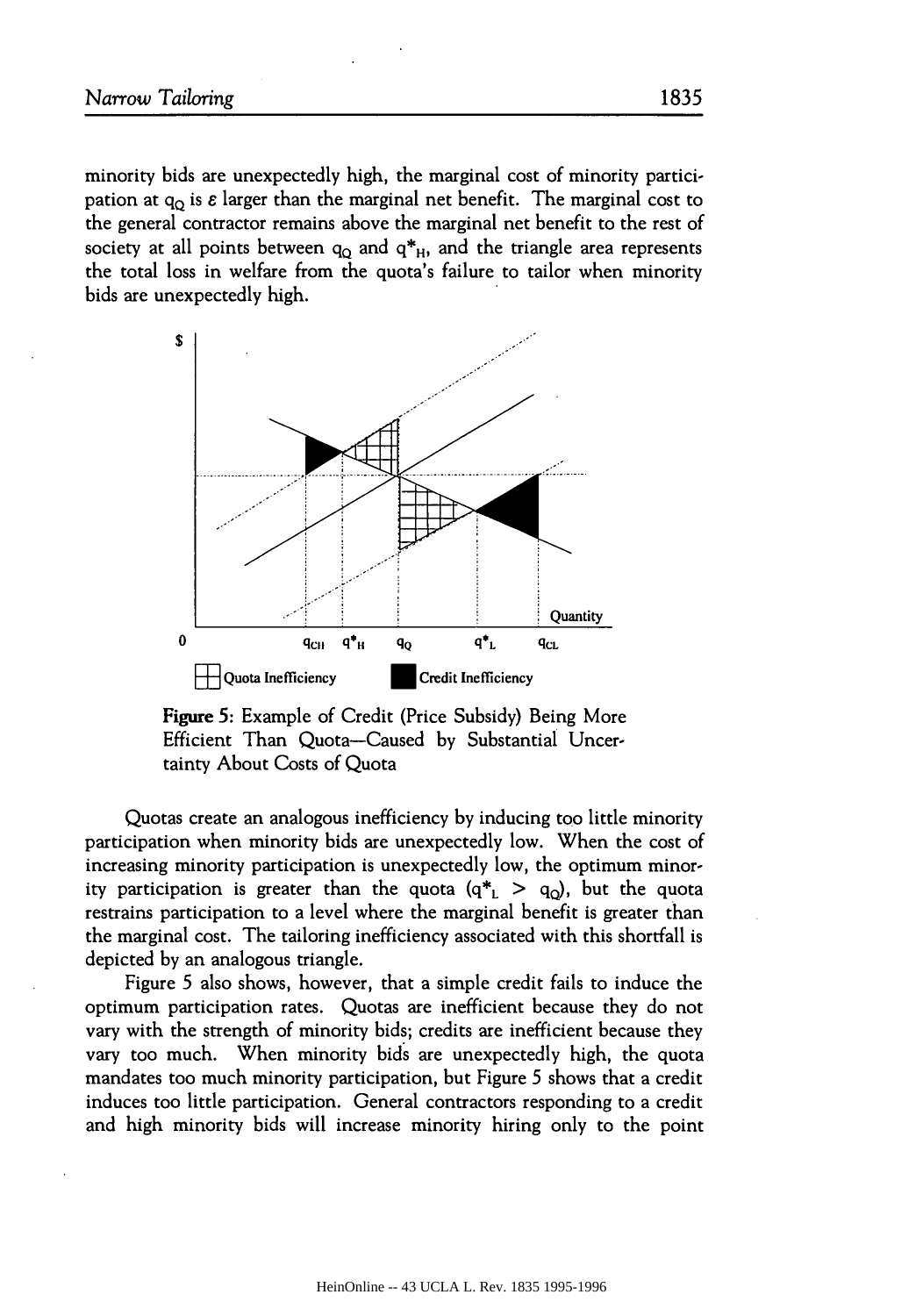where the marginal subsidy of the credit equals the marginal cost of increasing minority participation. In Figure 5, this point occurs at  $q_{\text{CH}}$ . But at this level of participation, the marginal net benefits to society are larger than the marginal costs. The tailoring inefficiency associated with this shortfall is represented by the smaller, shaded triangle between  $q_{CH}$  and  $q_{O}$ . An analogous tailoring inefficiency is created when minority bids are unexpectedly low: The credit now induces too much minority participation  $(q_{CL})$  $>$  q<sub>o</sub>), which is depicted by an analogous small triangle.

Comparing the tailoring inefficiencies, Figure 5 reveals the conventional result. The quota produces a less-tailored outcome than the credit. The credit is better tailored because it produces participation rates that are closer to the optimal.<sup>135</sup> Credits induce more variation in minority participation. Thus, for the assumed marginal cost and benefit curves, making minority participation sensitive to the strength of minority bids is more tailored than making minority participation completely invariant. The residual inefficiency of the credit is caused by general contractors ignoring the marginal benefits of enhanced minority participation; they only internalize the constant marginal subsidy of the credit. But as drawn in Figure 5 the externality caused by the credit is small, because the marginal benefit curve is relatively flat-meaning that under a credit there are only slight differences between the marginal benefits to society and the marginal subsidy created by the simple, invariant credit.

If we stopped here, there would be little added-value for this economic modeling. Consistent with Powell's discussion in Bakke, Figure 5 shows that a quota is less well tailored to the government's compelling interest than a credit. However, it is easy to construct an example in which the quota is better tailored than the credit. Indeed, if we merely increase the steepness of the marginal net benefit curve, the quota can become the better tailored means. Figure 6 shows just this possibility. As before, a credit makes the minority participation rate more sensitive to the strength of minority bidding. But in this case, the swings in minority participation are excessive compared to what an optimally tailored participation would be: The mandated quota participation  $(q_0)$  is closer to the optimal participation  $(q^*_{H}$  and  $q^*_{L}$ ) than the level induced by the credit  $(q_{CH}$  and  $q_{CL}$ ). The deviations from the optimal participation level create analogous ineffi-

135. Graphically  $q_{H}^{*} - q_{CH} < q_{Q} - q_{H}^{*}$ .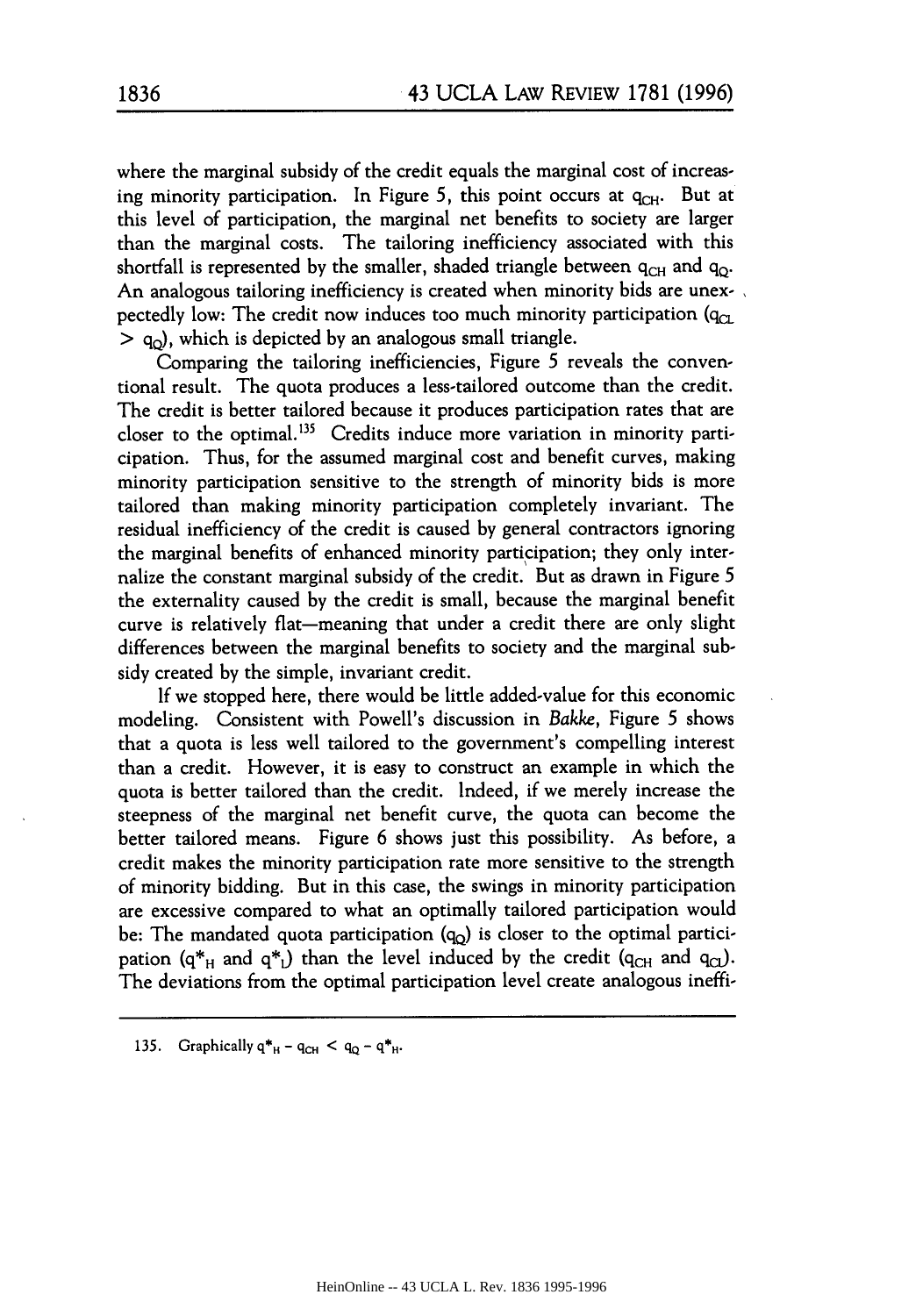

Figure 6: Examples of Quota Being More Efficient Than Credit (Price Subsidy)-Caused by Uncertainty About How Decisionmaker Will Respond to Credit

The geometry suggests that quotas become better tailored (relative to credits) as **(1)** the marginal benefit curve becomes steeper or (2) themarginal cost curves becomes flatter.<sup>136</sup> But what is the intuition behind this counterintuitive result? The flatness of the marginal cost curve determines how sensitive minority participation will be to size of the credit. If the marginal cost curve is very flat, then unexpectedly high minority bids will cause a large decline in minority participation, and unexpectedly low minority bids will cause a large increase in minority participation.<sup>137</sup> In other words, if a number of minority contractors are likely to place similar bids (but the government is uncertain about how much higher these bids

<sup>136.</sup> Indeed, in this model, the quota will be better tailored than the credit, whenever (the absolute value of) the marginal benefit curve slope is greater than the marginal cost curve slope.

<sup>137.</sup> Conversely, if the marginal cost curve is very steep, then even unexpectedly high or low minority bids will not dramatically affect minority participation.